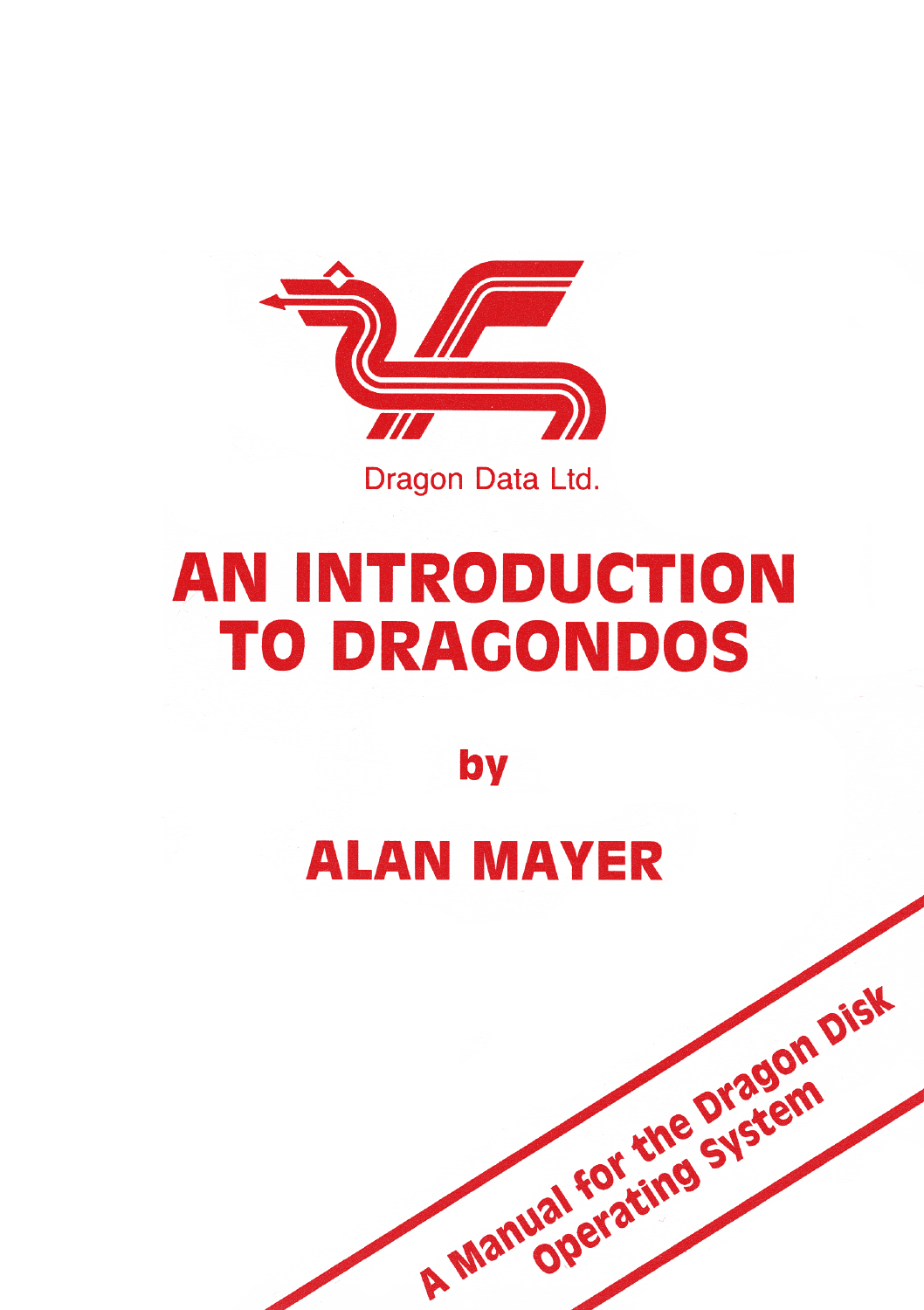#### First Printing 1983 © 1983. DRAGON Data Limited

No part of this publication may be reproduced, stored in a retrieval system, or transmitted in any form or by any means electronic, mechanical, photocopying, recording, or otherwise; without the prior permission of the publisher.

This book is sold subject to the condition that it shall not by way of trade or otherwise, be lent, resold, hired out, or otherwise circulated without the publisher's prior consent in any form of binding or cover other than that in which it is published and without a similar condition being imposed on the subsequent purchaser.

The author and Dragon Data Limited wish to thank the Statistics Department of University College Swansea for facilities and help in preparing this manual.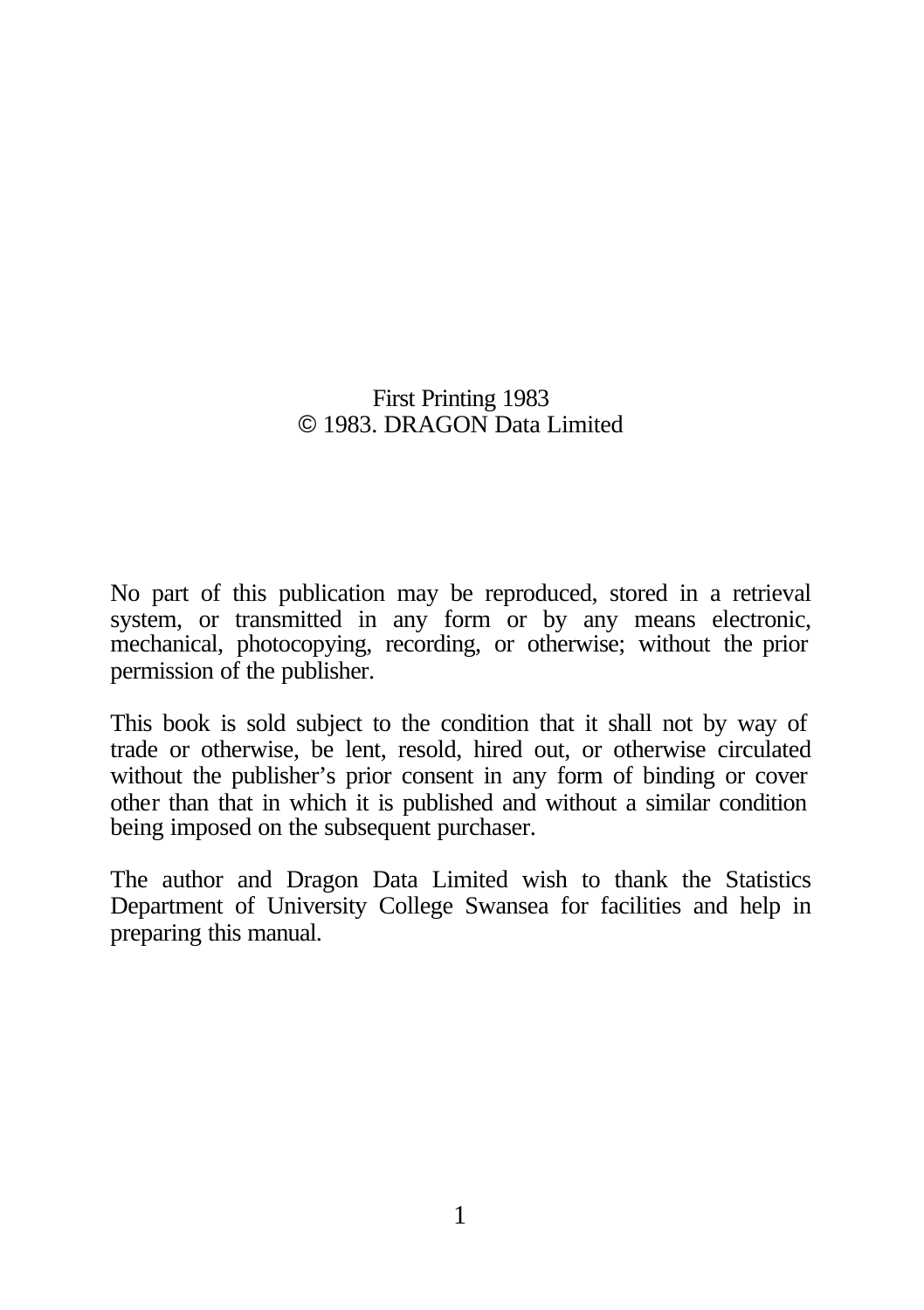# **CONTENTS**

| $\mathbf{1}$ | Getting the Show on the Road    |    |
|--------------|---------------------------------|----|
|              | 2 There's a File for Everything |    |
|              | 3 Reading and Writing           | 13 |
|              | 4 More Power to your Dragon     |    |

# **APPENDIX**

| DRAGONDOS Commands | 23 |
|--------------------|----|
| 2 Error Codes      | 59 |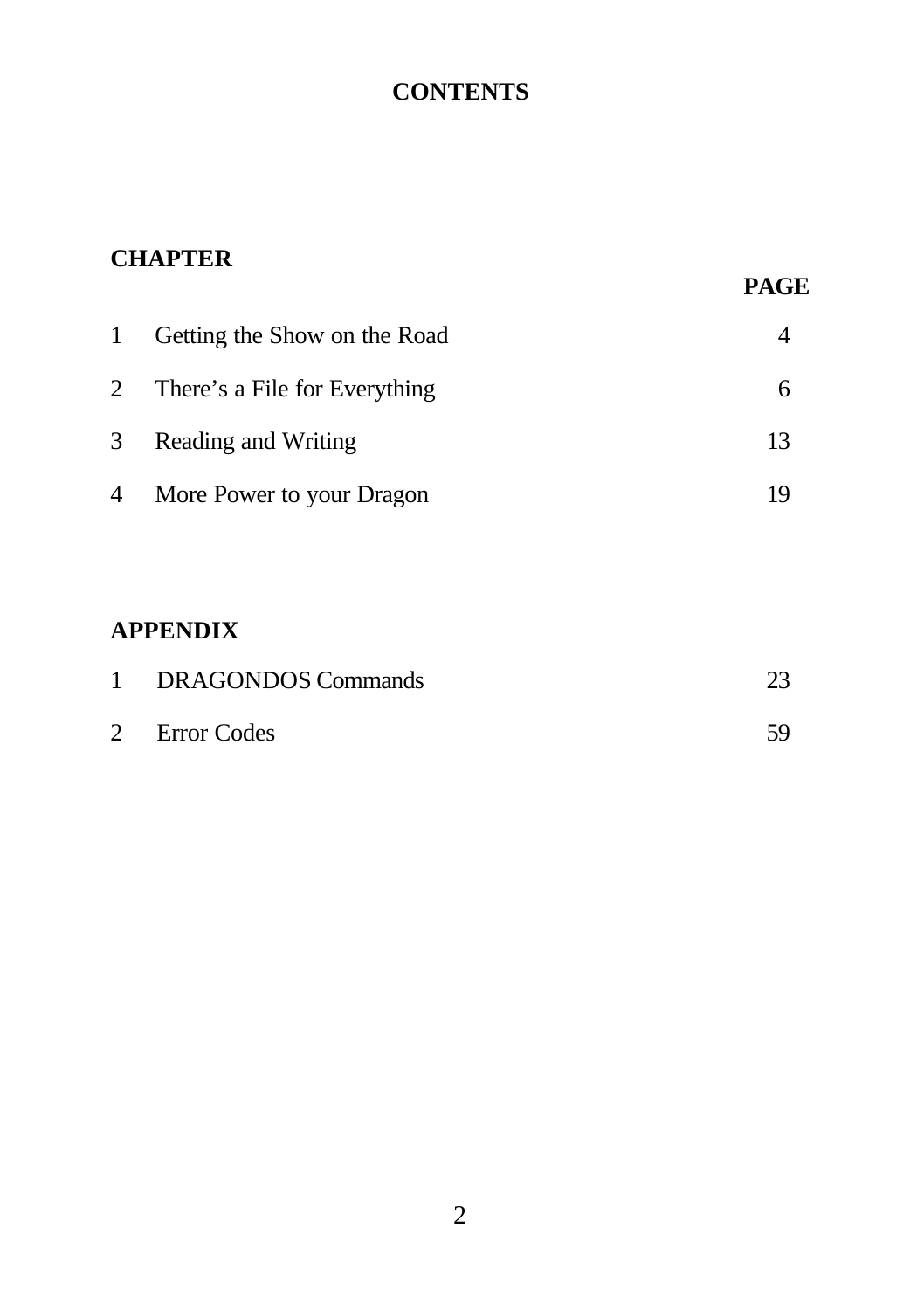# **Page**

| <b>Chapter 1: Getting the Show on the Road</b>  |                          |
|-------------------------------------------------|--------------------------|
|                                                 | $\overline{\mathcal{A}}$ |
|                                                 | $\overline{4}$           |
|                                                 | 5                        |
|                                                 | 5                        |
|                                                 |                          |
|                                                 |                          |
| <b>Chapter 2: There's A File For Everything</b> |                          |
|                                                 | 6                        |
|                                                 | 6                        |
|                                                 | 7                        |
|                                                 | 8                        |
|                                                 | 9                        |
|                                                 | 9                        |
|                                                 |                          |
|                                                 |                          |
|                                                 | 11                       |
|                                                 |                          |
|                                                 |                          |
|                                                 |                          |
| <b>Chapter 3: Reading and Writing</b>           |                          |
|                                                 |                          |
|                                                 |                          |
|                                                 |                          |
|                                                 |                          |
|                                                 |                          |
|                                                 |                          |
| <b>Chapter 4: More Power To Your Dragon</b>     |                          |
|                                                 |                          |
|                                                 |                          |
|                                                 |                          |
|                                                 |                          |
|                                                 |                          |
|                                                 |                          |
|                                                 |                          |
|                                                 |                          |
|                                                 |                          |
|                                                 |                          |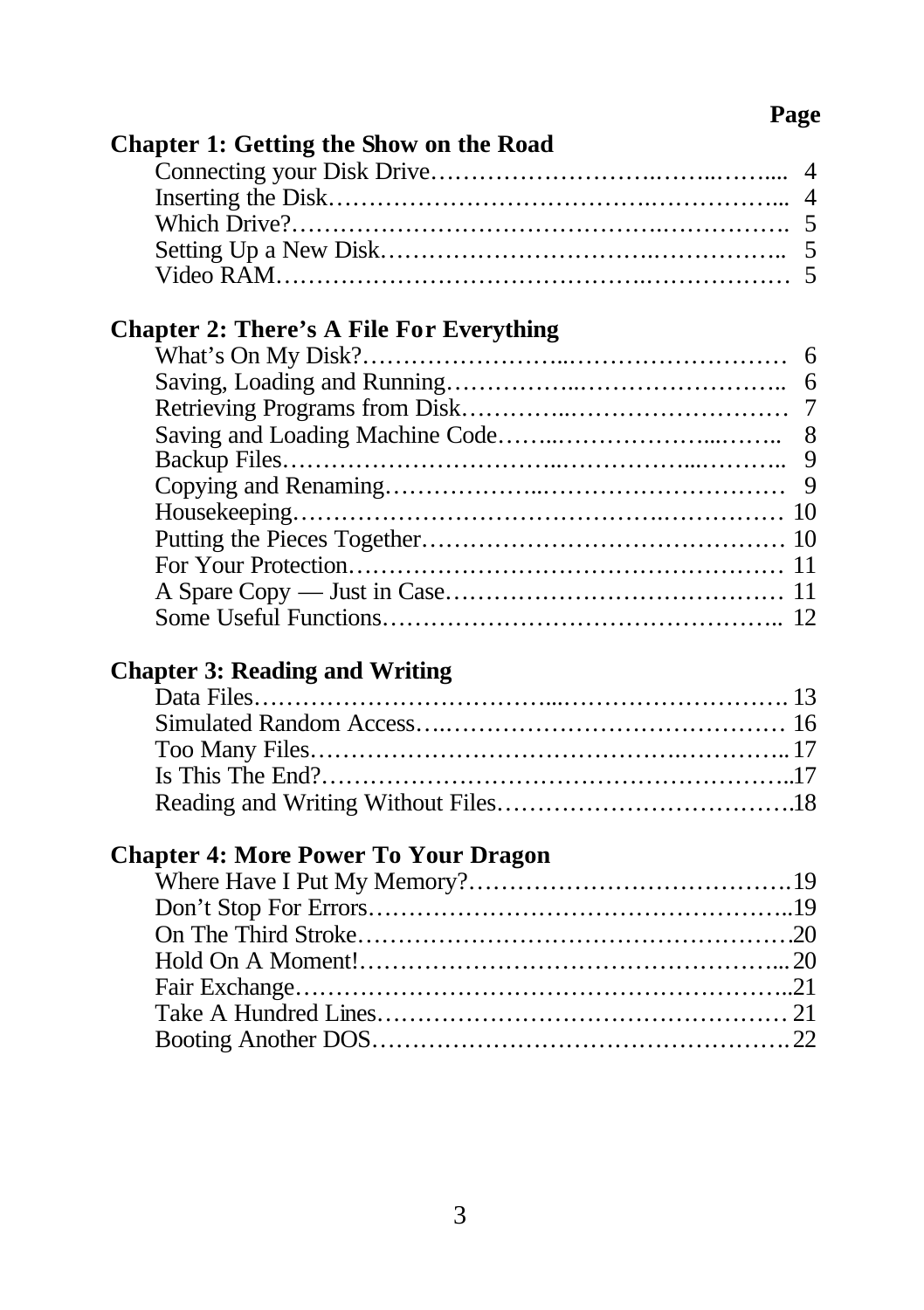#### **CHAPTER1 GETTING THE SHOW ON THE ROAD Connecting Your Disk Drive**

*Before* turning on the power supply to either Dragon or disk drive, the units should be assembled as follows:—

- (a) Connect the ribbon-wire from the disk drive to the DOS (Disk Operating System) cartridge.
- (b) Position the disk drive on a horizontal surface near to the Dragon, making sure that the cartridge will reach the Dragon's cartridge port, with plenty of slack in the ribbon-wire.
- (c) Insert the DOS cartridge in the cartridge port and push it home, positioning the slack ribbon wire so that it will not be accidentally pulled out.
- (d) Connect the disk drive power line to the socket in the back of the disk drive.
- (e) The disk drive was supplied with a card in the disk port. This should now be removed.
- (f) Ensure that Dragon and TV are properly connected up and turn on the power supplies to all units.

The TV screen should first show the usual copyright messages, then after a few seconds, a special message indicating that the disk drive is attached. (If it does not, switch off and check all the connections.) The message should be followed by OK and the usual cursor.

#### **Inserting the Disk**

The correct disk to use is a single sided double density five and a quarter inch mini diskette.

The DOS can support up to four drives with single or double sided disks, but the standard drive unit is single sided. Double sided disks may be used, but only one side will be formatted. Insert the disk into

the disk port, with the open window towards the drive and the small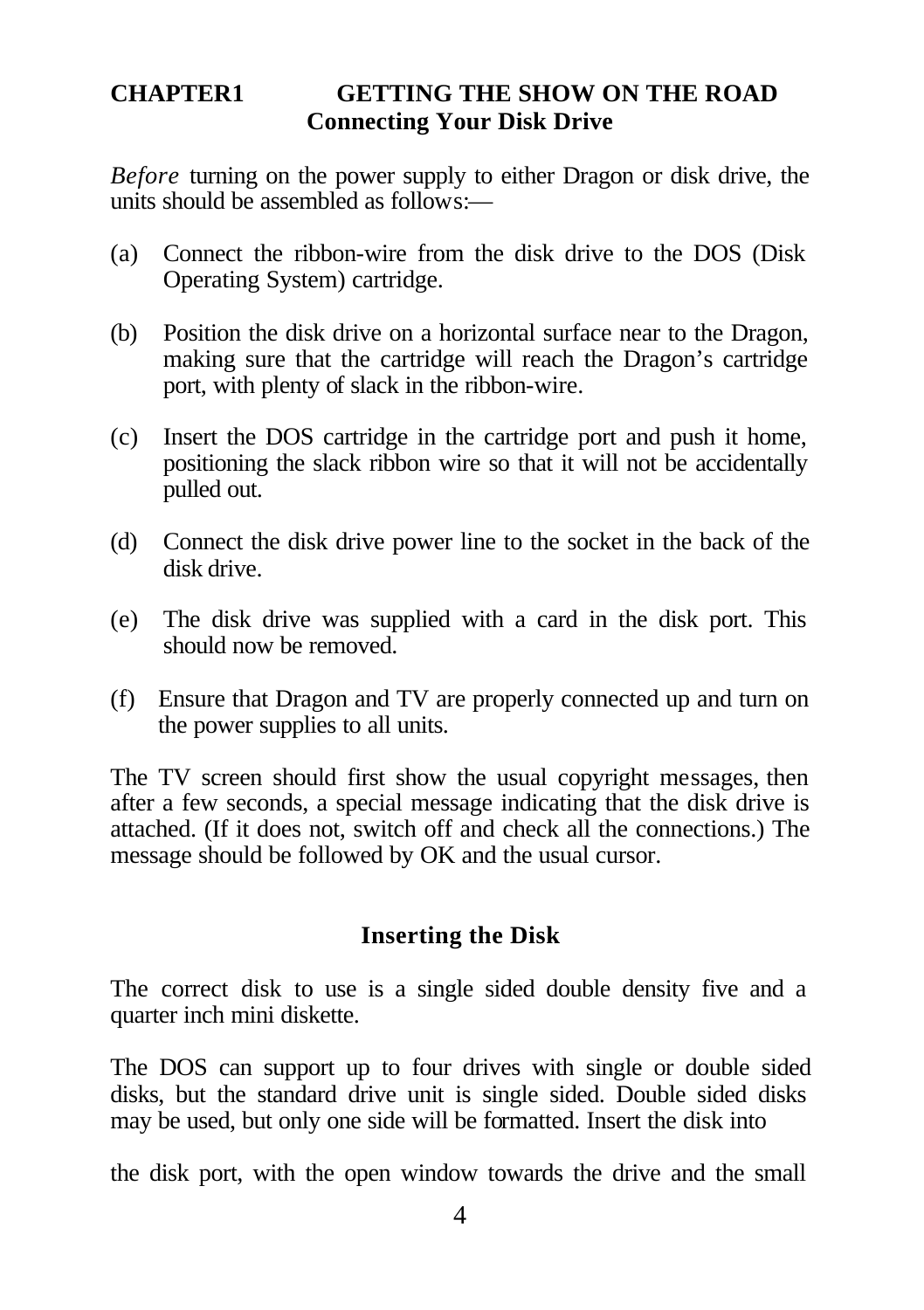notch on the left. Secure the disk by pushing down the locking device (which will slide forward a short way when it is secured). To release the disk, press in the locking device and remove the disk.

#### **Which Drive?**

**If** there is more than one drive attached to the DOS, it is important that each command is directed to the correct drive. The DRIVE command may be used to alter the default drive number, DEFD. When **a command does not specify a drive number, DEFD** is assumed. On power-up, DEFD is set to 1.

DRIVE *n*

sets DEFD to *n (n=1,* 2, 3 or 4).

#### **Setting Up a New Disk**

When a disk is used for the first time, it must be formatted, or "initialised". This is done by typing the command

DSKINIT *drive, sides, tracks*

and pressing ~NTER]. Parameter *drive* is the drive number (for use when more than one drive is attached), *sides* is the number of sides to be formatted (1 or 2), and *tracks* is the number of tracks per side (40 or 80). The default values for *sides* and *tracks* are respectively 1 and 40. The default for *drive* is DEFD (as set by DRIVE). For the standard Dragon disk drive it is usually sufficient just to type DSKINIT. The disk drive will operate for some time, after which "OK" should appear. If an error message appears, remove and re-insert the disk and try again. Repeated failure to format may be caused by a damaged disk.

Note that a disk should only be formatted the first time it is used. Subsequent formatting will have the .effect of wiping~ all records from the disk.

#### **Video RAM**

The DOS cartridge has the effect of moving the video RAM up one page, so that the first page starts at byte 3072 instead of 1536. This can cause problems with some programs designed to be used with the cassette recorder. If they write directly to the area occupied by the DOS, the disk operating system can be corrupted. To restore, just switch the computer off and on again.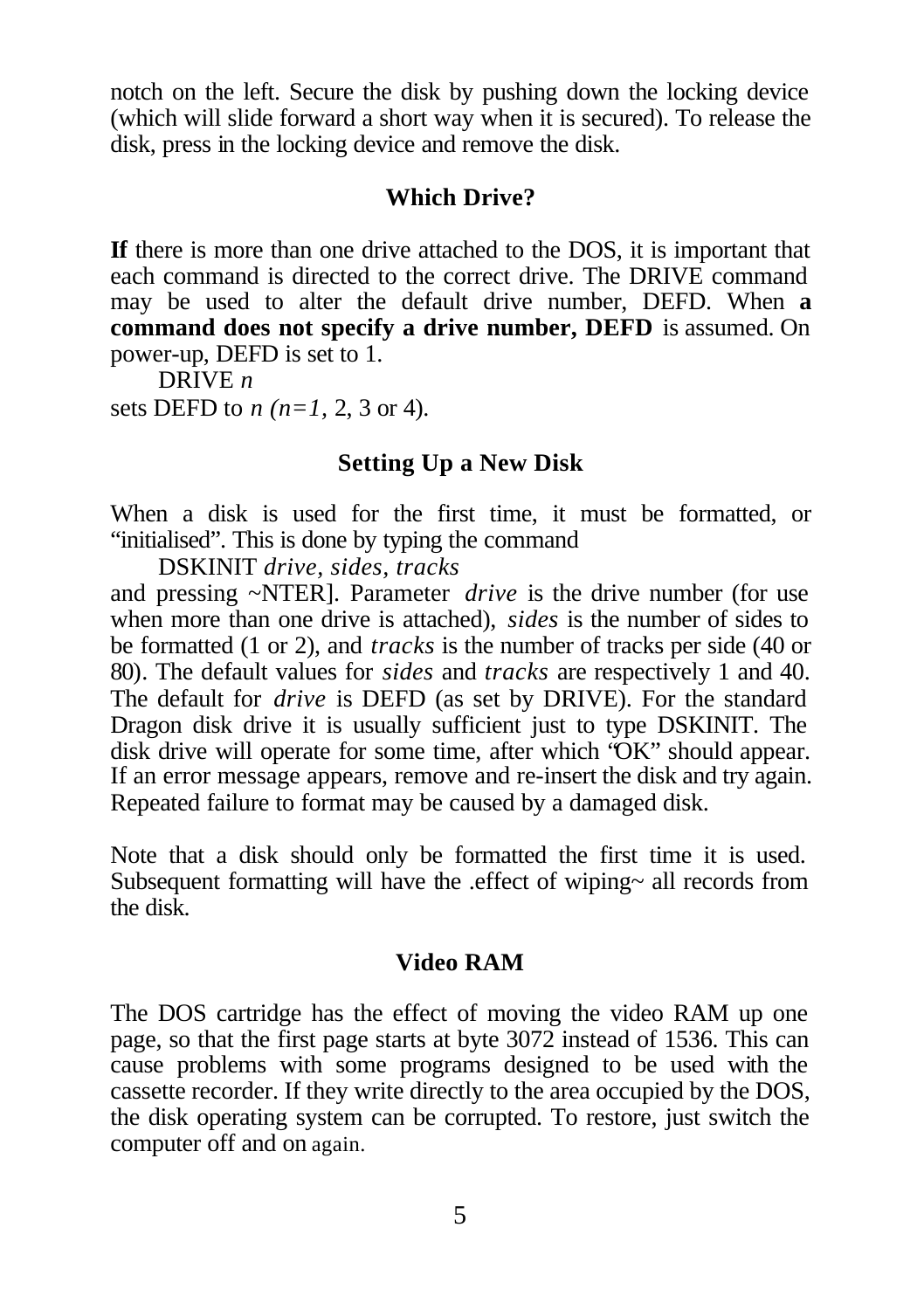#### **CHAPTER2 THERE'S A FILE FOR EVERYTHING**

#### **What's on My Disk?**

The command DIR *drive,* where *drive* is the number of the required disk drive, will produce a list of all files on the disk on that drive, and will also give the number of free bytes available for new files (this information is also available via the "FREE" function). The default value of *drive* is DEFD(as set by DRIVE).The full title of a file is of the form *drive:filename.filetype*

where *filename* is the user-assigned filename (up to 8 characters, starting with a letter), and *filetype* is a code of up to 3 characters used to distinguish files of the same name. The following three-letter codes are produced automatically to help distinguish files of Basic, machine code etc.

BAS — Basic program

BAK — Backup file

BIN — Binary file, e.g. Machine code

DAT — Data file.

Against each file in the directory will be a number. This is the number of bytes allocated to that file.

DIR 2

gives the directory of files on the disk on drive number 2. If the directory contains a large number of files, [SHIFT] and may be used, as with the LIST command, to pause. Press any key to restart.

#### **Saving, Loading and Running**

Saving a Basic Program

If you have a Basic program in memory, it may be saved on disk using the command

SAVE"PROGRAM"

The name "PROGRAM" can be replaced by any name of up to 8 characters, starting with a letter. When you press [ENTER] the drive will operate for a few seconds, and OK will appear on the TV screen. Even programs which take a minute or two to save on tape take only a few seconds on disk.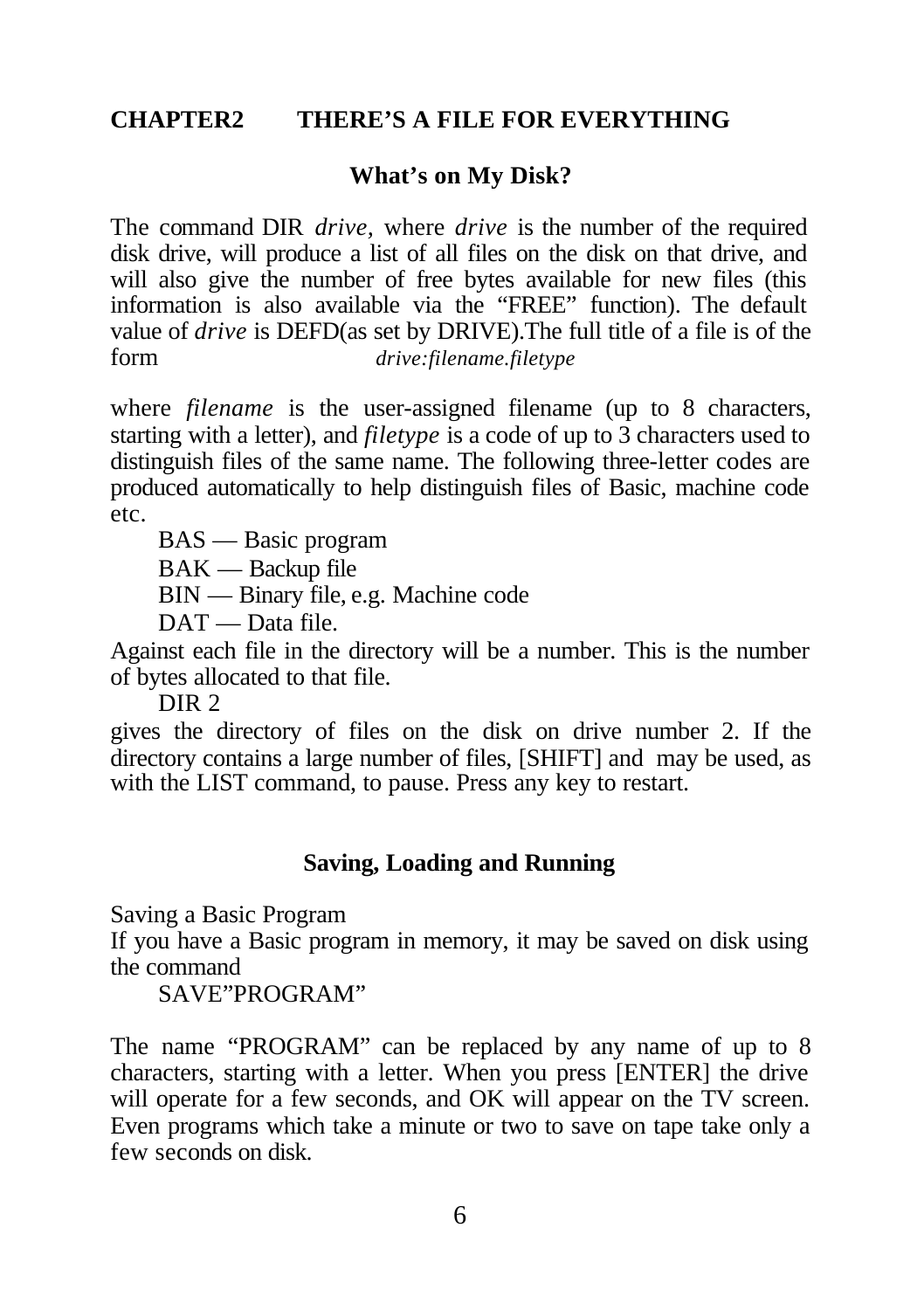Now you can use the DIR command to list your files. The file PROGRAM. BAS will be listed. The number against the program indicates the number of bytes taken up by that file.

The filetype BAS is allocated by default, and the BAS, BAK, BIN, DAT nomenclature is designed to help you to keep track of files and to provide a simple backup system. You can, however, invent your own system and use, for example,

SAVE"PROG.A" or SAVE"PROG.1A"

## **Retrieving Programs from Disk**

If a Basic program called "PROGRAM" has been saved on a disk, it may be loaded into memory using the command LOAD"PROGRAM"

If you want to load and run a Basic program, you can use the RUN command, which has been extended by the addition of the DOS cartridge. Without using the LOAD command, you can type

RUN"PROGRAM" and the Basic program PROGRAM will be loaded and run. You can, of course, achieve the same result using the two commands

LOAD"PROGRAM" **RUN** 

Another way of loading and running is the CHAIN command. This performs in the same way as RUN, except that the values of variables are preserved, instead of being set to zero. The command

CHAIN"PROGRAM"

will load and run the Basic program PROGRAM, without setting variable values to zero (and strings to null).

As an example of the use of RUN and CHAIN, try typing in the following short programs

 $10 \text{ Z} = X + Y$ 20 PRINT "SUM=";Z SAVE"SUM"  $10 \, Z = X^*Y$ 20 PRINT "PRODUCT=";Z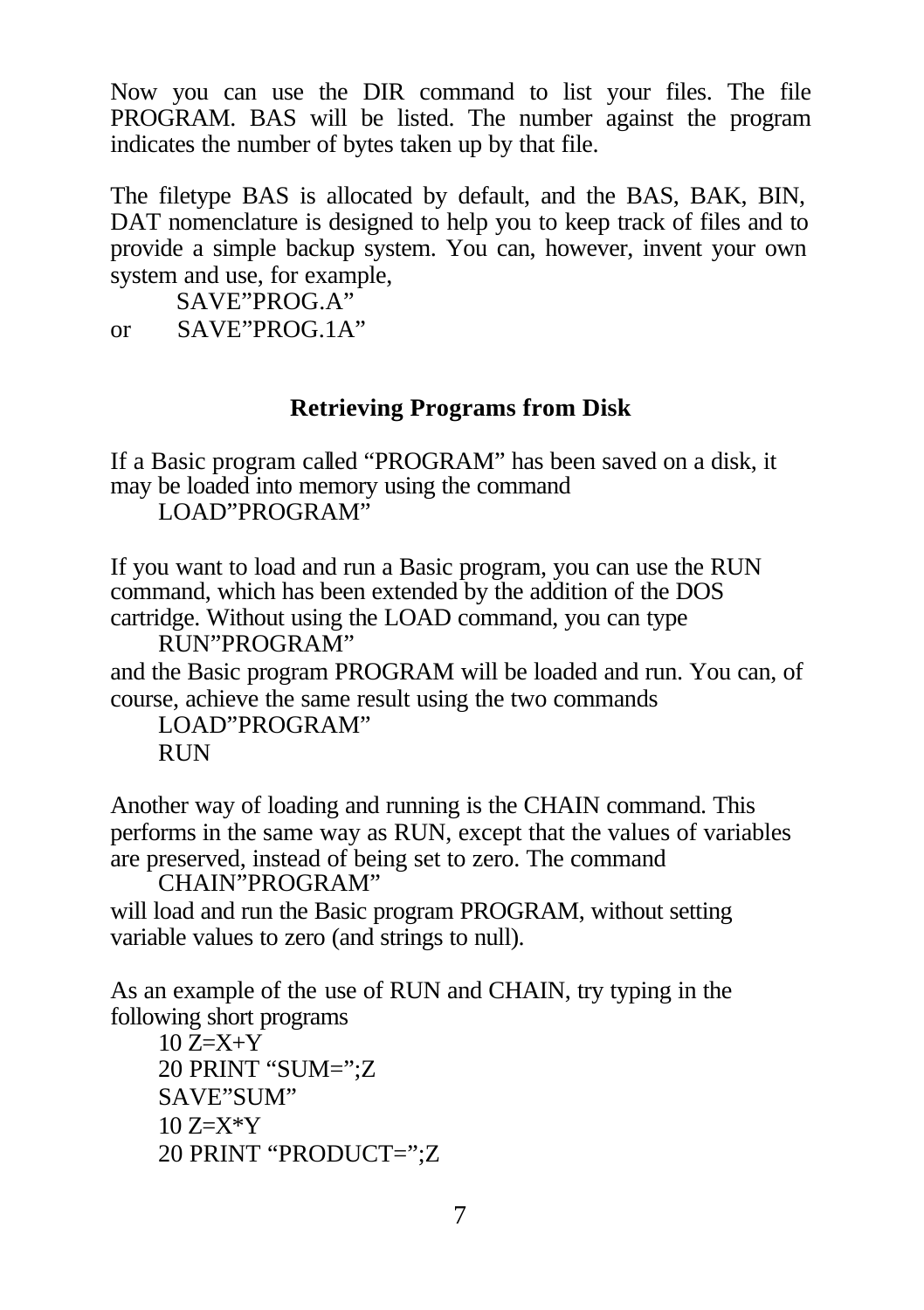SAVE"PRODUCT" 10 *Z=(X+Y)12* 20 PRINT "AVERAGE=";Z SAVE"AVERAGE" 10 INPUT"X";X 20 INPUT"Y";Y SAVE"INPUT"

You now have four short files: SUM.BAS, PRODUCT.BAS, AVERAGE.BAS and INPUT.BAS.

You can use

RUN"INPUT"

to input a value for X and a value for Y. For example

X? 10 [ENTER]

Y? 6 [ENTER]

then the CHAIN command can be used to work out the sum, product or average.

CHAIN"PRODUCT"

will give

```
PRODUCT = 60
```
and

```
CHAIN"AVERAGE"
```
will give

 $AYERAGE= 8$ 

and so on.

For two numbers, the method is hardly worth bothering about, but for programs involving large amounts of data it can be useful.

CHAIN can be used with a parameter::-

CHAIN"PROGRAM",entry

where *entry* is the line-number at which execution is to start.

#### **Saving and Loading Machine Code**

Machine code (or any other series of bytes) may be saved on disk using SAVE"CODE" *,start,end,entry*

where *start* is the starting address of the code in memory, *end* is the addresss of the byte following the last byte of the code in memory and *entry* is the entry point (the default EXEC value). "CODE" may be replaced by any other legal filename.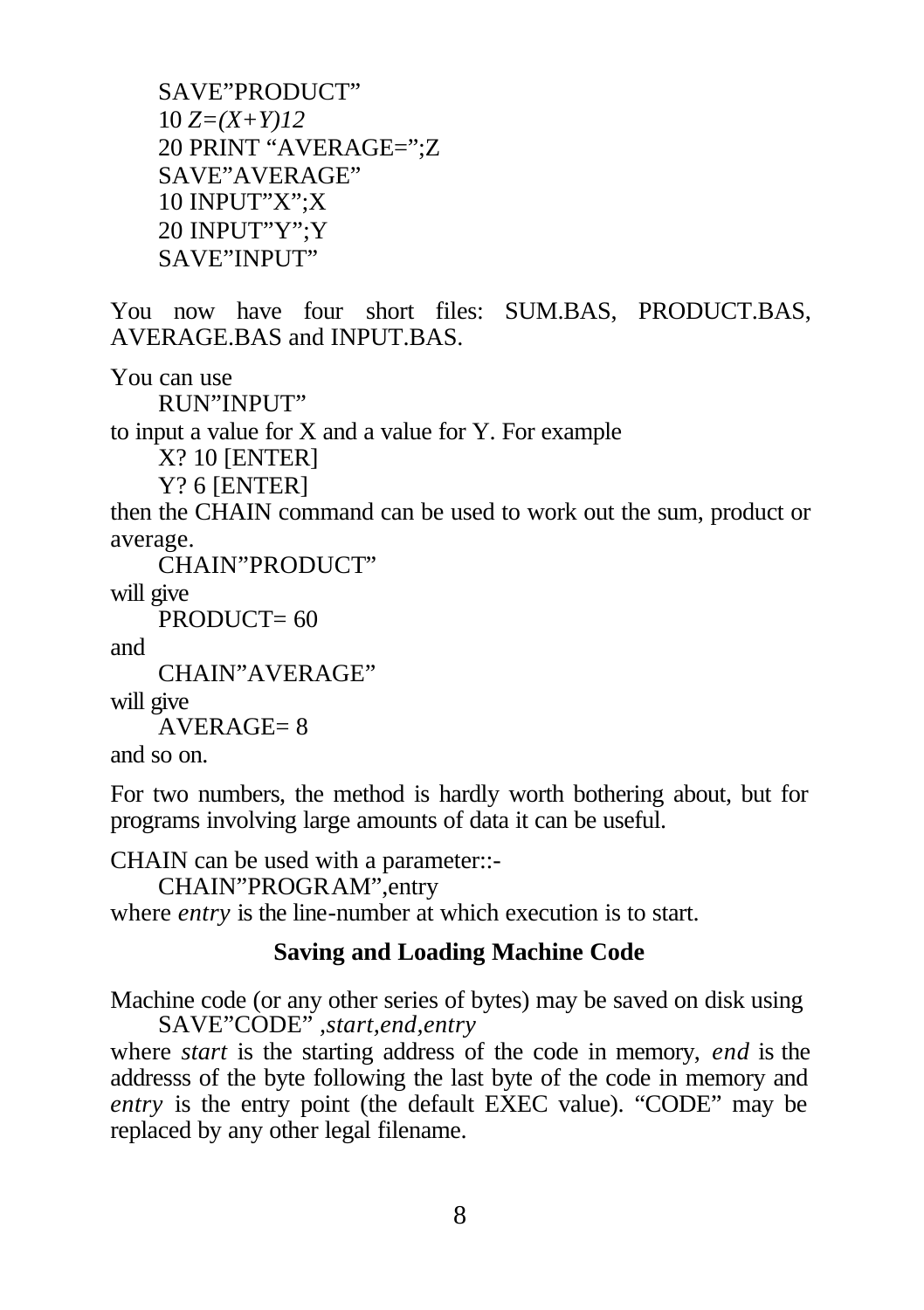The file will appear in the directory with the filetype BIN (a binary file). Binary files may be loaded using

LOAD"CODE .BIN",*begin*

where *begin* is the new start address. The default value for *begin* is the start address of the original code (when it was saved). The default EXEC address is calculated relative to *begin.*

#### **Backup Files**

When you SAVE a Basic program using a filename which is already in the directory, the old version is transferred to filetype BAK and the new version is recorded in the BAS filetype. Any previous .BAK version is overwritten. e.g. suppose PROGRAM.BAS already exists, and you save a new program using

```
SAVE"PROGRAM"
```
There will now be two files:

PROGRAM.BAS

PROGRAM BAK

PROGRAM.BAS is the second (latest) version; PROGRAM.BAK is the first version.

If you now save another program using

SAVE"PROGRAM"

there will still be two versions recorded, but now PROGRAM.BAS will be the third version and PROGRAM.BAK will be the second version. The first version is no longer recorded.

The backup version may be loaded, using

LOAD"PROGRAM .BAK**"**

(or RUN, or CHAIN) so if you discover that your latest version has errors and you want to go back to your backup version it is always available.

An identical backup system operates for binary files and data files. If two or more files of different filetypes have the same name, the backup files will have the same name and will overwrite each other, so that only the most recent file will have a backup version.

#### **Copying and Renaming**

Files may be duplicated using the COPY command. The command COPY"FILE 1 .BAS" TO "FILE2.BAS"

makes the Basic file FILE2.BAS a copy of FILE1.BAS. Both files then exist on the disk. Note that it is essential to include the filetype (in this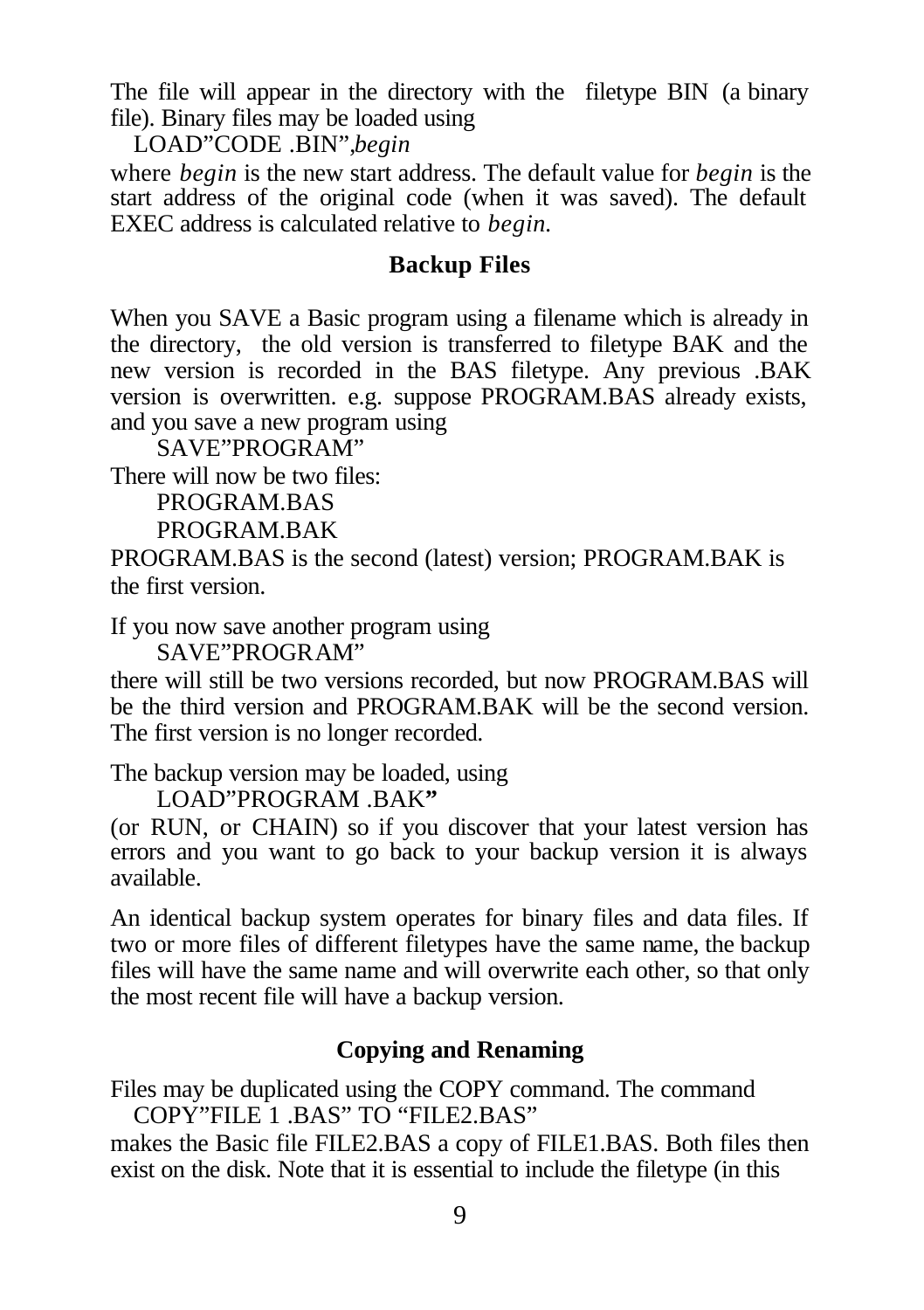case BAS) of both files. The new filetype need not be the same as the old one, but it is advisable to keep to a reasonably logical system.

If the purpose is just to give the file a new name (i.e. the original is no longer required) then the command to use is

RENAME"FILE1.BAS" TO "FILE2.BAS"

This has the same effect as the COPY command, except that FILE 1 is deleted.

The copy command is particularly useful when files are to be transferred from disk to disk (when more than one disk drive is available).

COPY "1 :PROG.BAS" TO "2 :PROG.BAS"

copies PROG.BAS from disk 1 to disk 2.

You have some choice in the way you refer to files. The drive number may come before or after the filename, provided there is a colon between the two. i.e. 1:PROG.BAS and PROG.BAS:1 refer to the same file. Also, you can replace the "." by *"I".* i.e. PROG.BAS and PROG/BAS refer to the same file.

# **Housekeeping**

If you continue to create new files for long enough, the disk will eventually fill up. This can be anticipated by keeping an eye on the number of free bytes (using either the FREE function or the DIR command). If you try to save a file which is too large, the file will be created, taking up all free space on the disk, but a DF ERROR will occur. The file created may not be complete and should be deleted and resaved on another disk.

To avoid this problem, it is good practice to delete all unwanted files as soon as they become unwanted. This may be achieved with the KILL command.

KILL"PROGRAM BAS"

will delete the file PROGRAM.BAS. As with COPY and RENAME, the filetype (e.g. BAS) must be included.

## **Putting the Pieces Together**

A Basic program held on disk may be combined with a Basic program held in memory using the MERGE command. The dominant program is the program on disk, so if there are any program line numbers in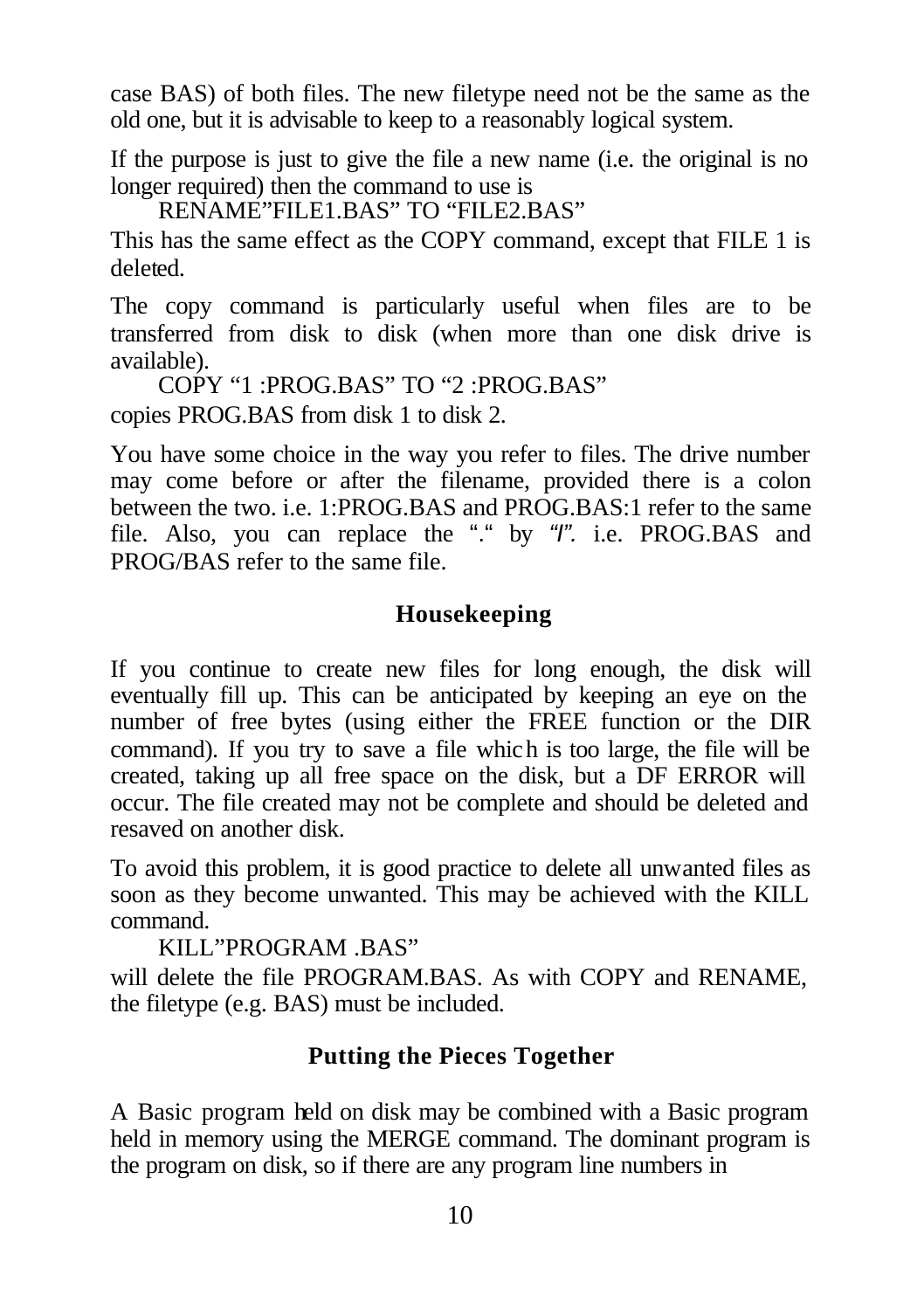common it will be the disk versions which are retained. The resulting program will reside in memory; the original disk version will remain on disk.

For example, if file FILE1 .BAS contains 10 INPUT"A";A 20 INPUT"B";B  $30$  SUM=A+B 40 PRINT "SUM=";SUM and FILE2.BAS contains 25 INPUT"C";C  $30$  SUM=A+B+C then the effect of typing LOAD"FILE 1" MERGE"FILE2" will be the following program in memory: 10 INPUT"A";A 20 INPUT"B";B 25 INPUT"C";C 30 SUM=A+B+C 40 PRINT"SUM= ";SUM

#### **For Your Protection**

To avoid the consternation of typing KILL"PROG.BAS" and then discovering you have deleted two hours work, it is worth learning about PROTECT.

Any file may be protected from over-writing and deletion using the command

PROTECT ON "FILE BAS"

Commands such as KILL"FILE.BAS'~ will then fail, until the protection is removed by

PROTECT OFF "FILE.BAS"

While it is protected, a reverse screen "P" will appear against the filename in the directory of files.

#### **A Spare Copy — Just in Case**

For those who don't like all their eggs in one basket, there is a simple method of creating backup disks. If you have more than one drive, this is achieved "at a stroke".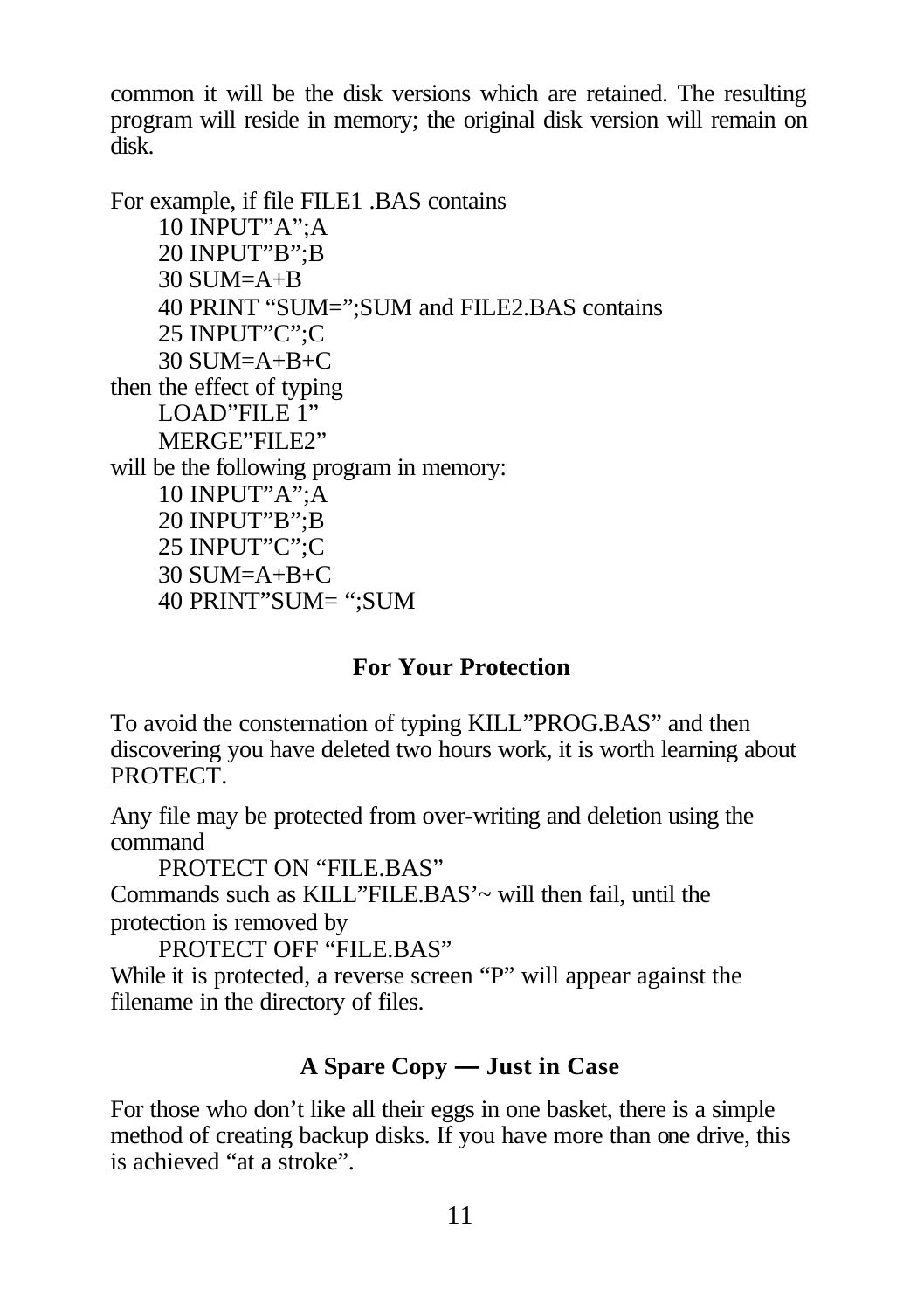#### BACKUP *source* TO *dest, sides, tracks*

will create a track by track backup copy from the disk on the *source*  drive to the disk on the *dest* drive. The parameters *sides* and *tracks* are respectively the number of sides (1 or 2) and tracks (40 or 80). The default values are *source=*DEFD*, dest=*DEFD*, sides=*1*, tracks=*40*.*

Clearly, when *source* and *dest* are the same (as in the default values) there is a problem concerning two disks and only one drive. Under these circumstances, when the BACKUP command is used, your Dragon will instruct you alternately "INSERT SOURCE" and "INSERT DESTINATION" until the whole content has been transferred.

Directory tracks are always verified during BACKUP; other tracks are verified if VERIFY is "ON" (the normal power-up condition). This verification can be suppressed using the command VERIFY OFF, and re-activated with VERIFY ON.

As the BACKUP command uses whatever space is available, to obtain faster copying delete the contents of memory by typing NEW before starting a BACKUP.

#### **Some Useful Functions**

Information about files is given in the file directory, which can be called up using the DIR command. Lengths of individual files and the amount of free space on a disk may be found using functions FREE and LOF.

PRINT FREE *drive*

will give the number of bytes free on drive number *drive.* The default for *drive* is DEFD.

#### PRINT LOF"FILE BAS"

will give the length of file FILE.BAS in bytes. The filetype (e.g. BAS) must be specified.

These may also be used in programs, e.g.

10 X=FREE

20 Y=LOF"PROG BAS"

30 PRINT"THERE ARE";X;"BYTES FREE,"

40 PRINT"AND PROG TAKES";Y;"BYTES."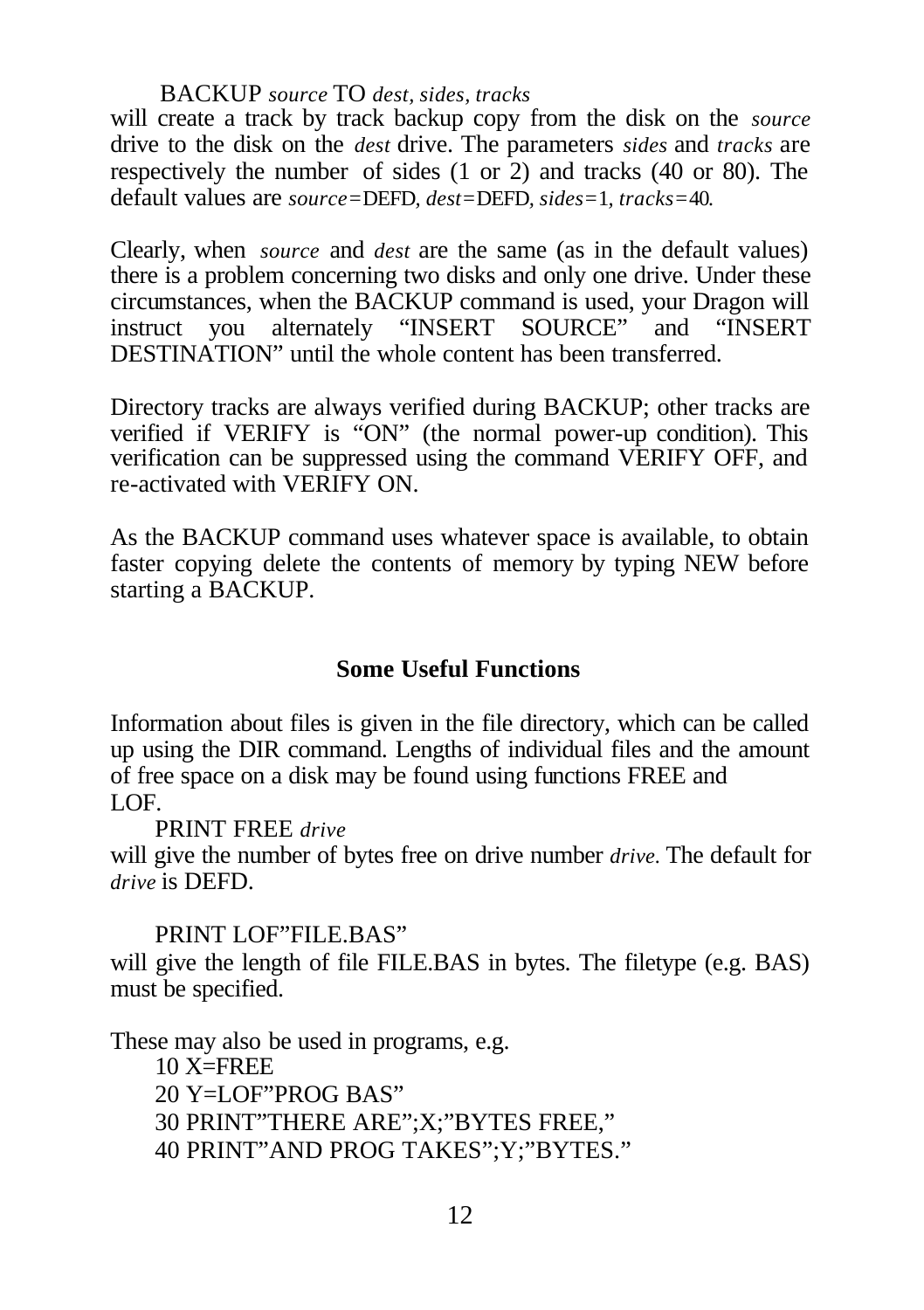# **CHAPTER3 READING AND WRITING**

Apart from the obvious speed advantage that disks have over cassettes, we have seen that loading files is easier because of the directory of filenames — you don't have to read through a dozen files before you find the one you want (or, alternatively, you don't need a case full of cassettes!). This advantage is very important when it comes to reading and writing data.

Data may be stored on disk in two ways: in files, as programs are stored, or by writing directly to a particular sector on a particular track.

#### **Data Files**

The easiest way to use data files is via the simplest form of the FREAD and FWRITE commands. To use these simple forms of the commands you do not need to create the file in advance, or "OPEN" it.

The program

10 FWRITE"FILE";X,Y,Z

will create a file FILE.DAT (provided it doesn't already exist) and record in that file the values of  $\overline{X}$ , Y and Z. Subsequently, the program 20 FREAD"FILE";A

will read in from file "FILE.DAT" the three values as one number. This is because the FWRITE command does not write a terminator after each value, so that the more extended form of the command (see page 14) can be used. To overcome this, the terminator must be forced in the following way

10 FWRITE"FILE";X,",",Y,",",Z

20 FREAD"FILE";A,B,C

One problem which arises with strings is demonstrated in the following program:

10 X\$="THIS IS IN FACT, A SENTENCE."

20 FWRITE"OUTPUT"~X\$

30 FREAD"OUTPUT";A\$

40 PRINT A\$

The result of running this program is THIS IS

i.e. the comma has been taken as a terminator for the string.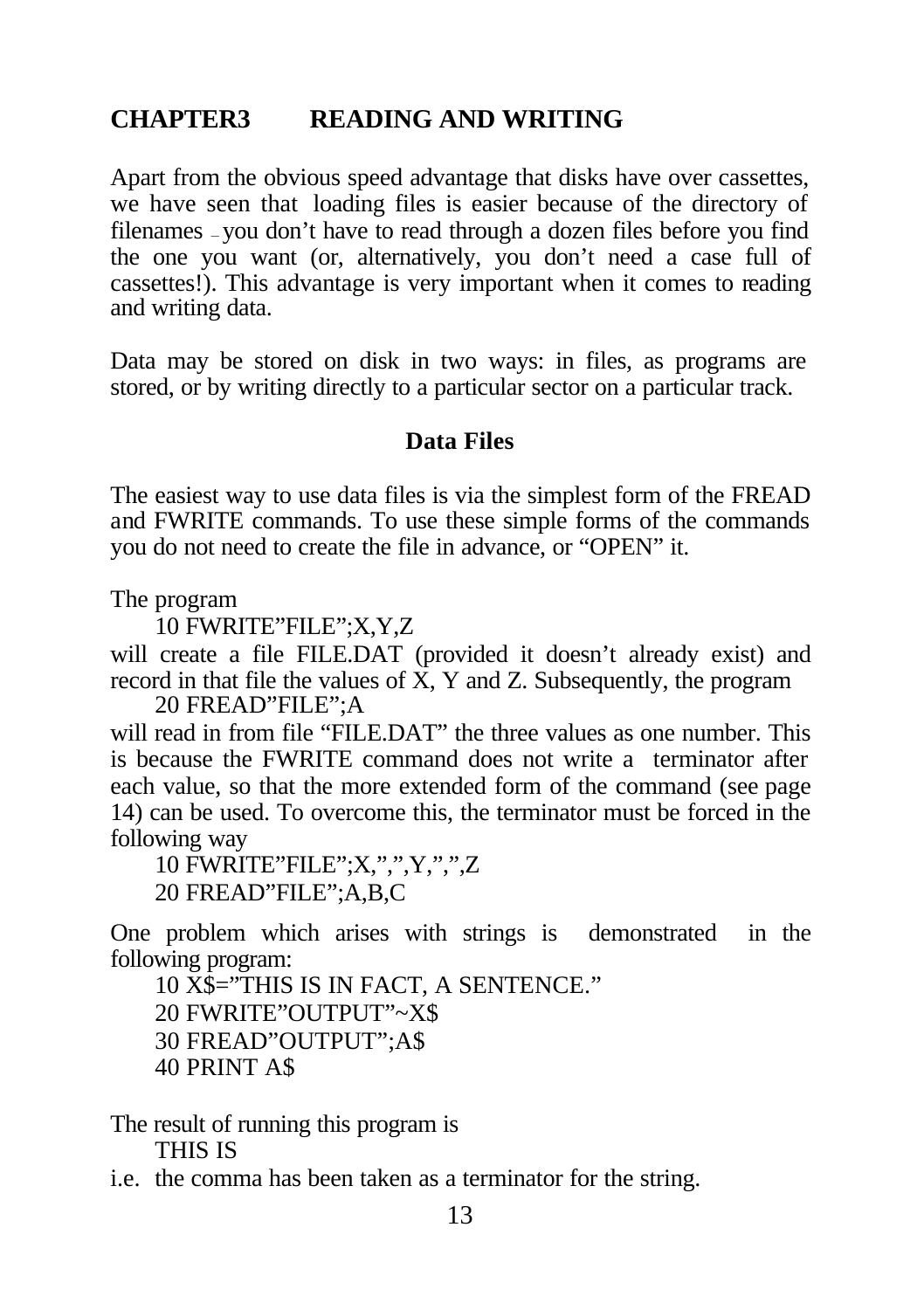The program may be continued 50 FREAD"OUTPUT";B\$,C\$ 60 PRINTB\$:PRINTC\$ which gives THIS IS IN FACT A SENTENCE To overcome this problem we have the FLREAD command. 10 X\$="THIS IS, IN FACT, A SENTENCE" 20 FWRITE"OUTPUT";X\$ 30 FLREAD"OUTPUT";A\$ 40 PRINT A\$ The new program gives THIS IS, IN FACT, A SENTENCE.

In the form described, the FWRITE command will always start writing at the present "end of file", extending the file as it goes. It is therefore advisable to delete previous versions of data files before re-running programs.

For more sophisticated use of data files, the commands FWRITE, FREAD and FLREAD may be used with parameters:

FWRITE"FILENAME", FROM *start,* FOR *length;* variables FREAD"FILENAME", FROM *start,* FOR *length;* variables FLREAD"FILENAME", FROM *start,* FOR *length;* string

The FROM parameter *(start)* selects the byte in the file at which the record starts. For FWRITE it defaults to the end of the file; for FREAD and FLREAD it defaults to the beginning of the file, when a "read" is first performed.

The FOR parameter *(length)* determines the length of the record to be written (in the case of FWRITE) or the number of bytes by which the byte count is advanced (in the case of FREAD and FLREAD). Its default value is equal to the length of the record being processed.

Before a FROM value can be used with FWRITE, the position in the file (and the file itself) must already exist. This may be achieved with the CREATE command.

CREATE"FILE",size creates a file FILE.DAT of length *size* (default 0).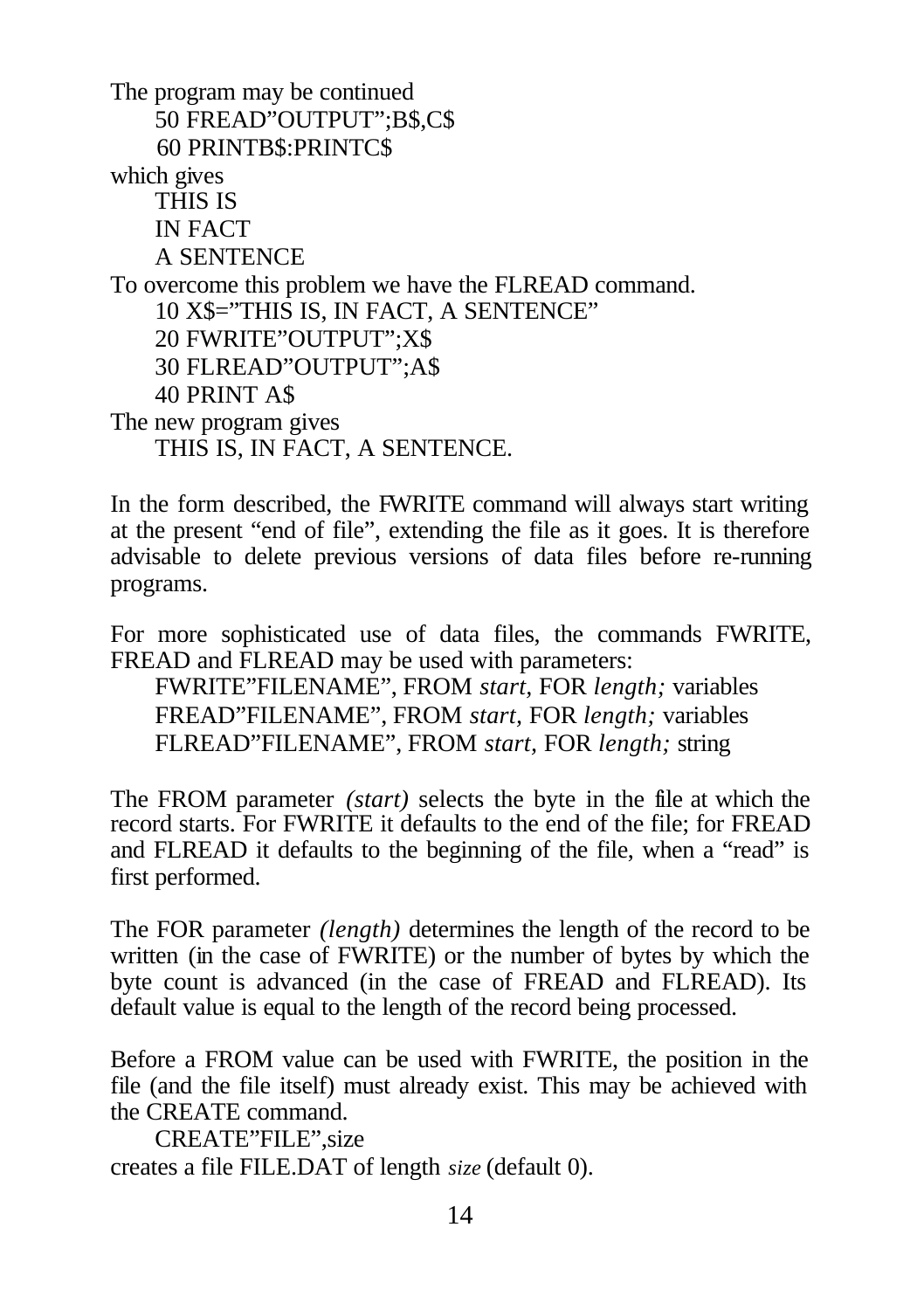The following is an example of the use of these commands.

10 X\$="FIRST":X=50:Y\$"SECOND":Y80

20 FWRITE"DATAFILE",FOR20;X\$

30 FWRITE"DATAFILE",FOR20;Y\$

40 FWRITE"DATAFILE",FROMl0;X

50 FWRITE"DATAFILE",FROM30;Y

Provided DATAFILE.DAT does not exist already, line 20 will create it, giving it length 20, with the record "FIRST" at the beginning. Line 30 writes "SECOND", starting at the current end of file and extends the file by 20 bytes.

Line 40 inserts the value of X at byte 10.

Line 50 inserts the value of Y at byte 30.

Note that if line 40 read

40 FWRITE"DATAFILE",FROM10,FOR20;X

then the record "SECOND" would be overwritten with blanks.

The following may be used to read the record 60 FREAD"DATAFILE";A\$,A,B\$,B 70 PRINTA\$,A,B\$,B This results in FIRST 50

SECOND 80

Another way to read the values only is 60 FREAD"DATAFILE",FROM1O,FOR2O;A 70 FREAD"DATAFILE";B 80 PRINTA,B

Here, line 60 reads the value of A, starting at byte 10, and advances the read pointer to 30 (adding 20 to the start of 10) ready for the reading of B in line 70.

The function LOC may be used to determine the position of the read pointer in a file.

PRINT LOC"FILE" gives the next byte to be read in FILE.DAT.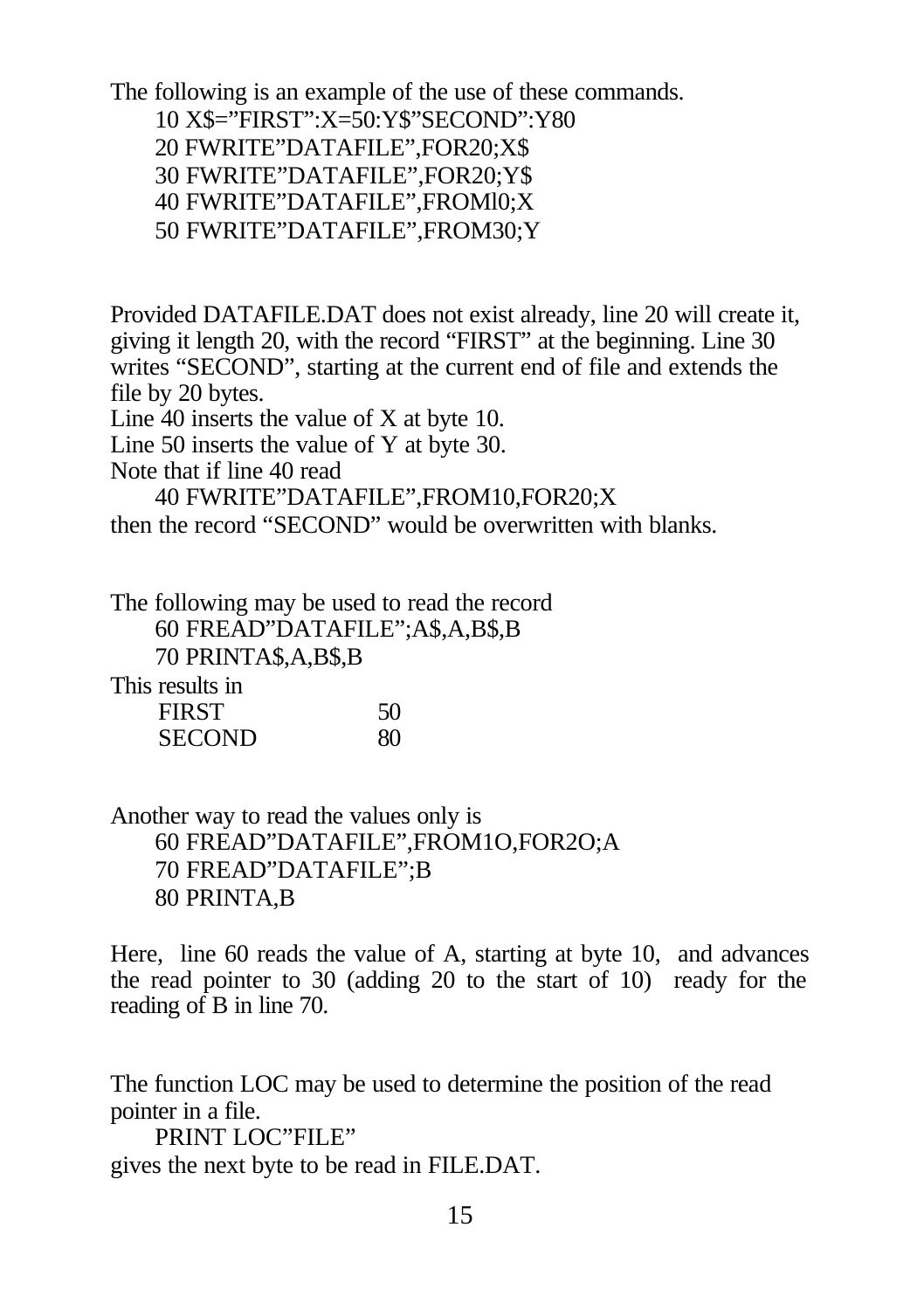#### **Simulated Random Access**

The FROM/FOR form of address allows indexed records to be stored and retrieved in any order. The following "database" construction provides a simple illustration.

Two small programs are required. The first is used to create the data file and store data in it. The second is used to retrieve the data.

10 INPUT"FILENAME";N\$ 20 INPUT"NUMBER OF RECORDS";N 30 INPUT"MAXIMUM LENGTH OF EACH RECORD";L 40 CREATE N\$,N\*L+20 50 FWRITE N\$,FROM 0, N 60 FWRITE N\$,FROM 10; L 70 INPUT"RECORD NUMBER";I 80 PRINT"RECORD";I; 90 INPUTR\$ 100 FWRITE N\$, FROM(I~1)\*L+20, FOR L; R\$ 110 GOTO7O

SAVE"STORE"

10 INPUT"FILENAME";N\$ 20 FREAD N\$, FROM 0; N 30 FREAD N\$, FROM 10; L 40 INPUT"RECORD NUMBER";I 50 FLREAD N\$, FROM(I~1)\*L+20, FOR L; R\$ 60 PRINT R\$: GOTO4O

#### SAVE"RETRIEVE"

The data file is created using RUN"STORE"

The program first asks for a filename (any legal filename may be given); then the number of records. As a test, give this the value 5. Maximum record length (the longest string you intend to store), say 20. Try entering the following records (in any order):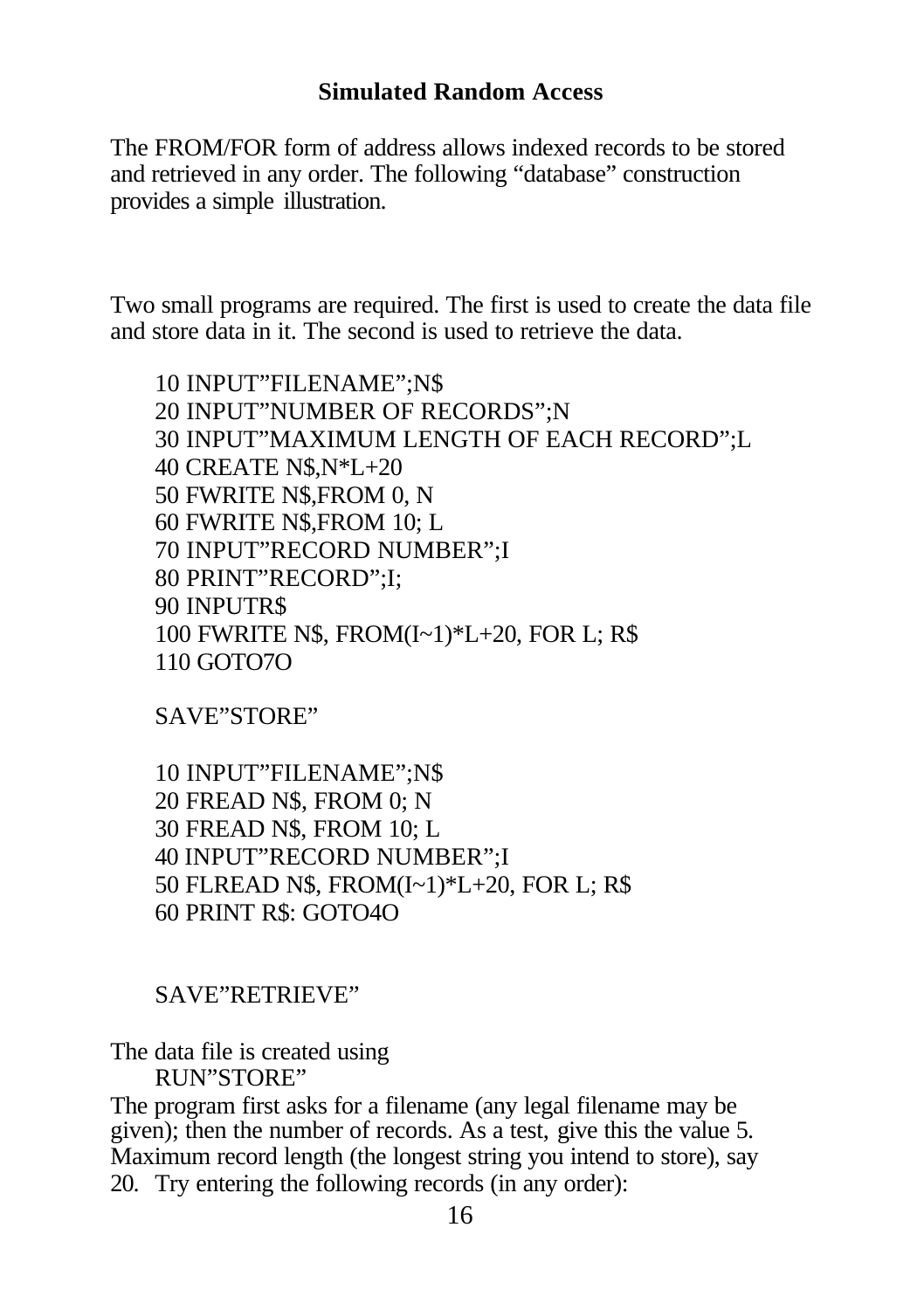1 ALICE 2 BOBBY 3 CAROL 4 DAVID 5 EDWARD

Records may be overwritten, e.g. we could replace 4 DAVID with 4 DAWN. Then the program is terminated with the [BREAK] key. Now the records may be retrieved using

RUN"RETRIEVE"

The filename must be specified again, but the other parameters are read from the file. Now if we enter a number from 1 to 5, we retrieve the relevant record.

#### **Too Many Files!**

The FWRITE, FREAD and FLREAD commands may be used with different filenames simultaneously, but every time a new file is created or accessed it is left "open". Up to ten files may be open at any particular time. (A file may be opened for read and write simultaneously, but only counts as one file.) Any attempt to open an eleventh file will result in a TF ERROR. All files on a particular disk may be closed using the CLOSE command.

This has the effect of setting all read pointers (accessed by function LOC) to zero.

CLOSE *drive*

closes all files on the disk on drive number *drive.* If *drive* is not specified, all files on all disks are closed.

#### **Is This The End?**

A problem which frequently presents itself when reading records from a file is knowing when to stop. A useful function for this situation is EOF. If you include the statement

X <sup>=</sup>EOF("FILE")

in your program, X will usually take the value 1. But if the read pointer is at the end of FILE.DAT (i.e. there are no more records to read) it will have value 0.

A typical use of EOF is in loading an array from a file, when you are not sure how many values you have to read.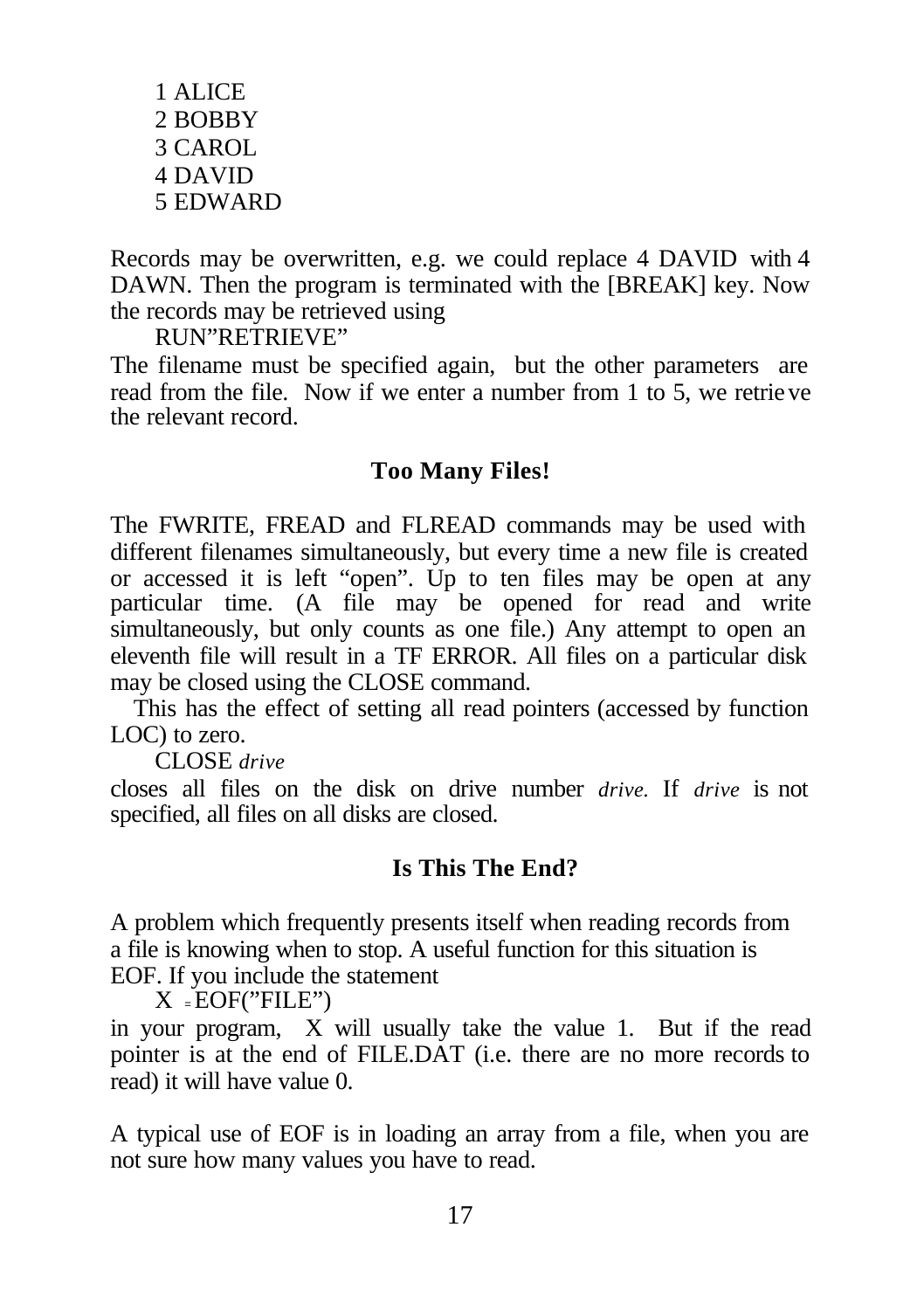#### $10 I=0$ 20 FREAD"DATAFILE";A(I):I=I+ 1 30 IF EOF("DATAFILE")=l THEN 20 Of course, you will usually need a DIM statement.

#### **Reading and Writing Without Files**

When a disk has been formatted, it is divided into tracks, and each track is divided into sectors. The standard drive works with 40 tracks, and 18 sectors per track. Each sector is 256 bytes.

Each 256-byte sector can be individually accessed by the SWRITE and SREAD commands.

To write a record to a sector, the record is assembled in two strings, e.g. X\$ and Y\$, each having a maximum of 128 bytes. The command to use is then

SWRITE *drive, track, sector,* X\$, Y\$ where *drive* is the disk drive number (1-4), *track* is the track number (0-39 or 0-79) and *sector* is the sector number (1-18 or 1-36). X\$ and Y\$ may be replaced by any strings, and may be ordinary strings containing letters, numbers and symbols, or they may be assembled using the CHR\$ function. If either of the strings is less than 128 bytes, the spare space in the sector will be filled with CHR\$(0) characters.

To retrieve data directly from a sector, the command is

SREAD *drive, track, sector, X\$,* Y\$ where all parameters are as in SWRITE.

Whether or not the strings written to the sector were of full 128 bytes length, the strings now retrieved will be. They will each contain the bytes of the appropriate original string, followed by a series of CHR\$(0) characters. It will be necessary to CLEAR sufficient string space for the full 128 bytes each.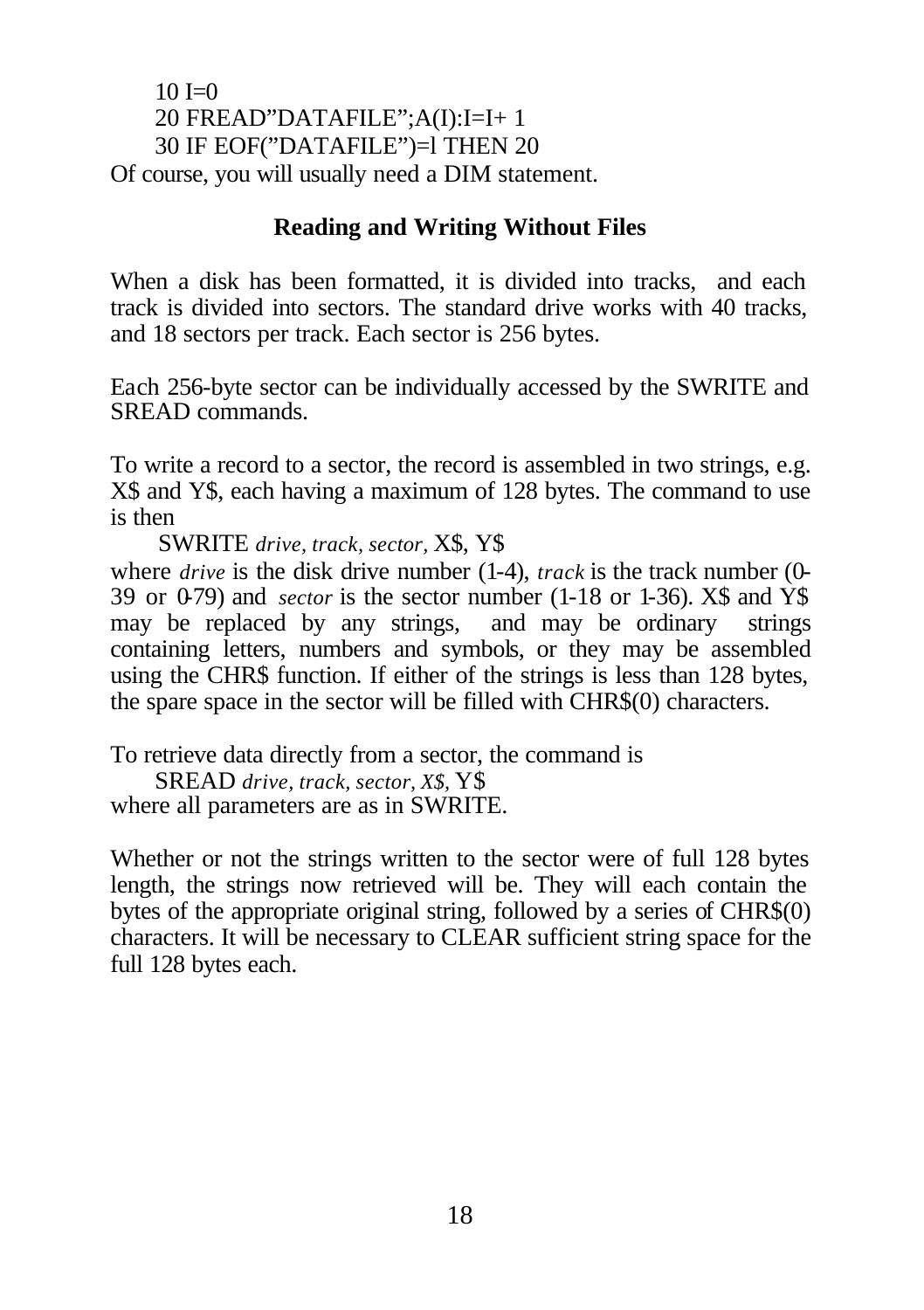## **CHAPTER4 MORE POWER TO YOU DRAGON**

In addition to the specifically disk-orientated commands, the DOS cartridge contains several new commands and functions to enhance your Basic interpreter.

## **Where Have I Put My Memory?**

Two useful additions to the MEM function are HIMEM and FRE\$.

#### PRINT HIMEM

gives the highest memory location available to Basic. On power-up this has value 32766. If space is reserved for machine code or data using the second parameter of the CLEAR command, then HIMEM will take the value 1 less than the second parameter. e.g. the program

10 CLEAR 200, 32000

20 PRINT "TOP OF BASIC MEMORY =",HIMEM gives the result

TOP OF BASIC MEMORY = 31999

#### PRINT FRE\$

gives the number of free bytes available for strings (at power-up it is 200). Although it ends with a "\$", FRE\$ is a numeric variable, not a string. This is particularly useful for programs which require strings to be entered from the keyboard. When string space is getting short, a suitable message can be displayed suggesting a "dump" to disk. A suitable program statement would be

IF FRE\$<255 THEN PRINT "DUMP REQUIRED"

Reference to FRE\$ causes a "garbage collection", i.e. the storage of strings is reorganised to make most efficient use of the space available. It, can therefore be used during intentional pauses in a program to avoid those embarrassing unplanned pauses that sometimes occur in large string-handling routines.

## **Don't Stop For Errors**

Whenever your Dragon detects an error, it will stop the program and give you an error message. For most programming errors, it is essential to stop and correct the program. But some errors are caused by "operator error" such as keying in wrong data. The following program provides a simple example.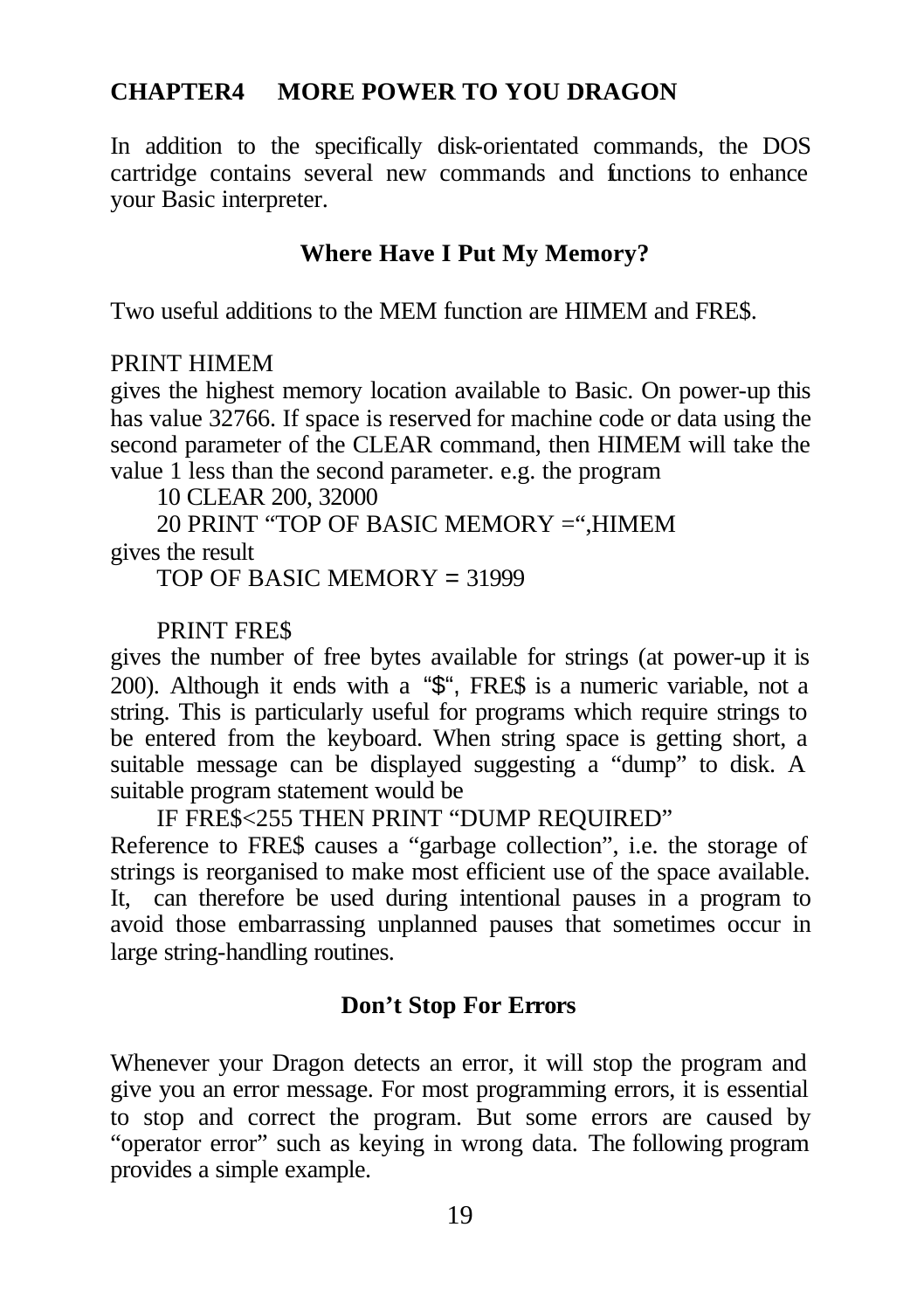10 INPUT"X";X 20 INPUT"Y";Y 30 PRINT"X DIVIDED BY Y *=",X/Y* 40 GOTO10

The obvious way that an operator could "crash" this program is by giving Y the value zero. The program will then stop with a /0 ERROR IN 30 message. Of course, we can always test every value of Y as it is entered to check for zero, but a more convenient (and more powerful) method is now available.

The statement ERROR GOTOn tell the Dragon that if an error is detected control should be passed to line number *n.* Once this has occurred, there are two functions which help to identify the error: ERL gives the line number where the error occurred, and ERR gives a code number (each type of error has a different code number).

The code for /0 is 20 so the following lines may be added to the program to deal with the error.

5 ERROR GOTO5O

50 IF ERR=20 THEN PRINT "CANNOT DIVIDE BY ZERO":GOTO10

60 PRINT"ERROR NUMBER";ERR;"IN LINE";ERL Now if we input 15 for X and 0 for Y, we have the "CANNOT DIVIDE BY ZERO" message, but the program continues. If we give X the value 1E50 we have "ERROR NUMBER 10 IN LINE 10" (error 10 is OV ERROR).

There is a list of error codes at the back of this manual in Appendix 2.

#### **On The Third Stroke. . .**

A command that's guaranteed to attract attention is BEEP. Included in a Basic program, BEEP produces a decent sounding "beep". BEEPn produces *n* of them.

## **Hold On a Moment!**

For those occasions when your screens of text disappear before people have had a chance to read them, we have WAIT. WAITn suspends execution of the program for *n* milliseconds. So WAIT1000 gives you a second, and WAIT10000 gives you 10 seconds etc. Here is a simple example.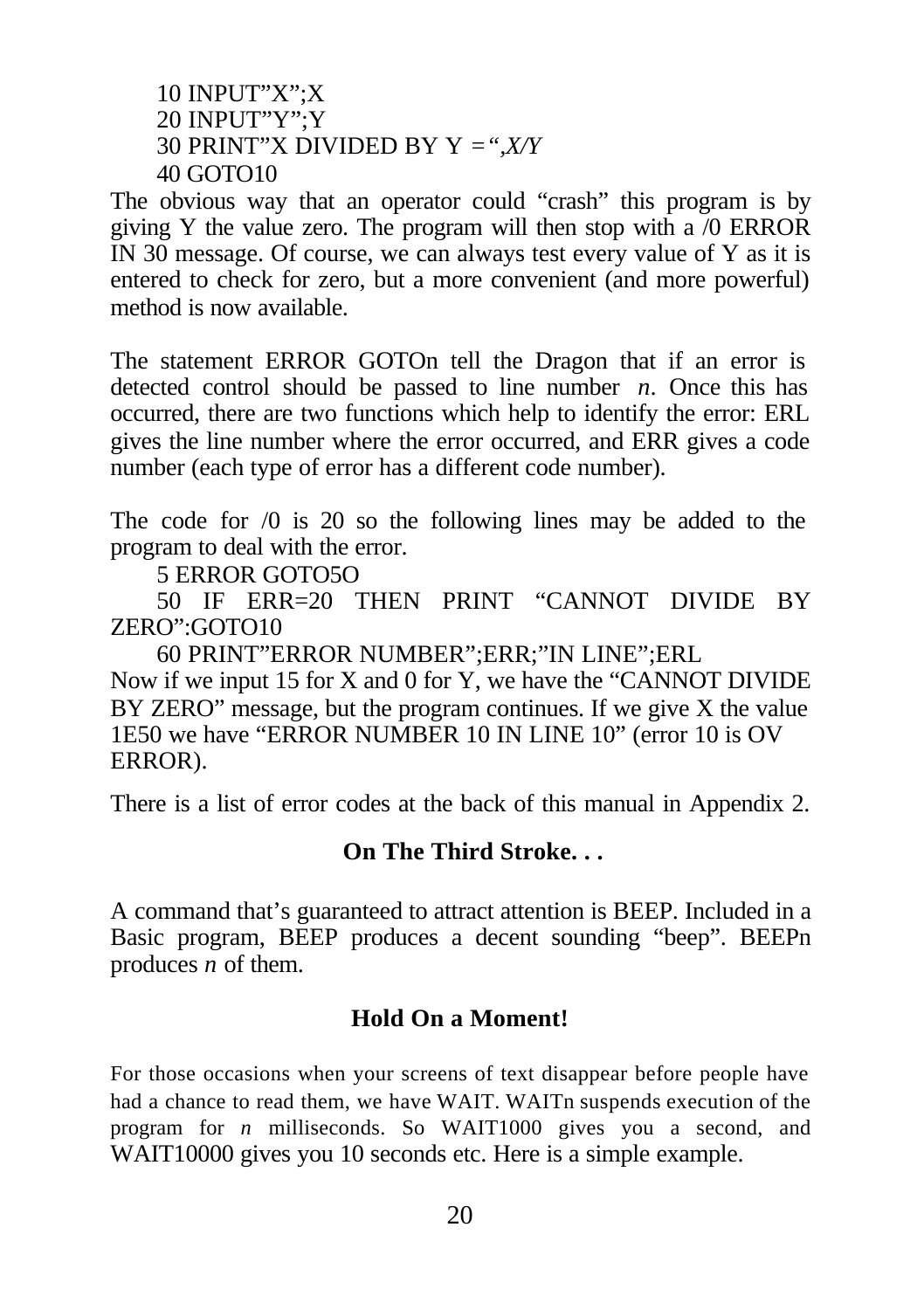## 10 CLS 20 PRINT "YOU SHOULD HAVE TIME","TO READ THIS." 30 WAIT2500 40 CLS

#### **Fair Exchange**

A useful function, especially in areas like "sorting" programs, is SWAP, which allows you to exchange the values of two variables, without the tedious problem of a temporary storage variable.

SWAP X,Y

gives X the value of Y and Y the value of X.

#### **Take a Hundred Lines**

if you have ever typed in a line with the wrong number (e.g. 11 instead of 110) you will be aware that it can be quite a problem. Not only is the line missing from where it should be, it also turns up where it shouldn't be  $\mathcal$  and has probably over-written another important line. This sort of thing won't happen if you use AUTO, for automatic line numbering.

#### AUTO *start, increment*

will give you numbers starting with *start* and going up by the amount *increment.* You type your lines in, ending each line with ~NTER], then to return to normal mode just type ~NTER]. AUTO overwrites whatever is in memory on the particular lines being input, but does not "NEW" the program, so it can be used to insert lines. The default values for *start* and *increment* are respectively 100 and 10.

The following example shows how AUTO can be used.

AUTO100,100 OK 100 PRINT"FIRST PAGE" 200 PRINT"SECOND PAGE" 300 PRINT"THIRD PAGE" 400 [ENTER]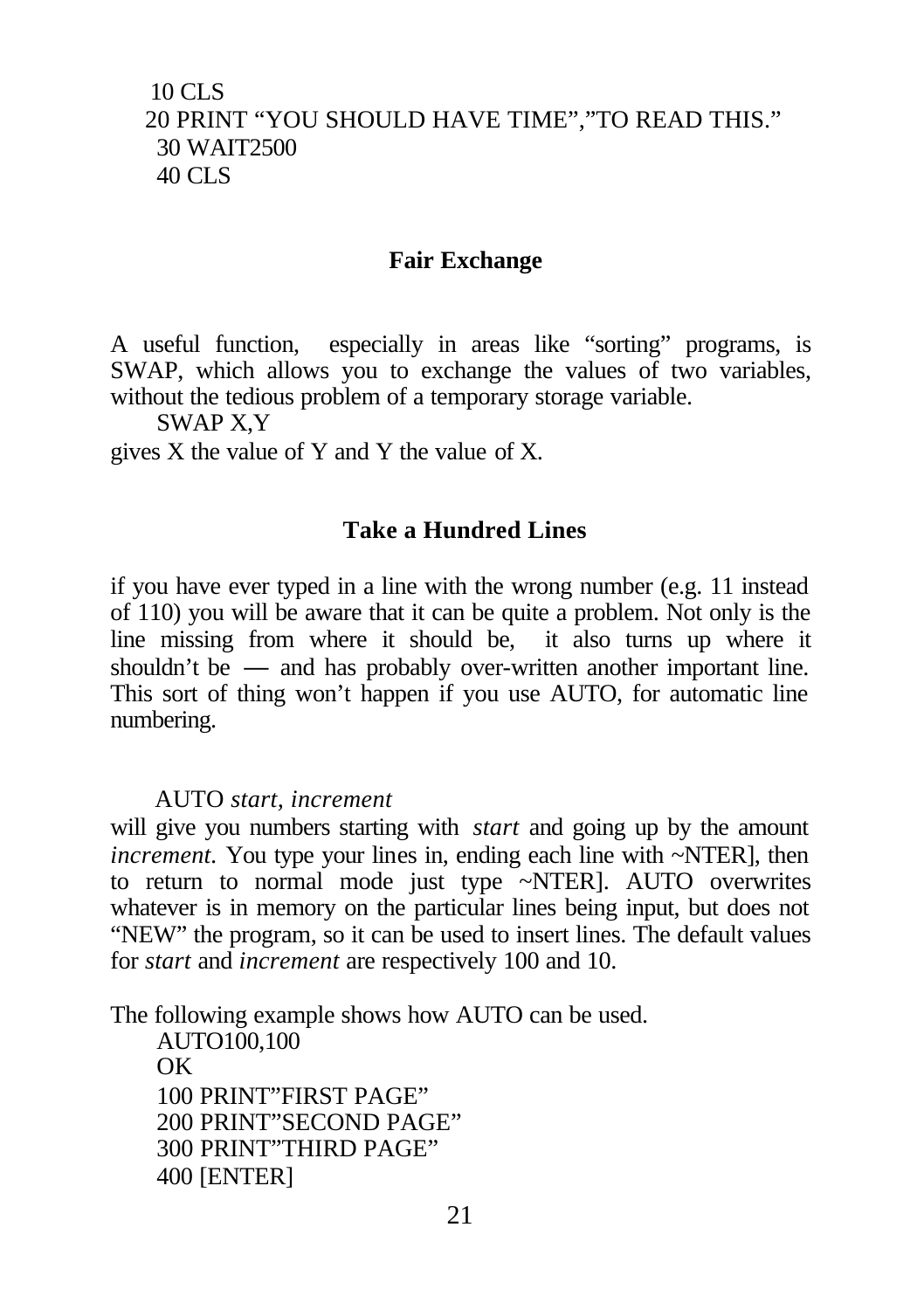We may decide at this point that we should have used some CLS statements:

AUTO50, 100 OK 50 CLS 150 CLS 250 CLS 350 CLS 450 [ENTER]

But this is speed reading taken to extremes! So we must insert some pauses:

```
AUTO120,100
OK
120 WAIT2500
220 WAIT2500
320 WAIT2500
420 [ENTER]
```
This has the desired effect.

# **Booting Another DOS**

For loading other operating systems from disk, there is a BOOT command. This loads the system into memory at byte 9728. The command to execute it is then EXEC9730.

The BOOT command takes the form

BOOT*n*

where  $n$  is the number of the disk drive (default DEFD).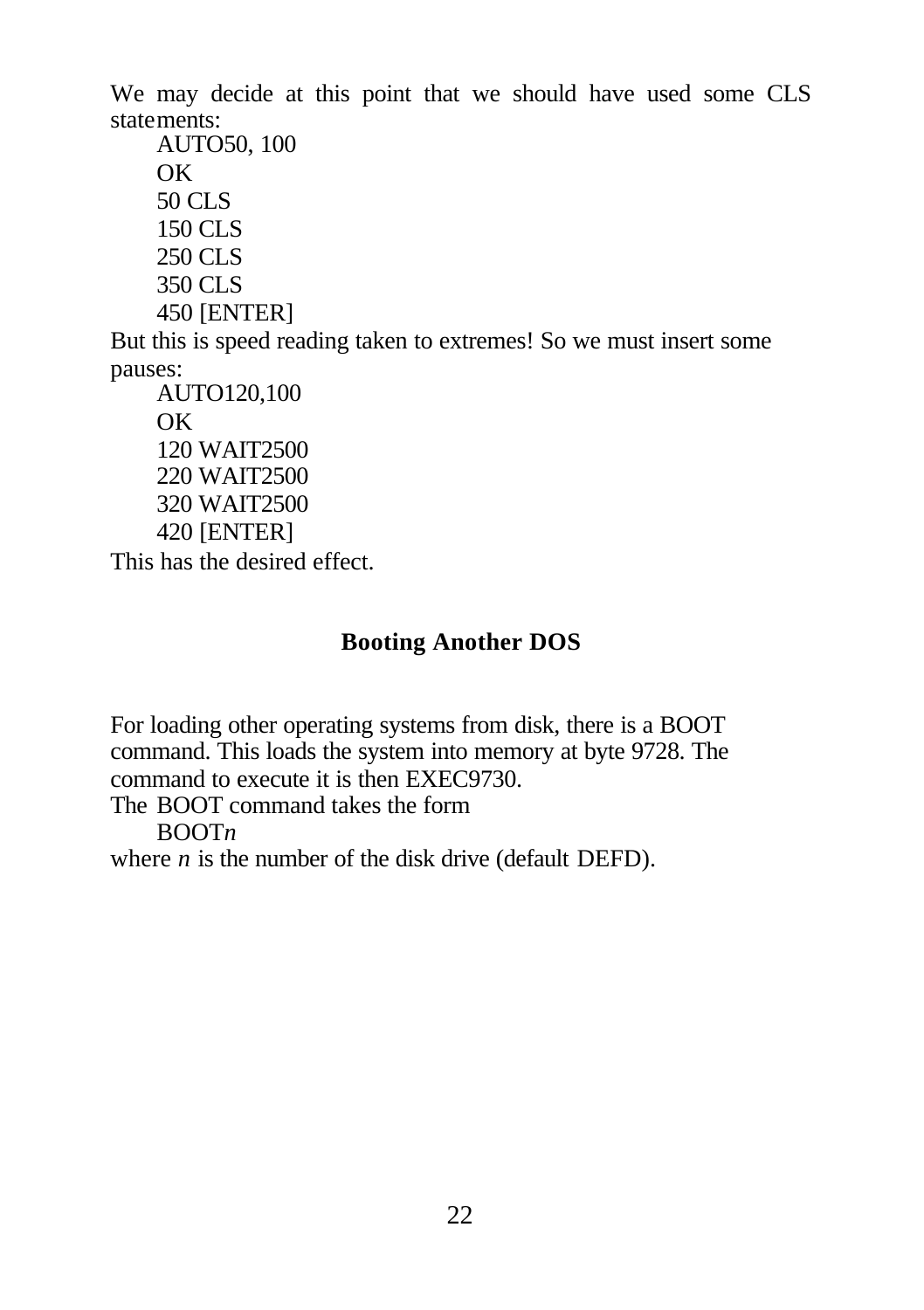# **APPENDIX 1** DRAGONDOS COMMANDS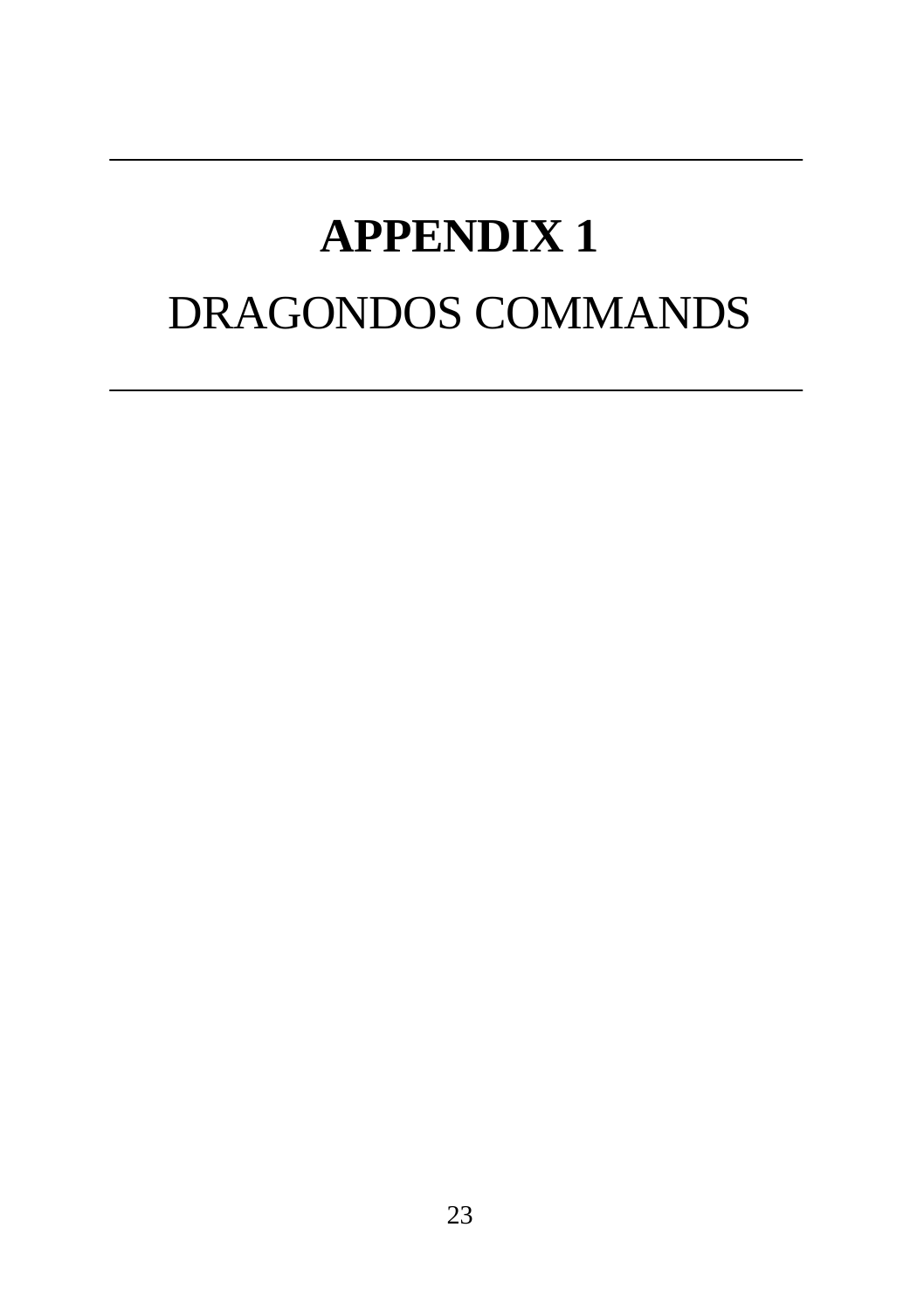## AUTO

The command AUTO produces line numbers for a program automatically.

AUTO produces lines starting with 100 and incrementing in steps of 10.

AUTO 50,5 produces lines starting with 50 and incrementing in steps of 5.

The AUTO mode is terminated by pressing [ENTER] immediately after a line number has appeared.

AUTO overwrites lines which have the relevant numbers, but leaves others unchanged.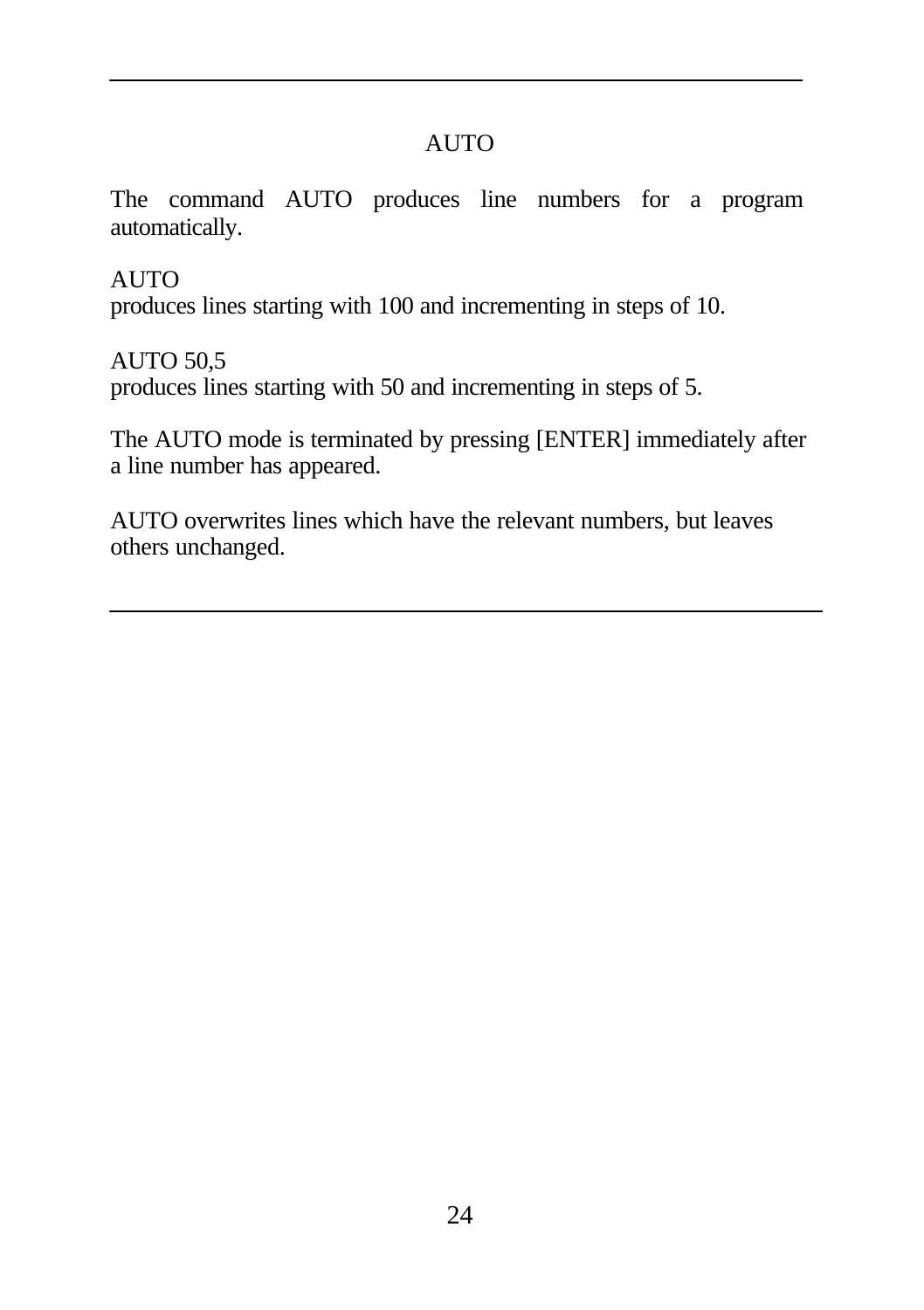# BACKUP

The command BACKUP creates a backup copy of a complete disk (1 or 2 sides).

BACKUP 3 TO 4, 2, 80 creates a backup copy of disk 3 on disk 4 (2 sides, 80 tracks).

If the source and destination disks are to use the same drive, your Dragon will give instructions for inserting the source and destination disks alternately.

#### **BACKUP**

creates a backup copy of a source disk on a destination disk, using only drive DEFD, 1 side, 40 tracks.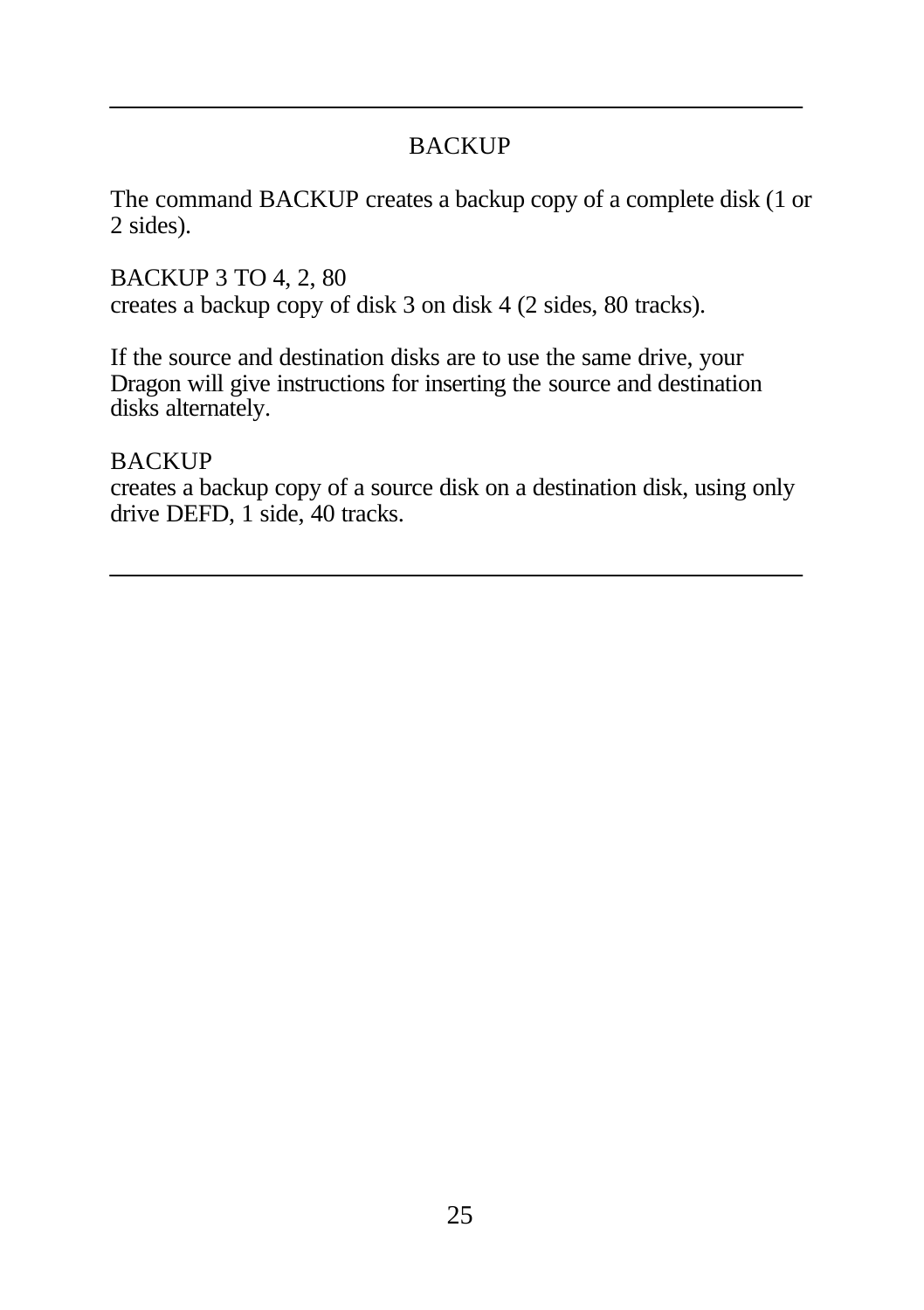## BEEP

The command BEEP gives an acceptable sounding "beep".

BEEP gives 1 beep.

BEEP 20 gives 20 beeps.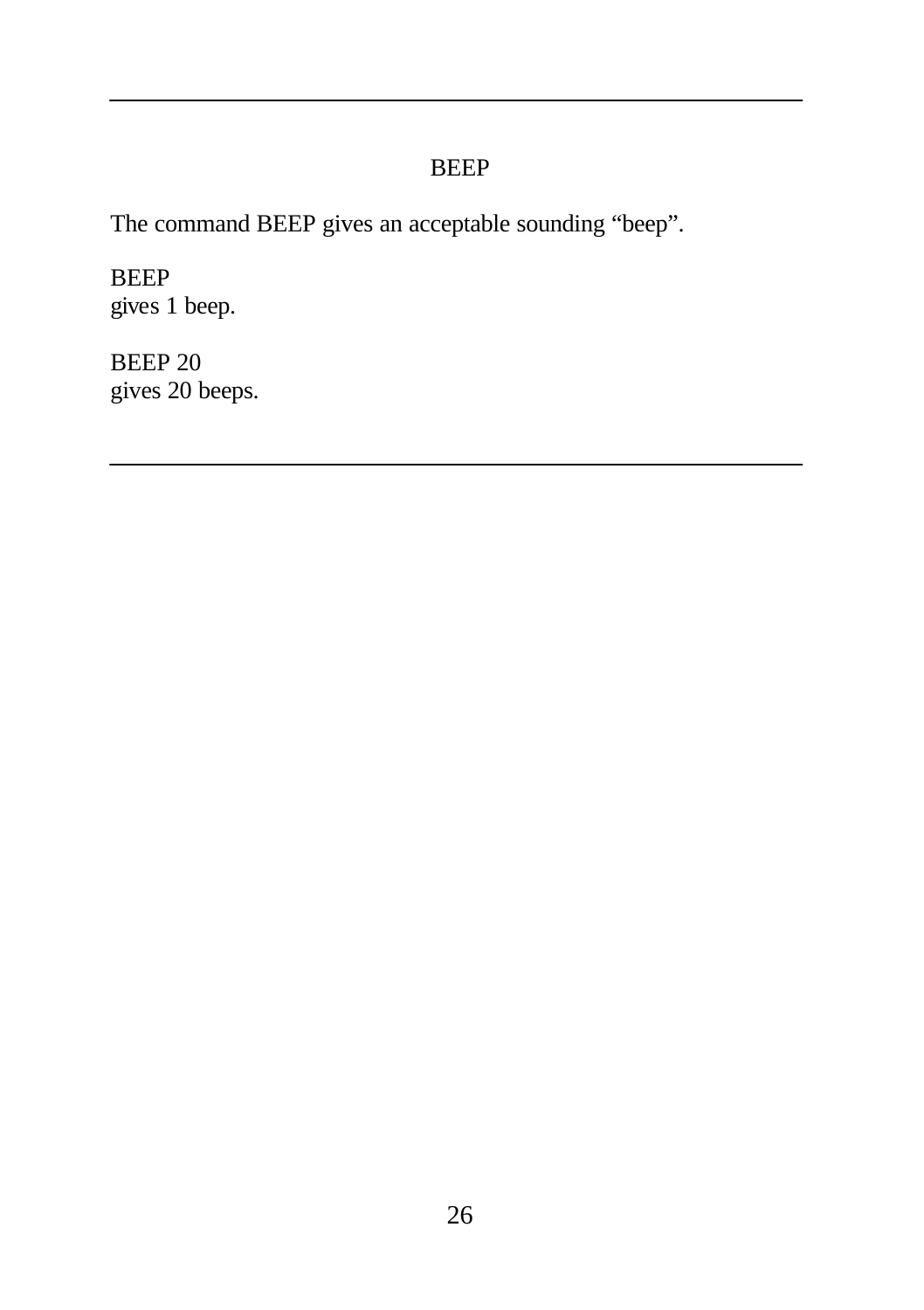# BOOT

The command BOOT loads an operating system from a disk into memory, starting at 9728.

BOOT loads the system from disk DEFD.

BOOT2

loads the system from disk number 2.

The system is executed using EXEC9730.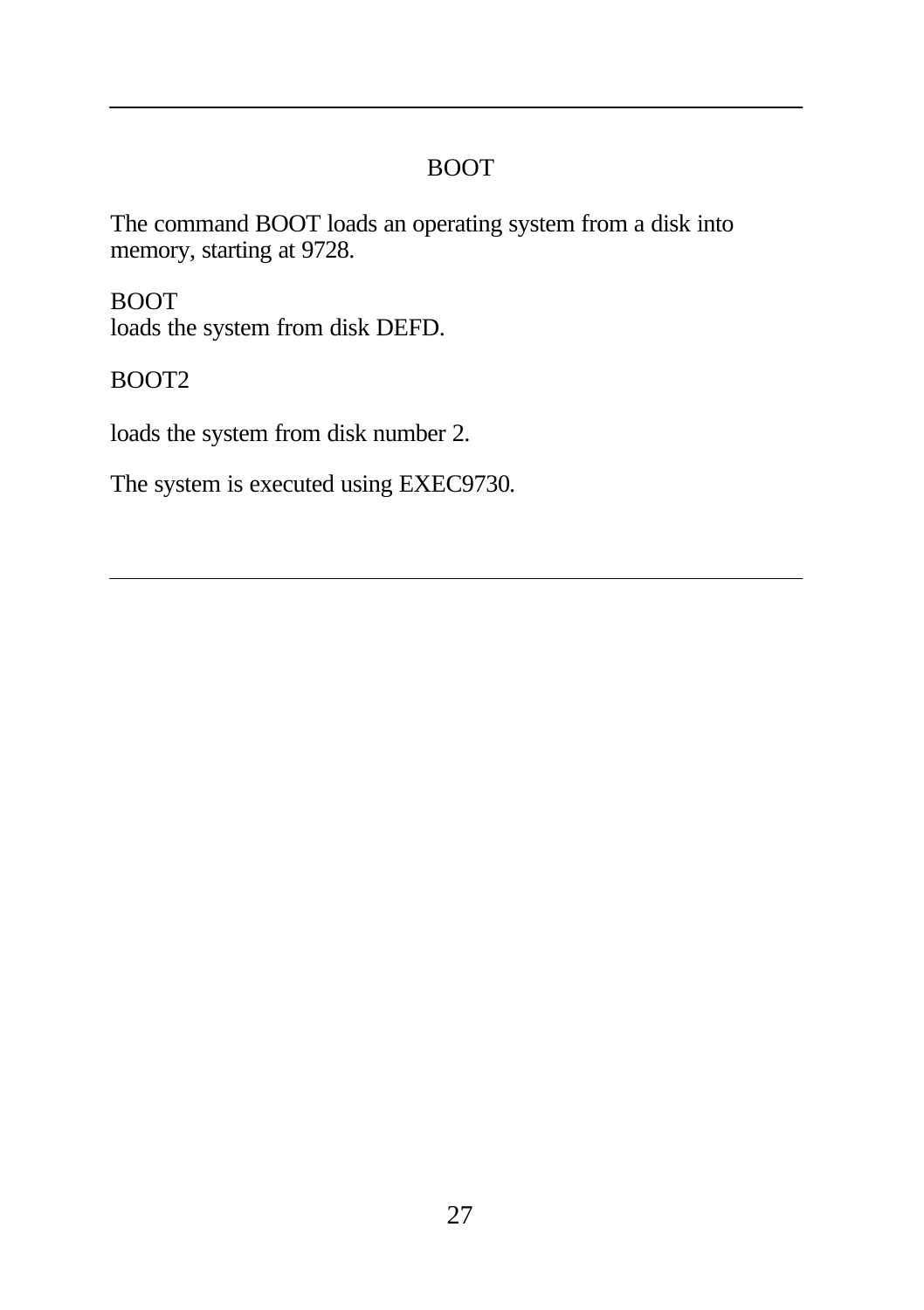# **CHAIN**

The command CHAIN may be used to load and run a program, preserving the values of variables. This is useful when more than one program is to be run on the same set of data.

#### CHAIN"PROG2"

loads PROG2.BAS from drive DEFD and starts execution at the first statement without initialising variables to zero or strings to null.

#### CHAIN"PROG3",50

loads PROG3.BAS from drive DEFD and starts execution at line 50, without initialising variables to zero or strings to null.

#### CHAIN"2:PROG"

performs the CHAIN operation on program PROG.BAS from the disk on drive number 2.

When using the CHAIN command with programs that use string variables it is recommended that a garbage collection be forced at the start of every CHAINed program. This can be achieved by including a call to the function FRE\$ as the first statement of the program. For example:

10 ZZ = FRE\$ 'FORCE GARBAGE COLLECTION 20 REM REST OF CHAINed PROGRAM FOLLOWS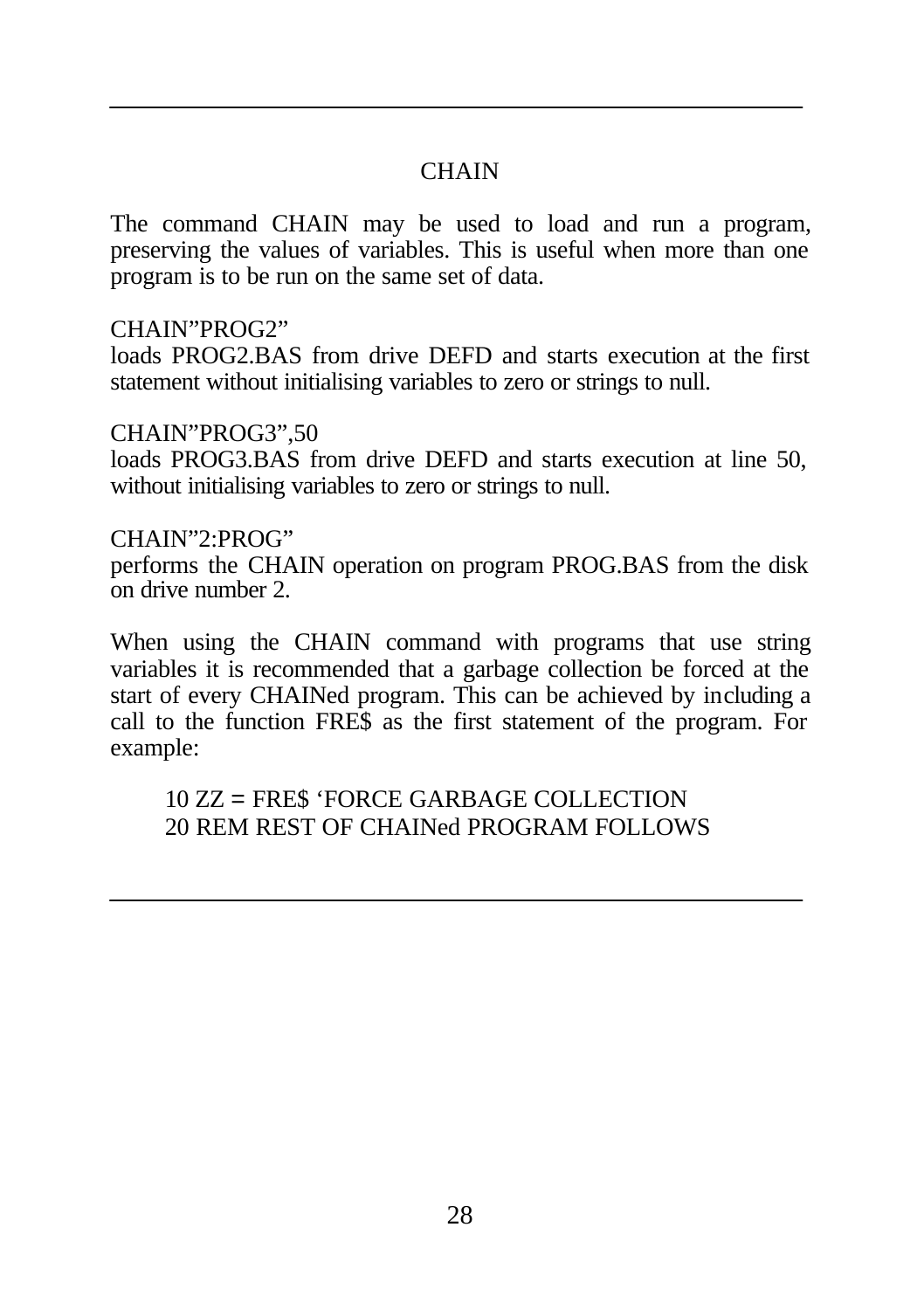#### CLOSE

The command CLOSE is used to close files which have been opened by commands such as FWRITE, FREAD and FLREAD. A maximum of 10 files may be open at any particular time, so it is sometimes necessary to close files before opening others. When a file is closed, its read pointer (accessed by function LOC) is set to zero.

#### **CLOSE**

closes all files on all disks.

#### CLOSE2

closes all files on the disk on drive 2.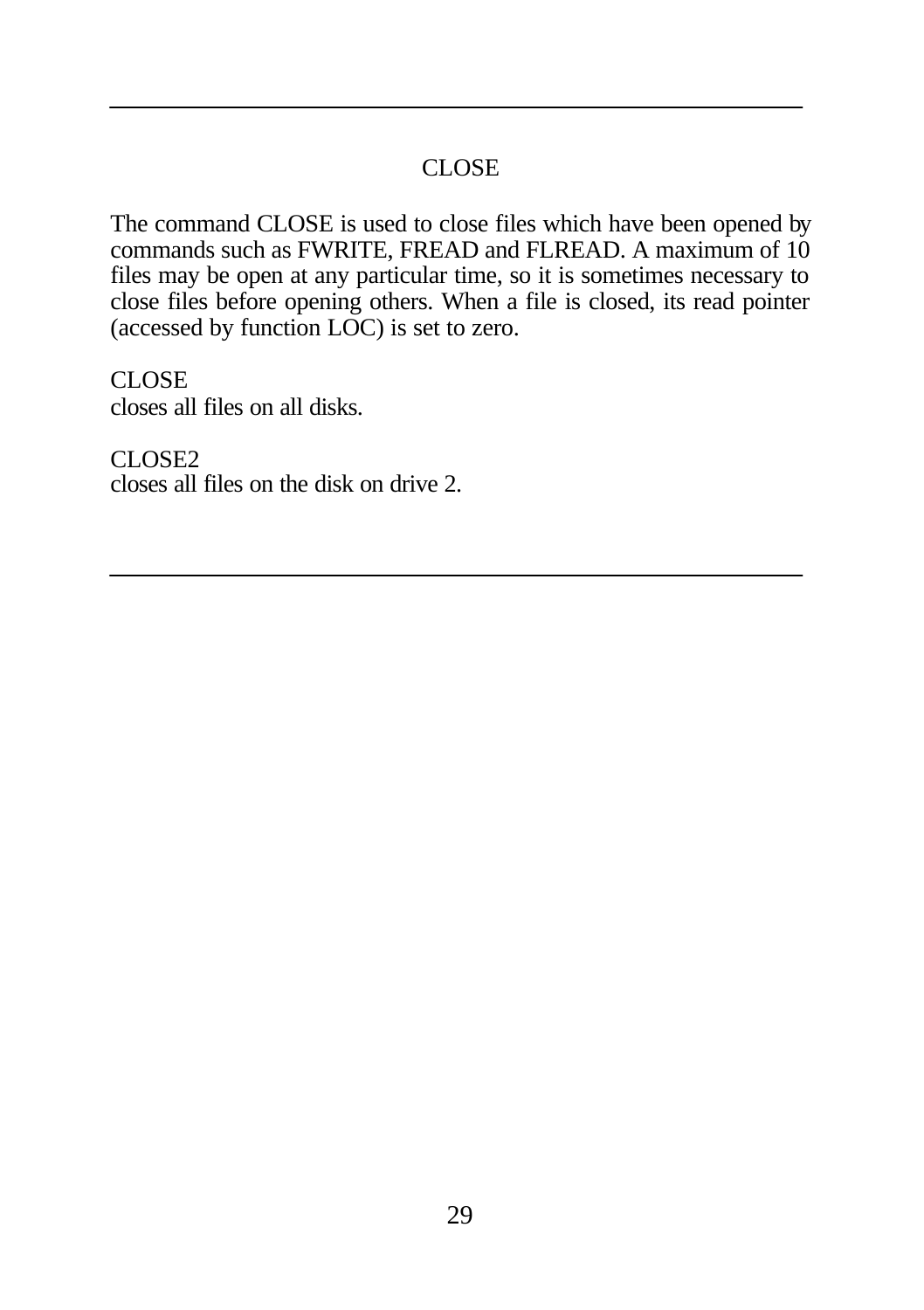## **COPY**

The command COPY is used to make copies of files. The copy and the original may be on the same disk or on different disks (if you have more than one drive).

COPY"ORIGINAL.BAS" TO "NEWFILE.BAS" Makes NEWFILE.BAS a copy of ORIGINAL.BAS(on the disk on drive DEFD). The filetype (e.g. BAS) must be included in the specification of both files.

COPY"1 :FILE .BAK" TO "2:BACKUP.AAA" makes the file BACKUP.AAA on disk 2 a copy of FILE.BAK on disk 1.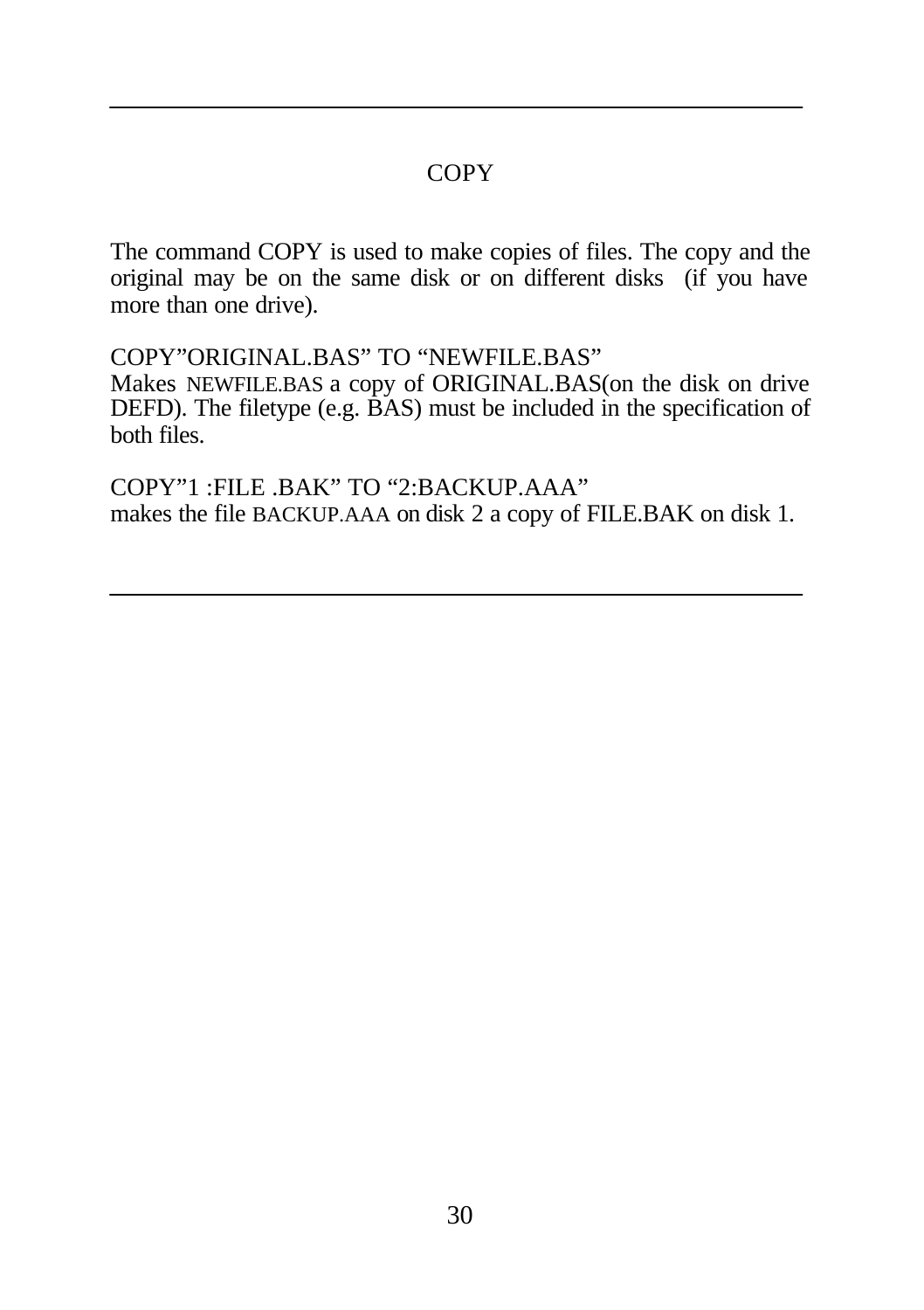## CREATE

The command CREATE may be used to create a datafile.

CREATE"DATAFILE" creates DATAFILE.DAT with length 0 bytes.

CREATE"DATAFILE",80 creates DATAFILE.DAT with length 80 bytes.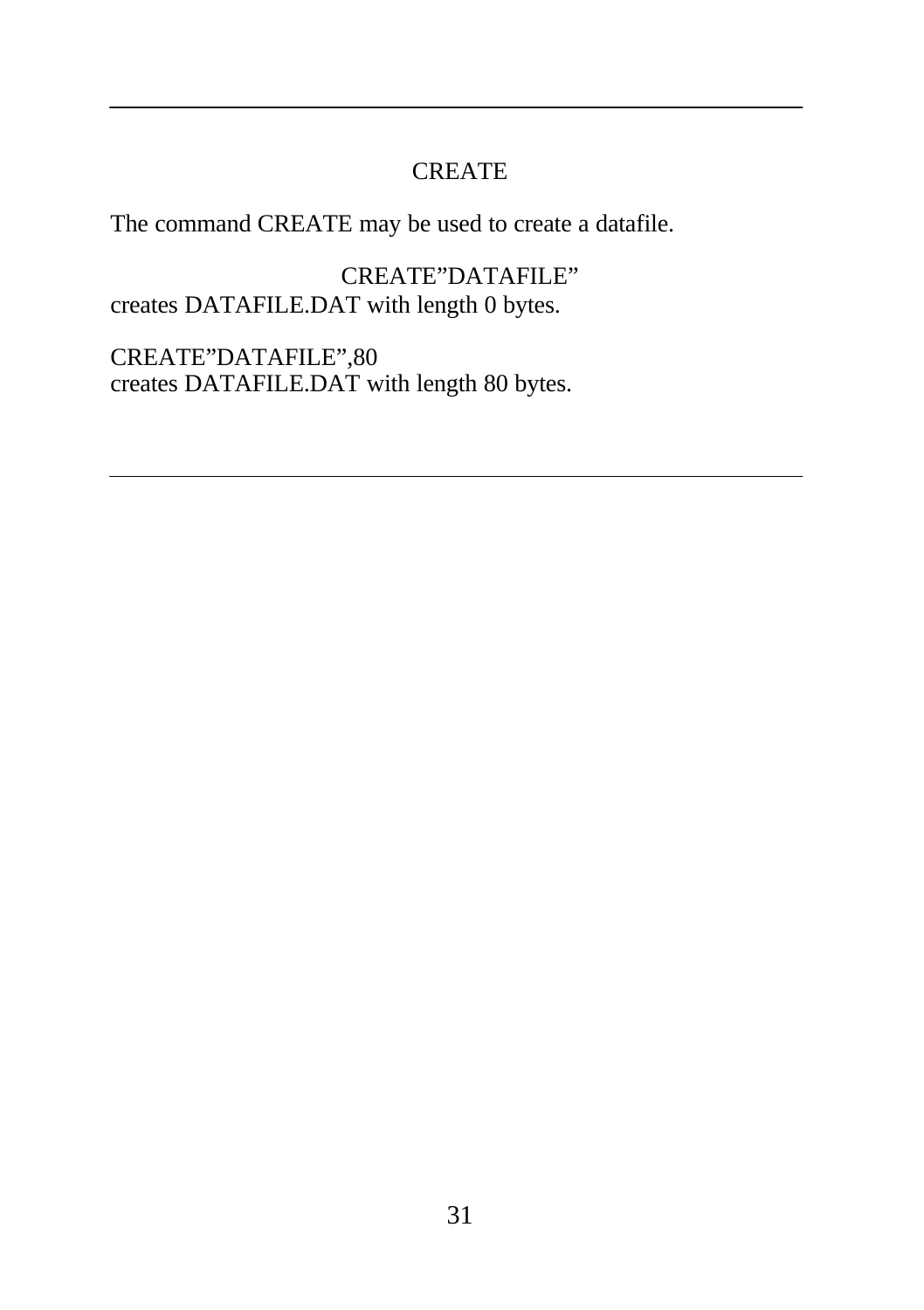# DIR

The DIR command lsts the files on a disk and gives the number of bytes allocated to each file and the number of free bytes on the disk.

#### DIR

lists the files on the disk on drive number DEFD (as set by DRIVE).

# DIR<sub>2</sub>

lists the files on the disk on drive number 2.

A typical directory of files is as follows:

| DIR               |           |      |
|-------------------|-----------|------|
| BASPROG           | BAK 1855. |      |
| MACHCODE          | BAK 3809  |      |
| BASPROG           | BAS 1855  |      |
| DATAFILE          | .DAT      | 3000 |
| MACHCODE          | .BIN      | 1009 |
| 163072 FREE BYTES |           |      |

In this directory, BASPROG.BAK is a backup version of Basic program BASPROG.BAS, MACHCODE.BAK is a backup version of binary file MACHCODE.BIN, and DATAFILE.DAT is a data file.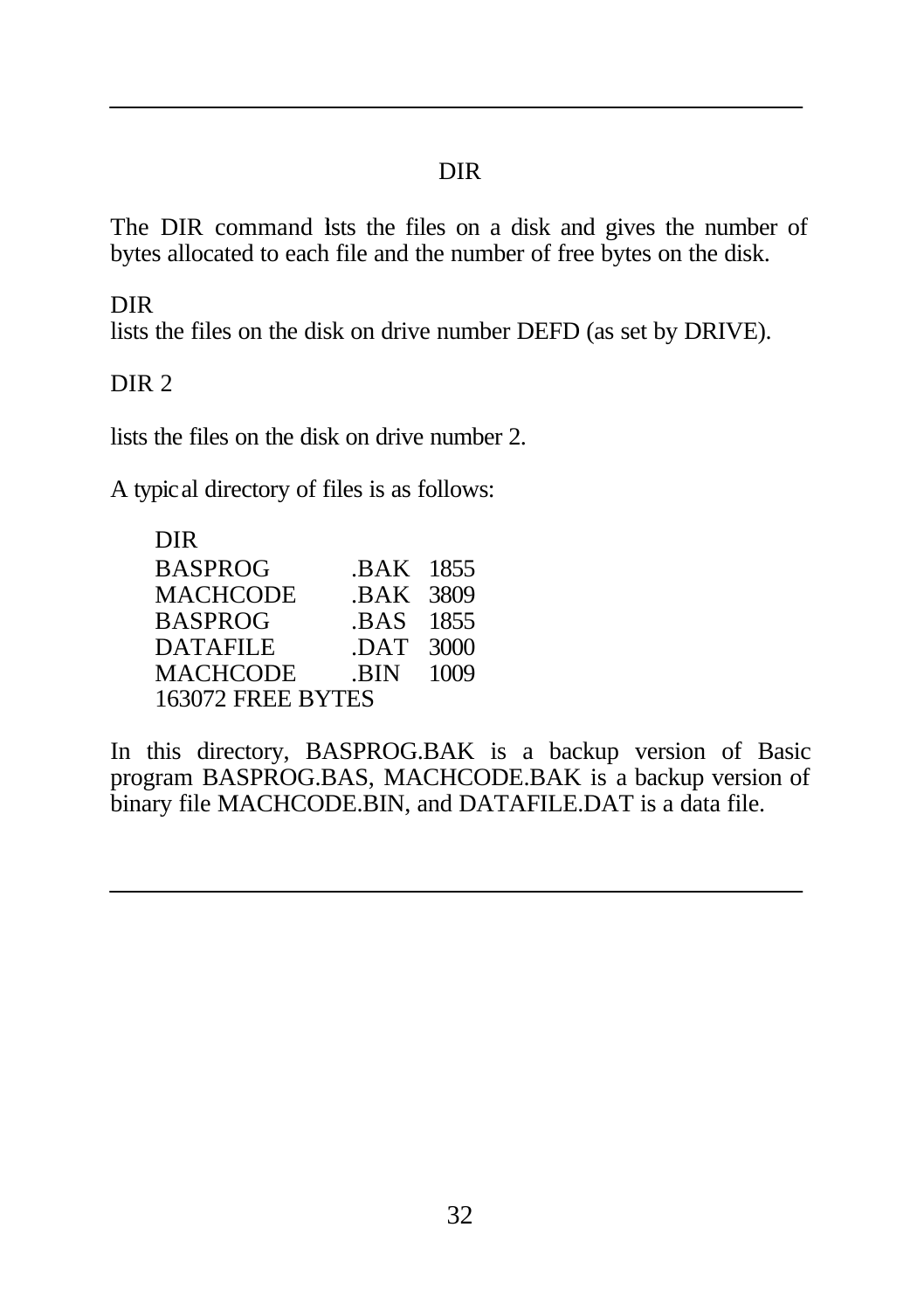#### DRIVE

The DRIVE command selects the default drive number, DEFD. All commands which do not specify a particular drive will apply to drive DEFD until DRIVE is used again. On power-up, DEFD is set to 1.

DRIVE 3 sets DEFD to 3.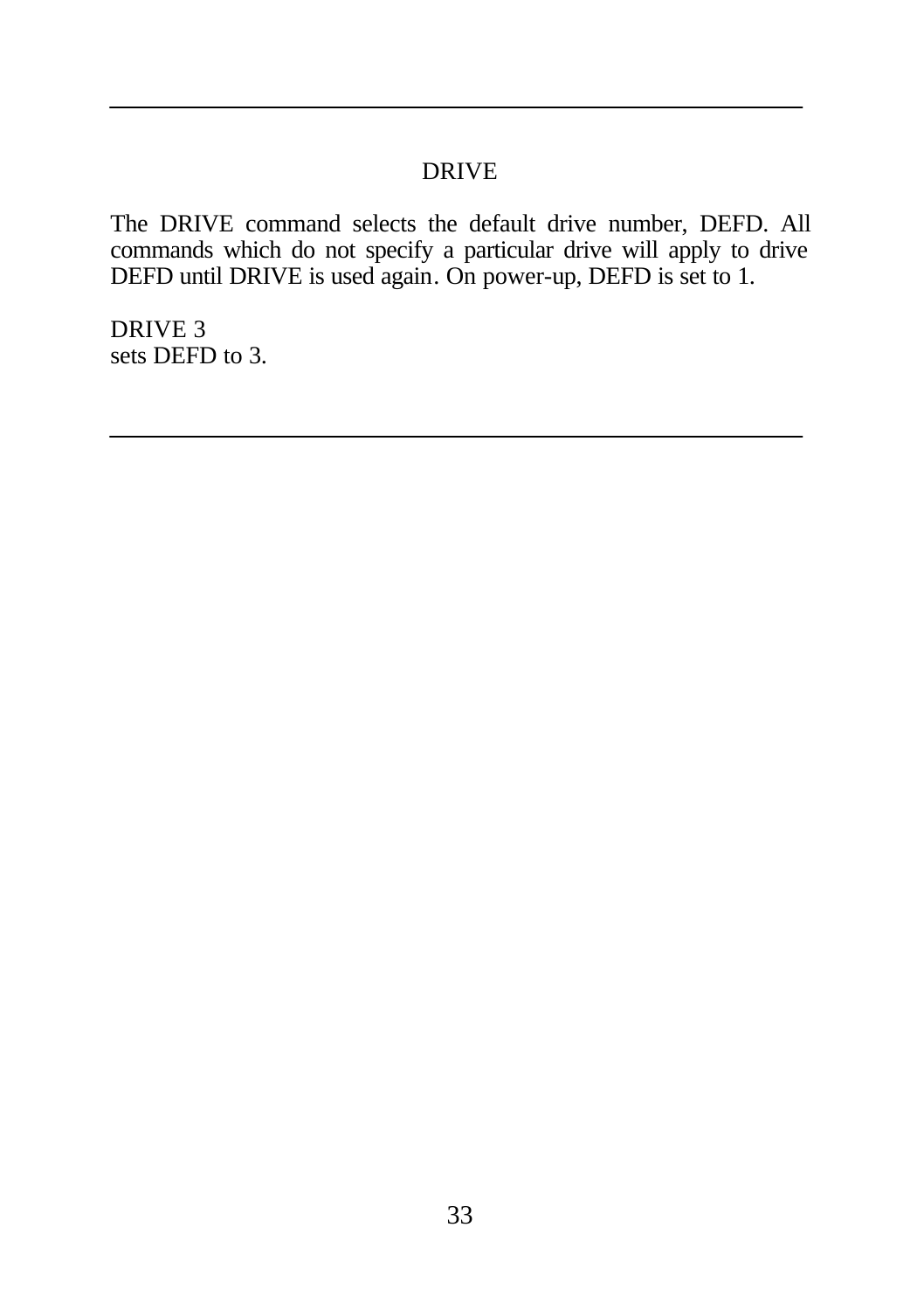# DSKINIT

The DSKINIT command is used to format a new disk and set up a directory of files. No other commands can be applied to a disk until it is formatted.

#### DSKINIT

will format one side of the disk on drive number DEFD (1 unless altered by DRIVE), setting up 40 tracks. This command may take about a minute to execute.

#### DSKINIT 3,2,80

will format both sides of the disk on drive 3, setting up 80 tracks per side.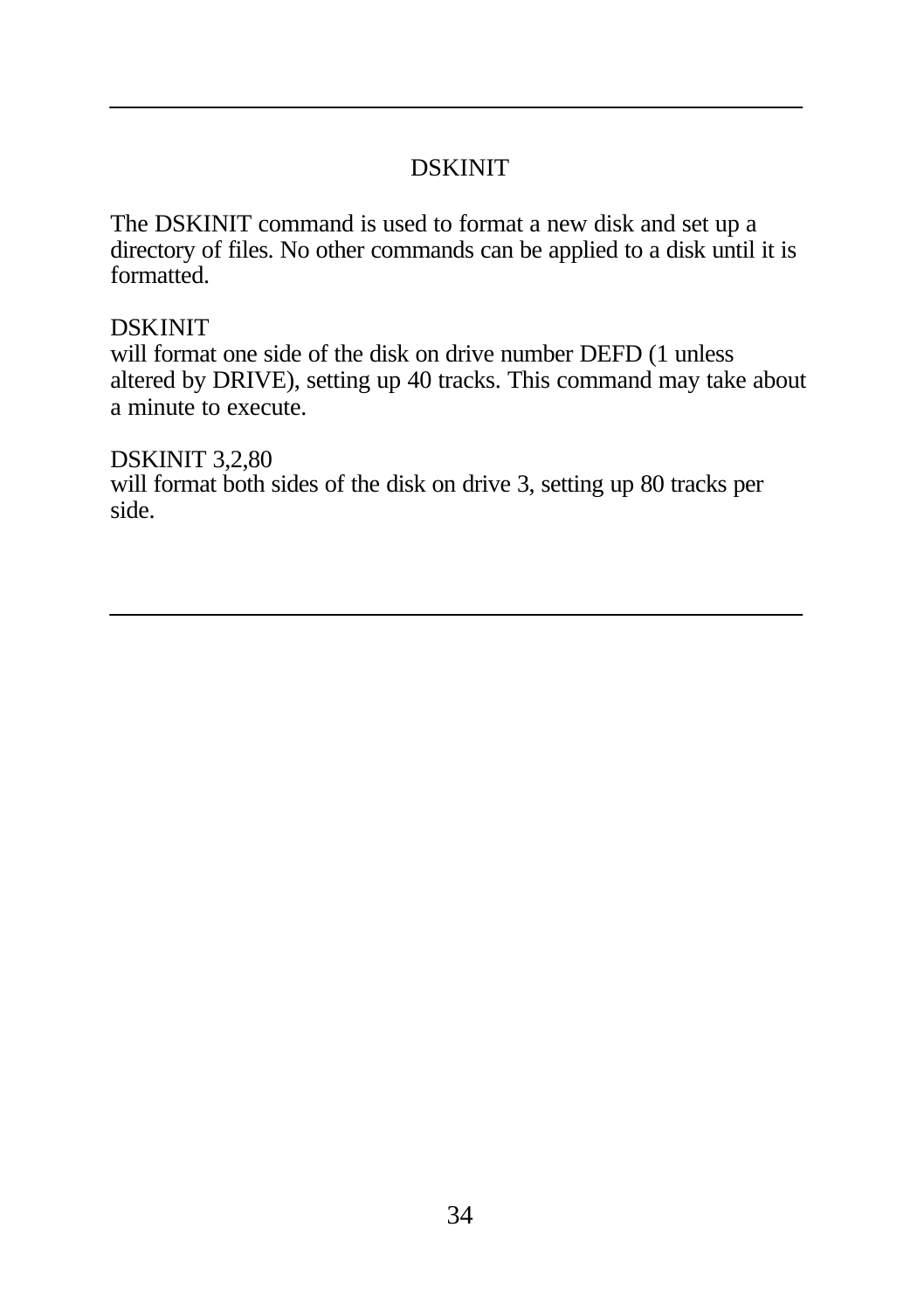#### EOF

The function EOF is used to check whether the read pointer is at the end of a file (i.e. whether all records have been read).

The program statement

X=EOF("FILE")

will give X the value 0 if the pointer is at the end of FILE.DAT, and the value 1 otherwise.

Note that brackets are required for this function.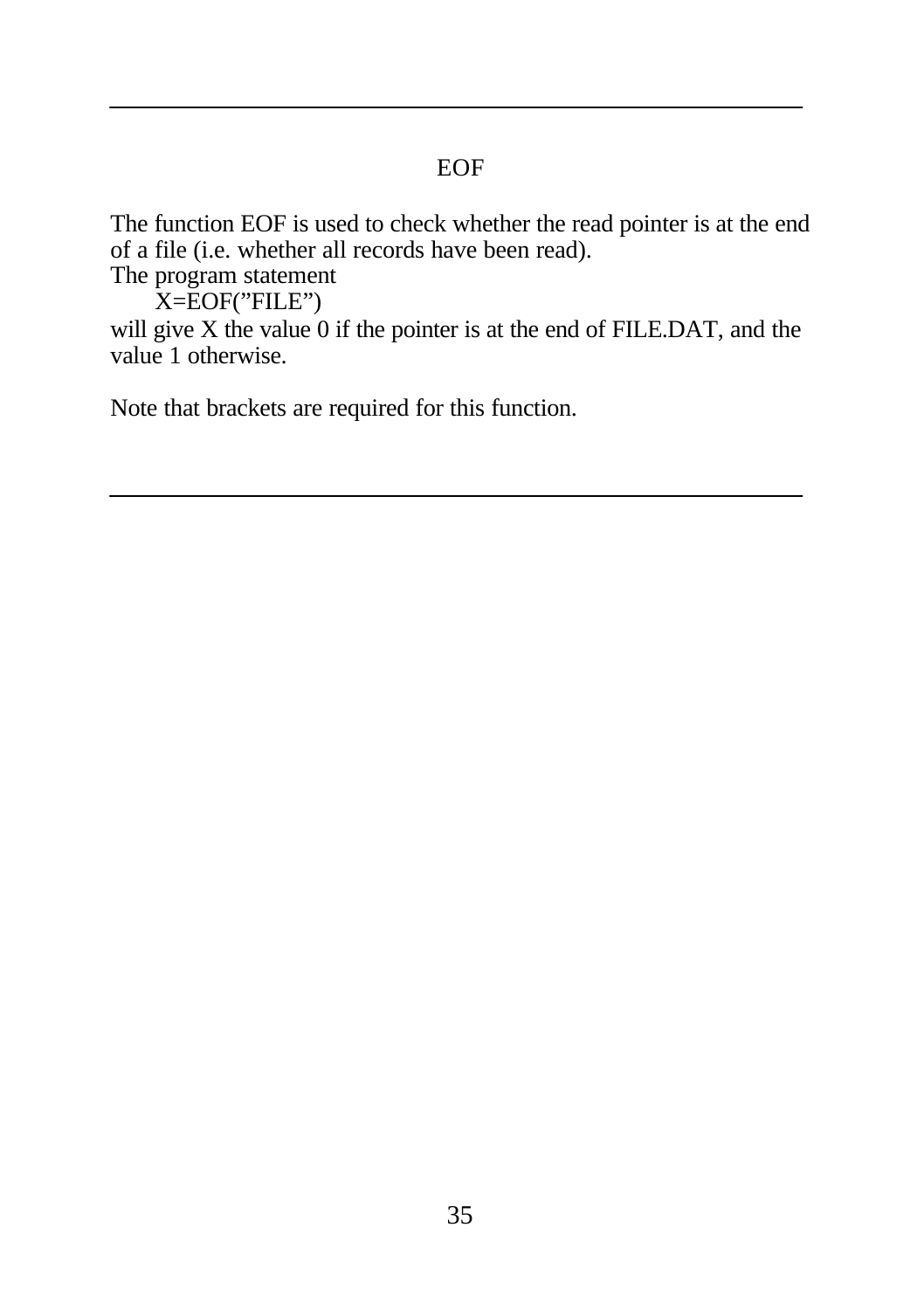# ERL

When an error has occurred, the function ERL gives the line number in which the error occurred.

After any error in line 50,

PRINT ERL

will return 50.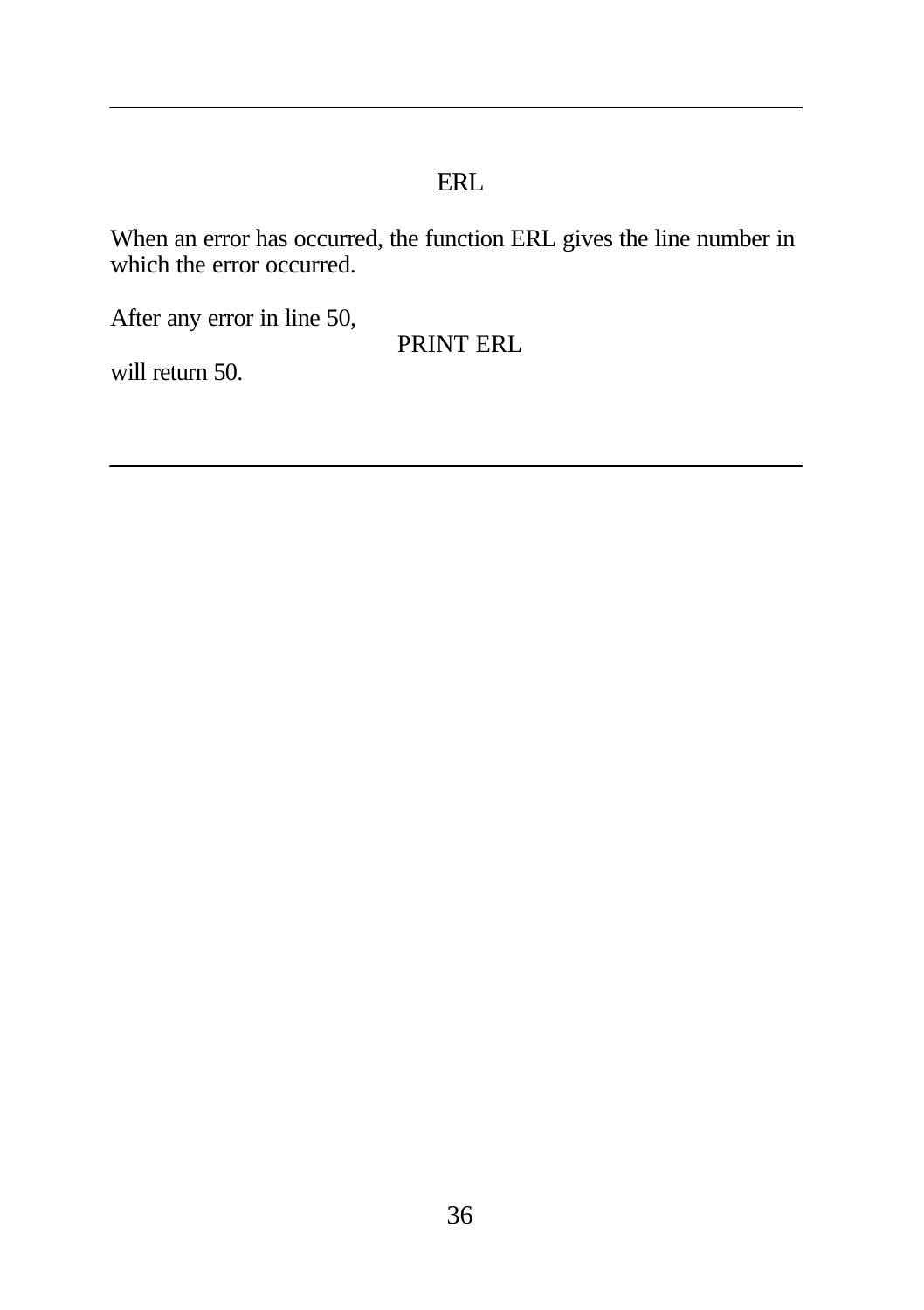# ERR

When an error has occurred, the function ERR gives the code number of the error.

After an 10 ERROR (input/output) PRINT ERR will return the value 42 (the code for 10).

Error codes are listed at the back of this manual in Appendix 2.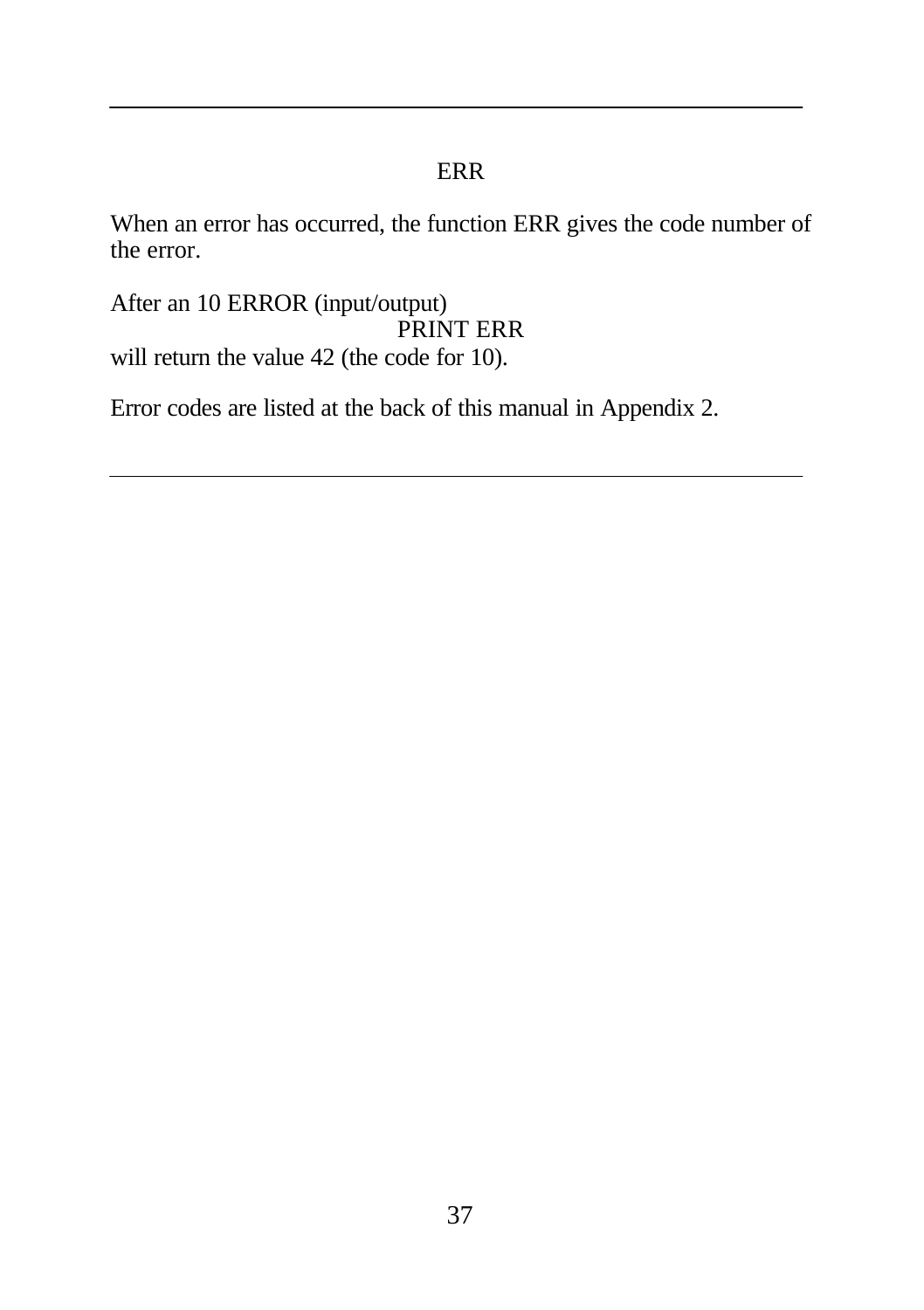## ERROR GOTO

The command ERROR GOTO directs control to a particular line if an error is subsequently detected.

After the command ERROR GOTO5000

has been executed, if any error is detected, control will pass to line 5000. If another ERROR GOTO statement is executed, it will over-ride the previous instruction.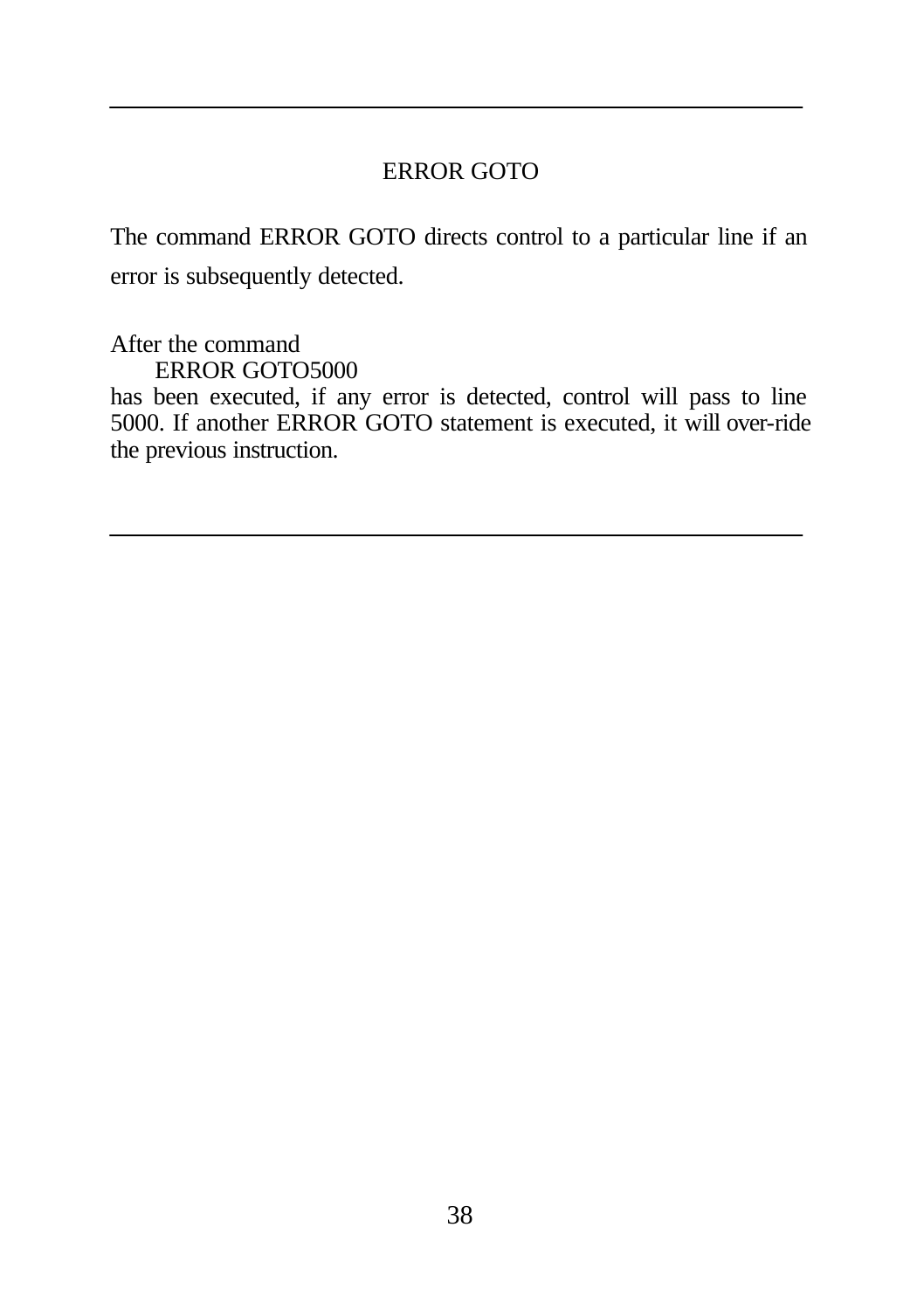## FLREAD

The command FLREAD is used to read a string from a file. Commas and colons are not regarded as terminators.

#### FLREAD"FILE"; string

reads a string from FILE.DAT, starting at the position of the read pointer for that file (initially at the beginning of the file). The read pointer is updated to the byte following the string read.

#### FLREAD"FILE", FROM 100, FOR 60; string

reads a string from FILE.DAT, starting at byte 100. After reading, the read pointer is advanced to byte 160 (100+60).

Any file accessed by FLREAD is left "open". A maximum of 10 files may be open at any given time.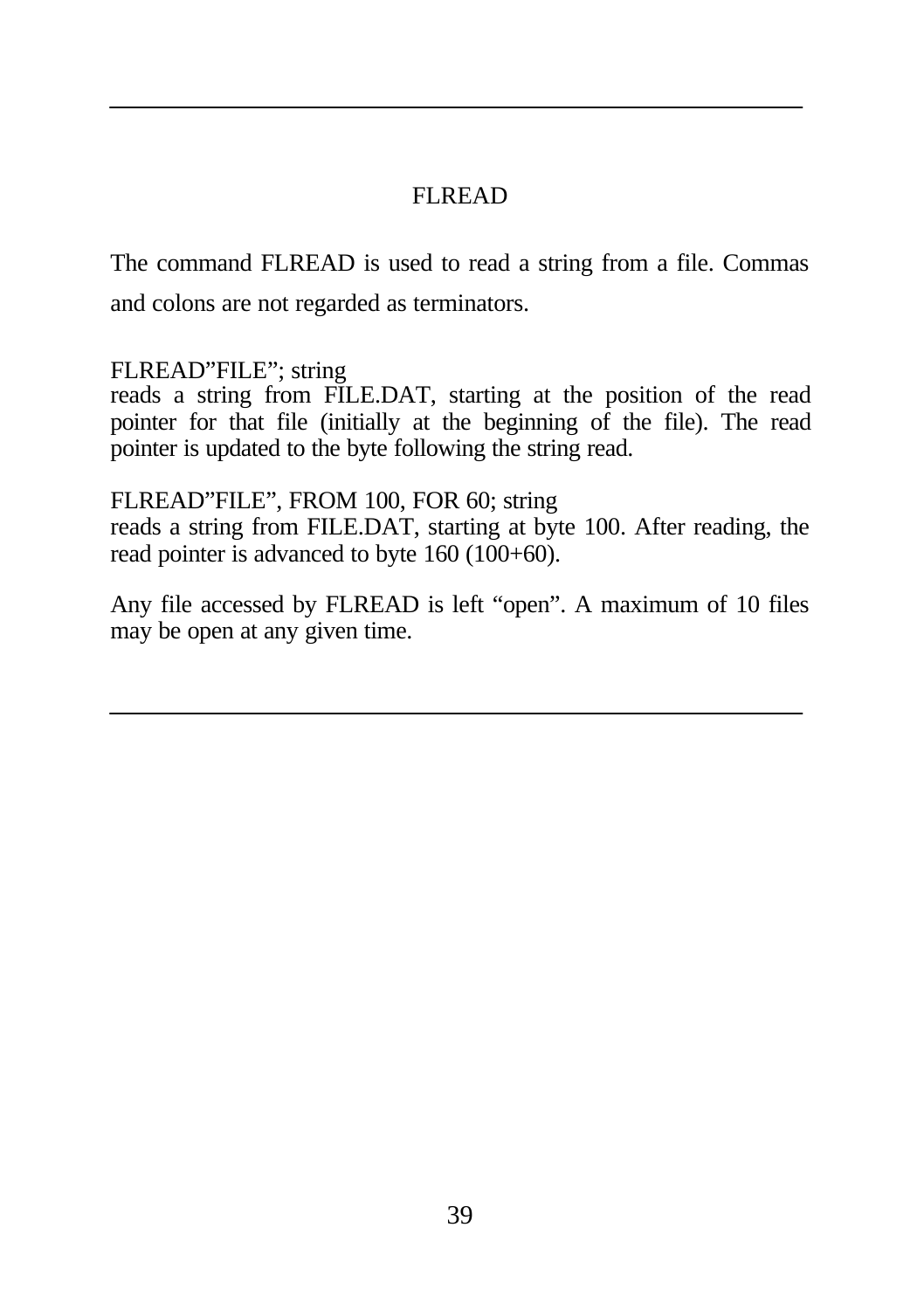## FREAD

The command FREAD is used to read records from a file.

FREAD"FILE"; variable list

reads the variable list from FILE.DAT, starting at the position of th read pointer for that file (initially at the beginning of the file). The read pointer is updated to the byte following the final record read.

FREAD"FILE", FROM 30, FOR 50; variable list reads the variable list from FILE.DAT, starting at byte 30. After reading, the read pointer is advanced to byte  $80$  (30+50).

Strings are terminated by commas and colons, as well as "end of line' characters.

Any file accessed by FREAD is left "open". A maximum of 10 files may be open at any given time.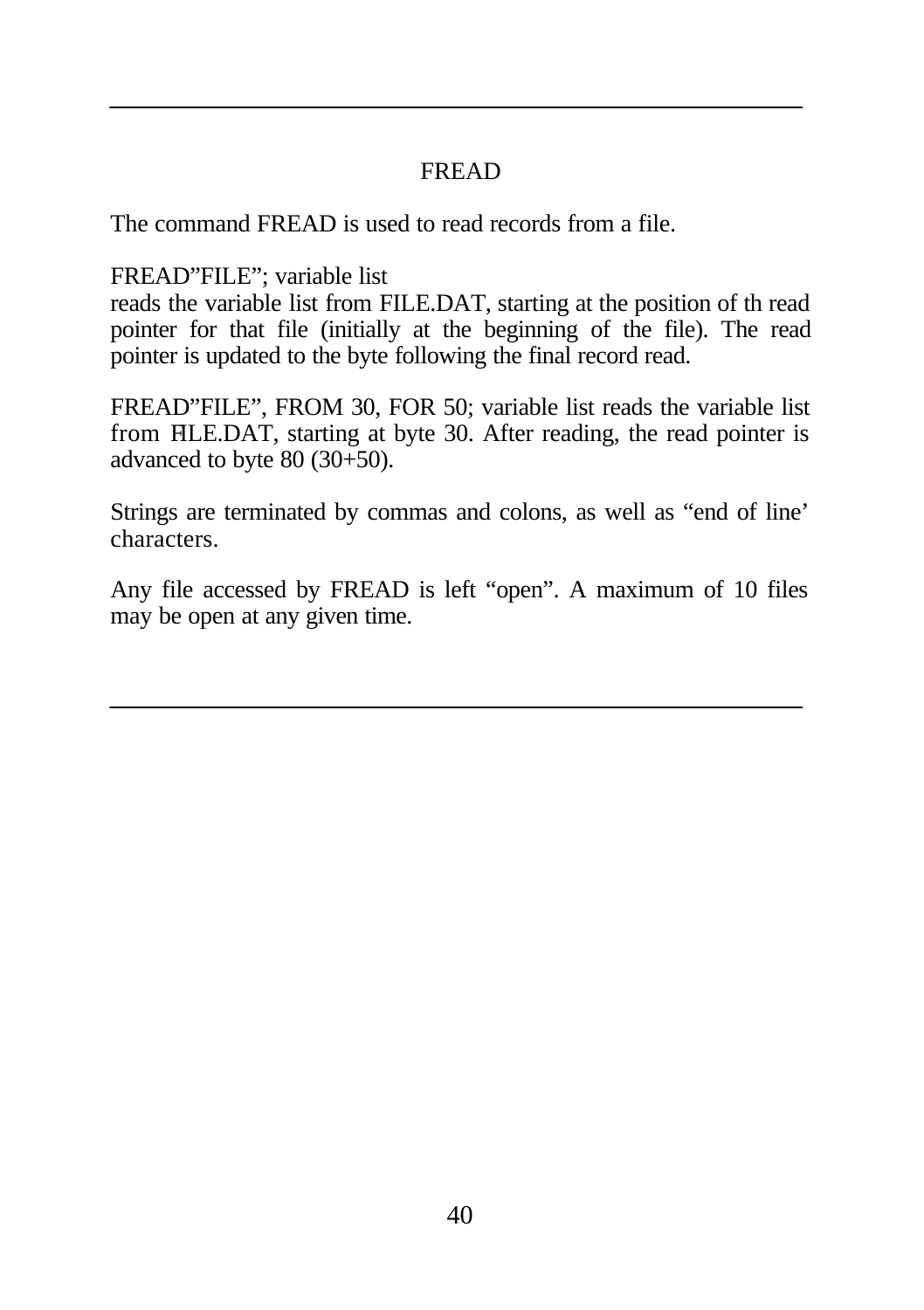## FREE

The function FREE gives the number of free bytes on a disk.

PRINT FREE gives the number of free bytes on the disk on drive number DEFD.

PRINT FREE2 gives the number of free bytes on the disk on drive number 2.

FREE may be included in programs, e.g.  $X = FREE1$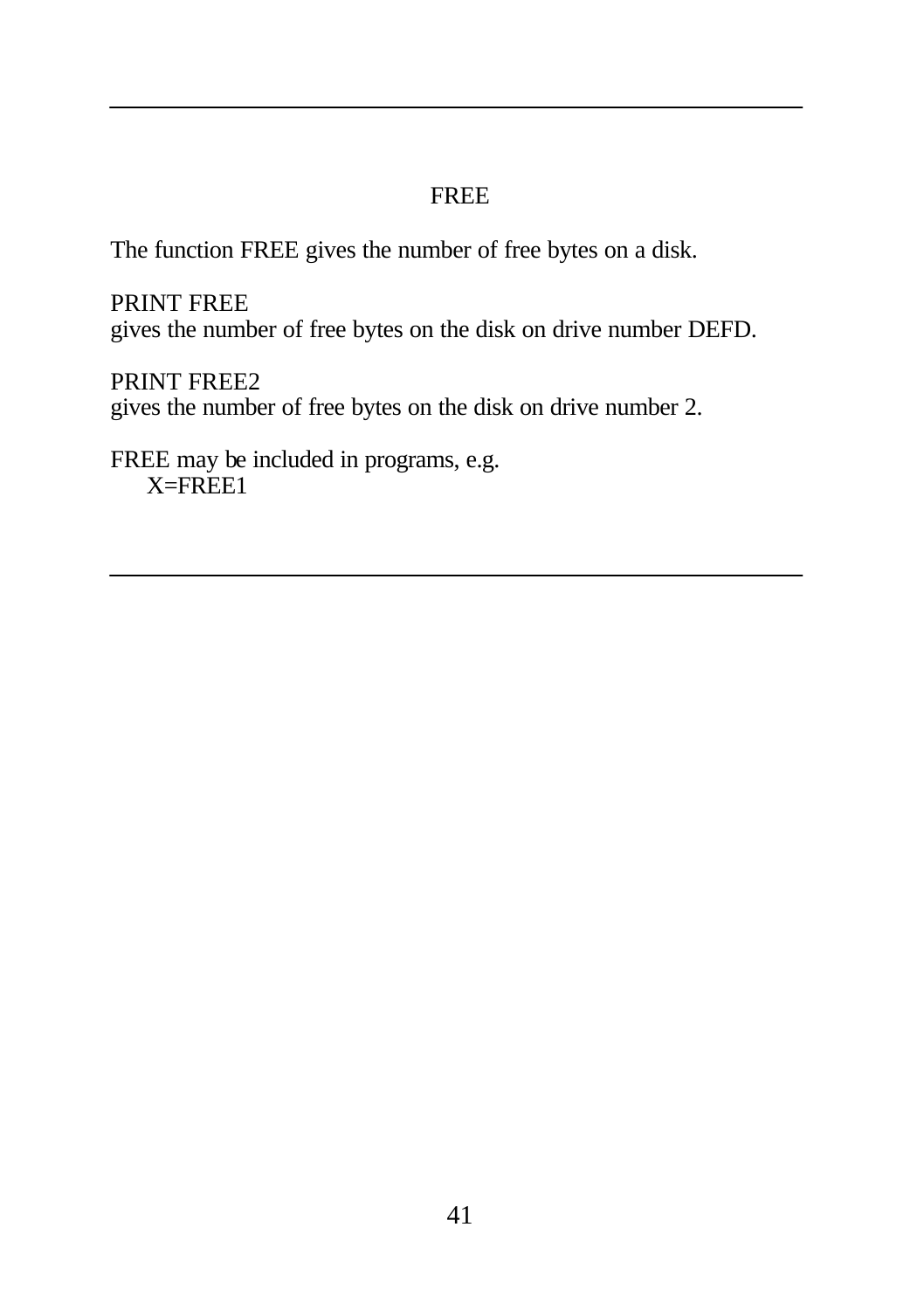## FRE\$

The function FRE\$ gives the number of free bytes available for strings. It is not a string: it has a numeric value. Use of FRE\$ forces a "garbage collection".

## PRINT FRE\$

returns the total number of bytes which are free to be allocated to strings, after the strings already present have been packed efficiently.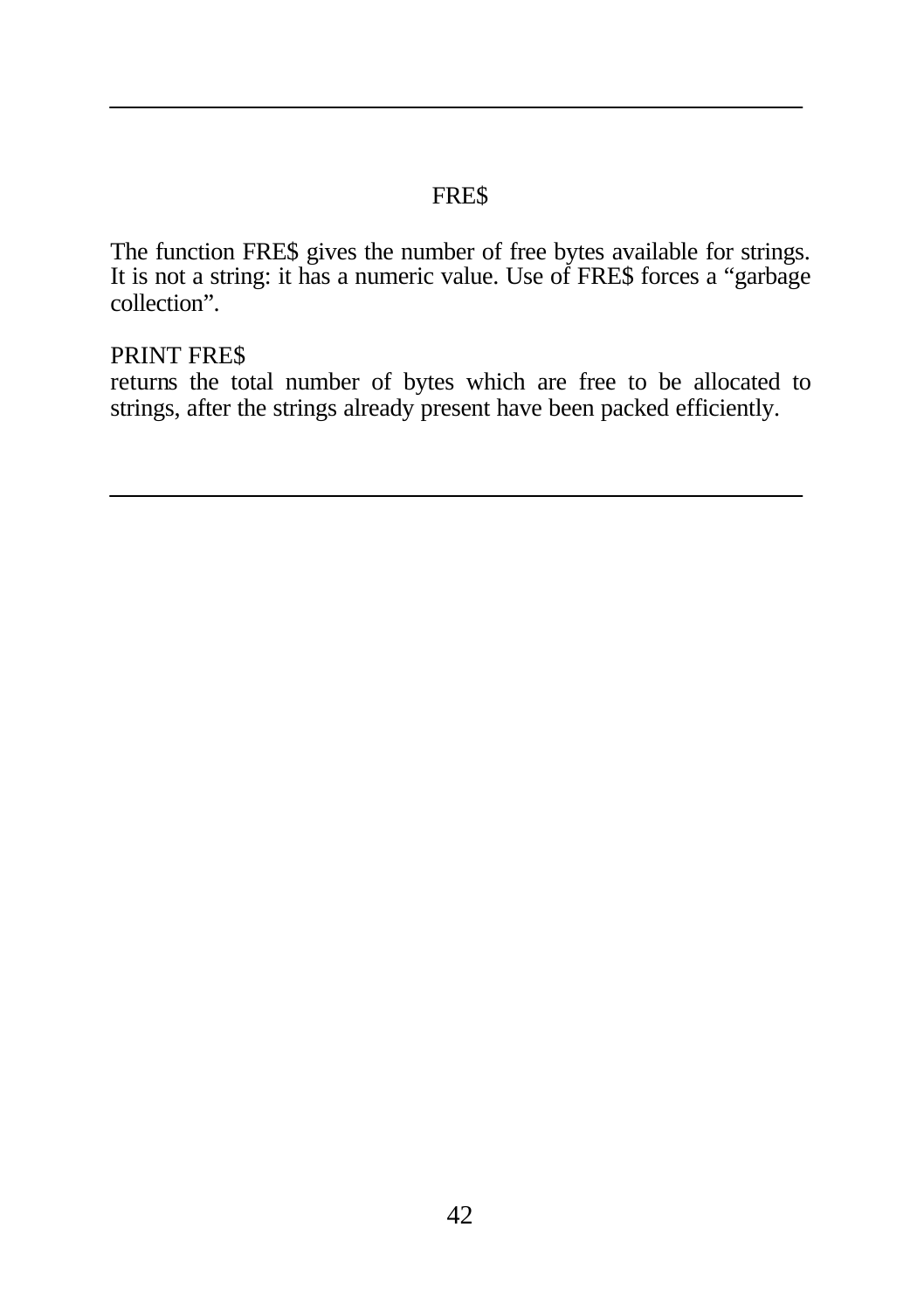## **FWRITE**

The command FWRITE is used to write records to a file.

FWRITE"FILE";variable list

writes the variable list in FILE.DAT. If FILE.DAT does not already exist, it is created, and writing starts at the beginning. If it does exist, writing starts at the end of the file.

FWRITE"FILE", FROM 10, FOR 30; variable list

writes the variable list in FILE.DAT, starting at byte 10 and extending the record length to 30 bytes. The file must already exist and be at least 9 bytes long to make it possible to start at byte 10.

Any file accessed by FWRITE is left "open". A maximum of 10 files may be open at any given time.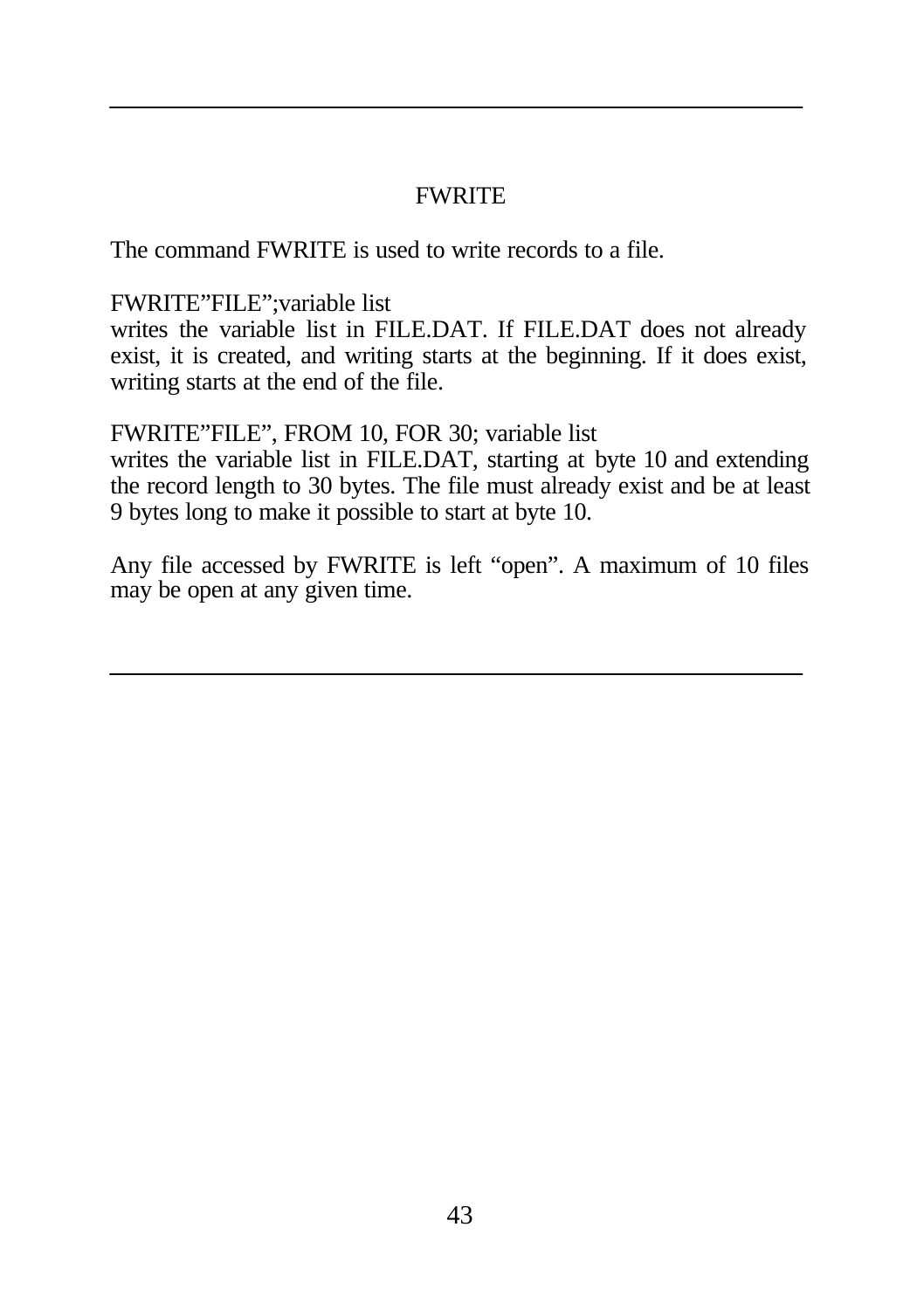## **HIMEM**

The function HIMEM gives the highest memory location available to Basic. This is altered by the second parameter of a CLEAR statement.

PRINT HIMEM will return 32766, unless CLEAR has been used to reserve space at the top of RAM.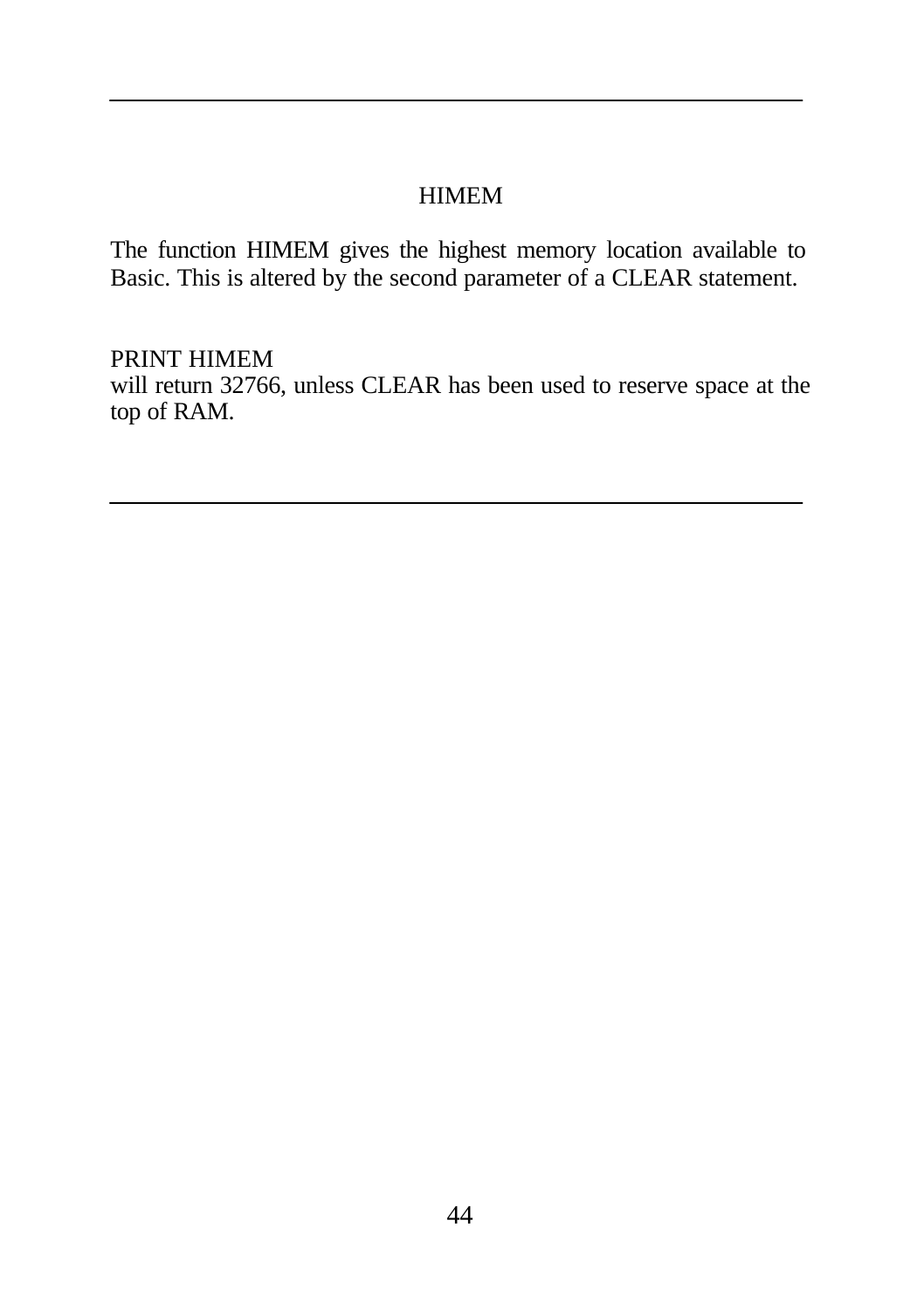#### KILL

The command KILL is used to delete files from a directory, releasing the disk space for other files.

KILL"PROG.BAS" deletes the file PROG.BAS from the disk on drive number DEFD. The filetype (e.g. BAS) must be included in the specification.

KILL"2:CODE.BIN" deletes the file CODE.BIN from the disk on drive number 2.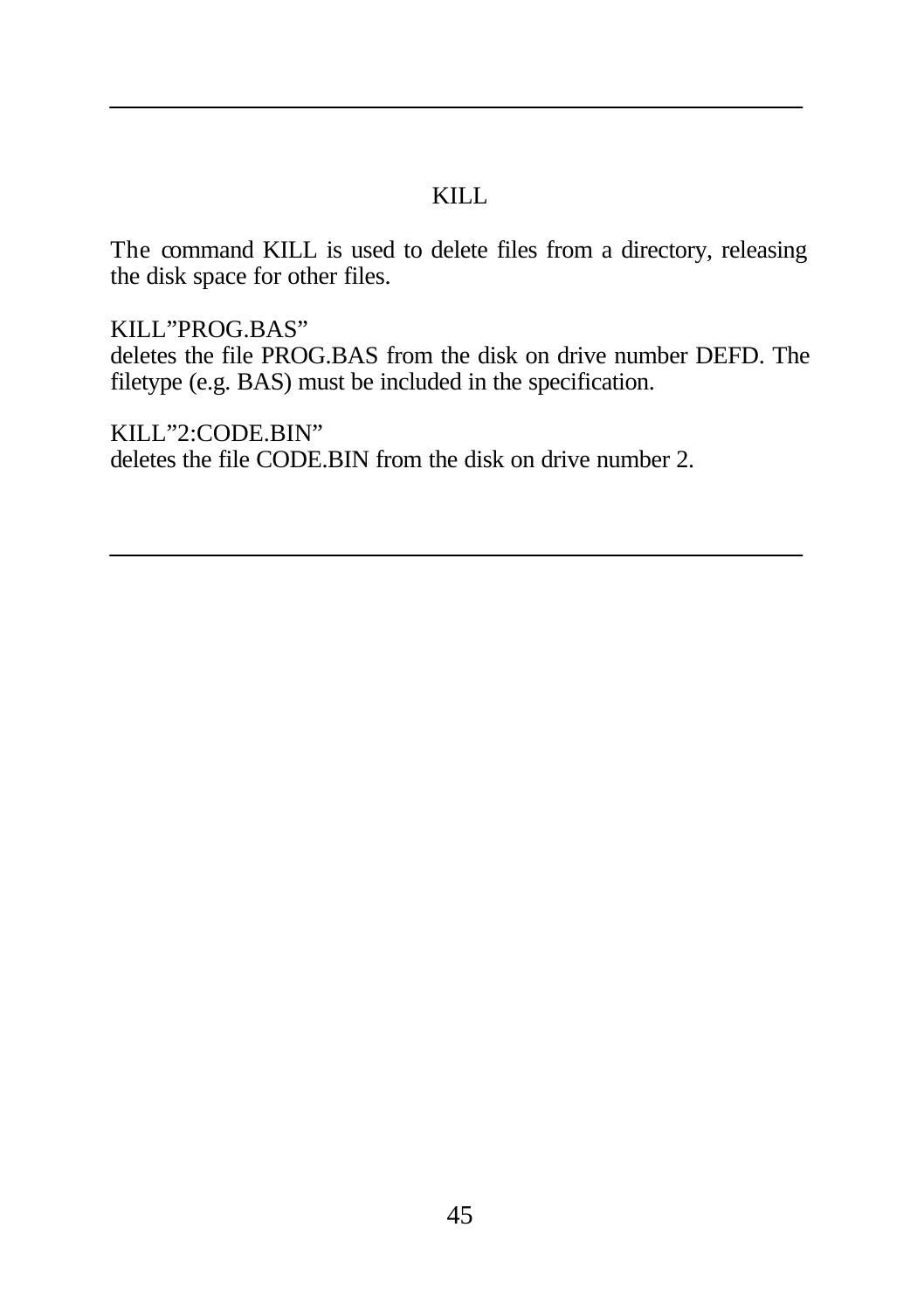## LOAD

The command LOAD may be used to transfer Basic or Binary files from disk to memory.

#### LOAD"BPROG"

will load the Basic program from file BPROG.BAS on drive DEFD into memory.

#### LOAD"CODE.BIN"

will load the binary code from file CODE.BIN into the same area of memory from which it was originally saved, and will set the default EXEC address to the entry point specified when the file was saved.

#### LOAD"MACH.BIN", 1000

will load the binary code from file MACH.BIN into memory, starting at address 1000. If MACH was originally saved using

SAVE"MACH" *,start,end,entrv* then the default EXEC address will be set to 1000+*entry*—*start* Note that this is a different (and more flexible) convention from that used by CLOADM.

#### LOAD"PROG.BAK"

will load the file "PROG.BAK". If it is the backup of a Basic program, it will be loaded into the usual Basic position; if it is a binary file, it will be loaded as CODE.BIN above.

LOAD"2:PROG" will load PROG.BAS from the disk on drive 2.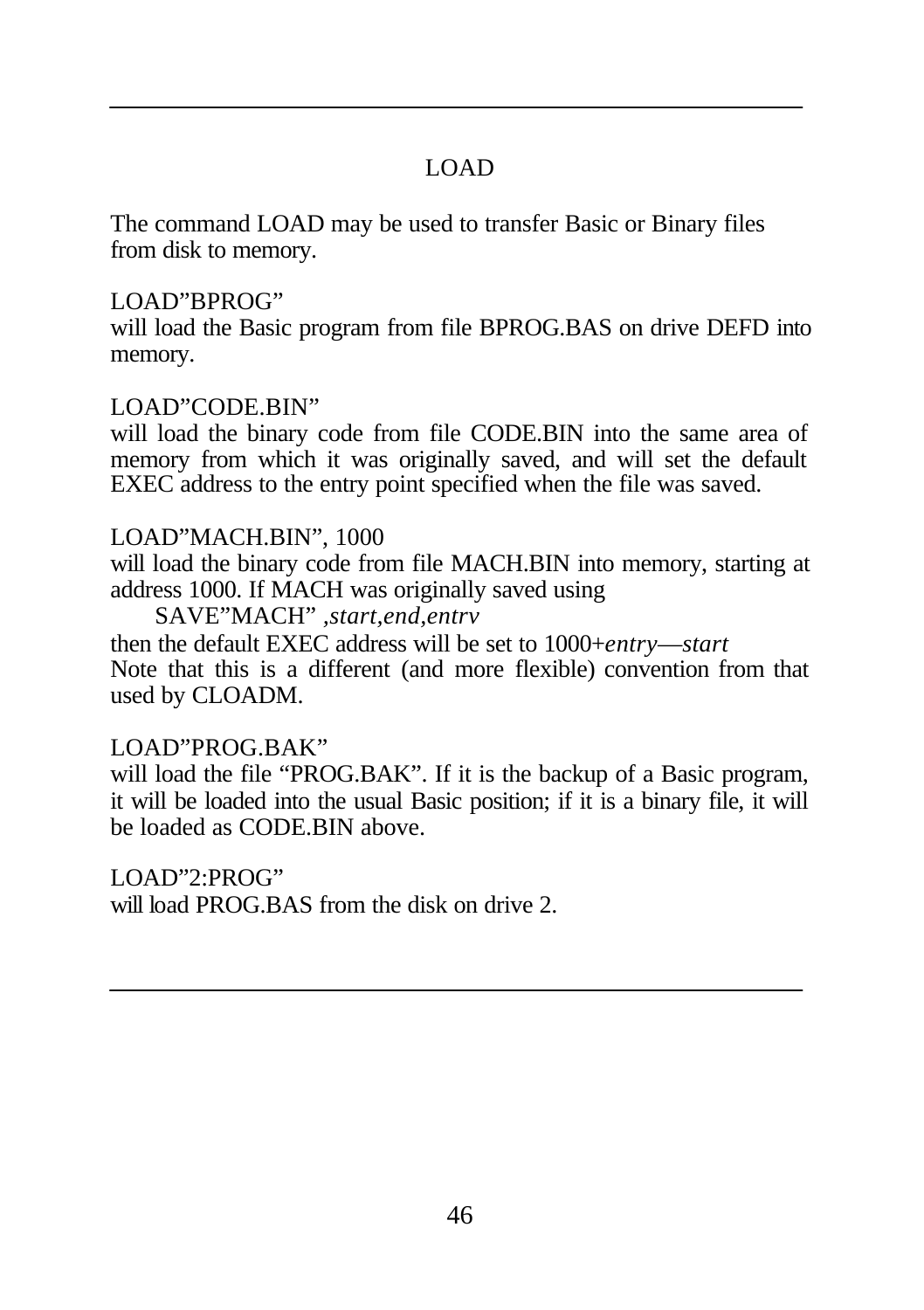# LOC

The function LOC is used to find the position of the read pointer in a file.

## LOC"DATAFILE"

returns the number of the next byte to be read in DATAFILE.DAT. For a subsequent "read" command, this will be the default "FROM" parameter.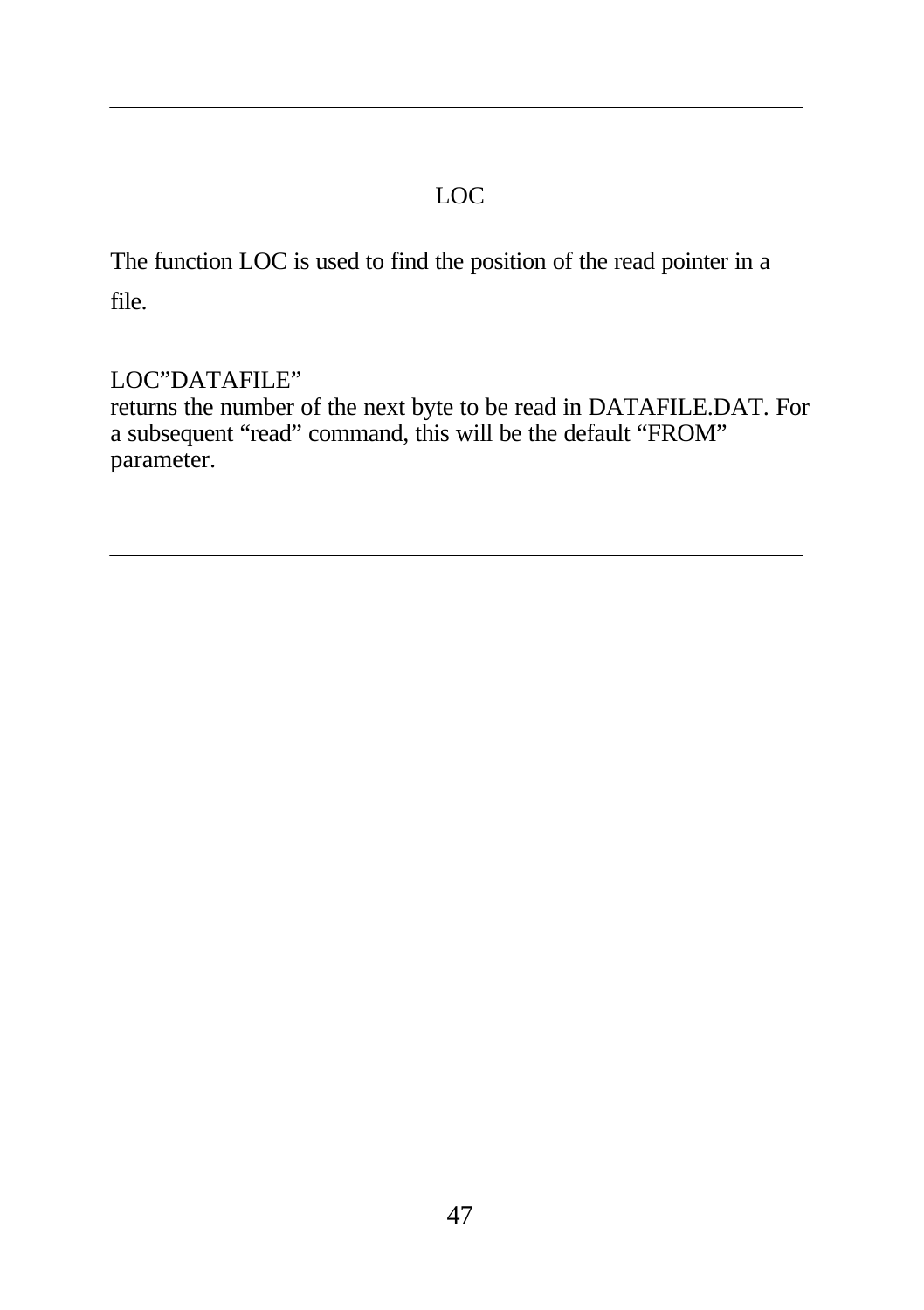# LOF

The function LOF gives the length of a file in bytes.

PRINT LOF"CODE.BIN" gives the length of CODE.BIN in bytes.

LOF may be used in programs, e.g.  $X = LOF'PROG.BAS'$ 

The filetype (e.g. BIN or BAS) must be included.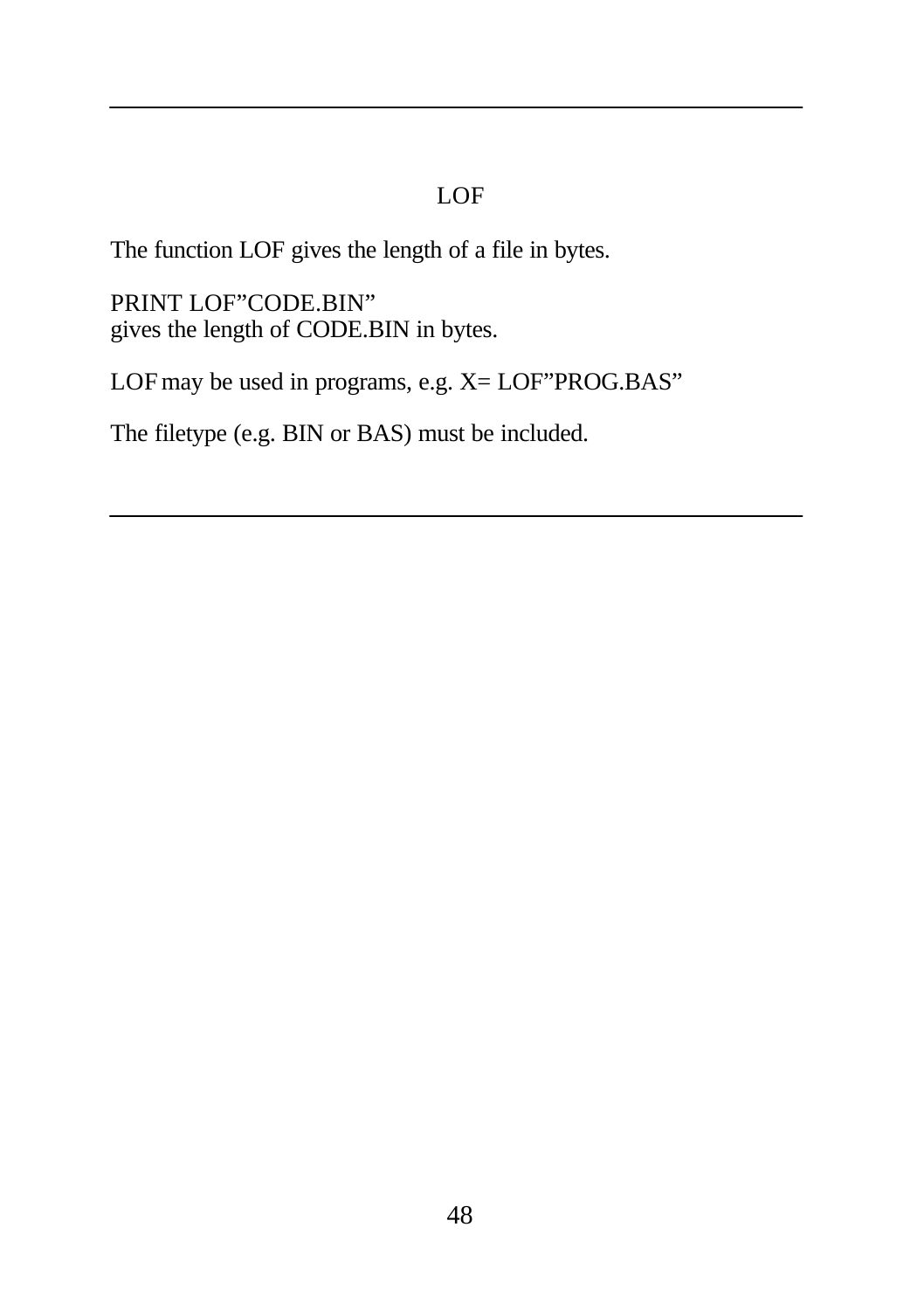## MERGE

The command MERGE is used to superimpose a disk file on to a Basic program in memory. The file on disk is not affected. The result in memory is a program containing all the line-numbers from the file, and any line-numbers originally in memory which were not in the file. i.e. the file and original program are mixed together, but if there are any line-numbers in common, it is the file versions which are retained.

#### MERGE"PROG"

merges the Basic program PROG.BAS, on disk DEFD, with any program in memory, overwriting where line-numbers are in common. MERGE can only be used with Basic files.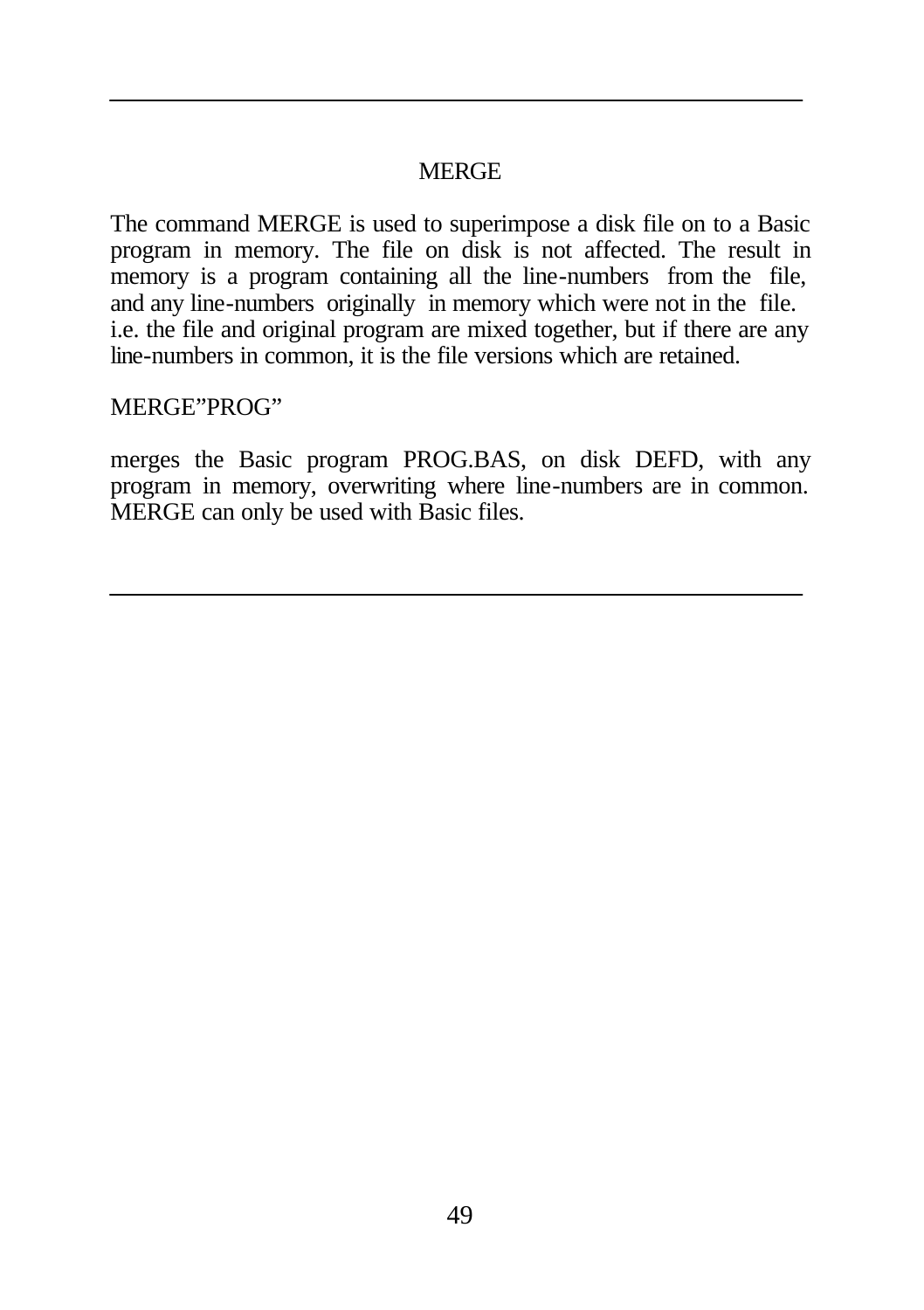#### **PROTECT**

The command PROTECT places a file in a "protected" category, so that it cannot be overwritten or deleted.

PROTECT ON "PROG.BAS" causes PROG.BAS to be protected, so that KILL"PROG.BAS" and SAVE"PROG" lead to a PT ERROR.

PROTECT OFF "PROG.BAS" removes the protection.

A reverse-screen "P" appears against protected files on the file directory.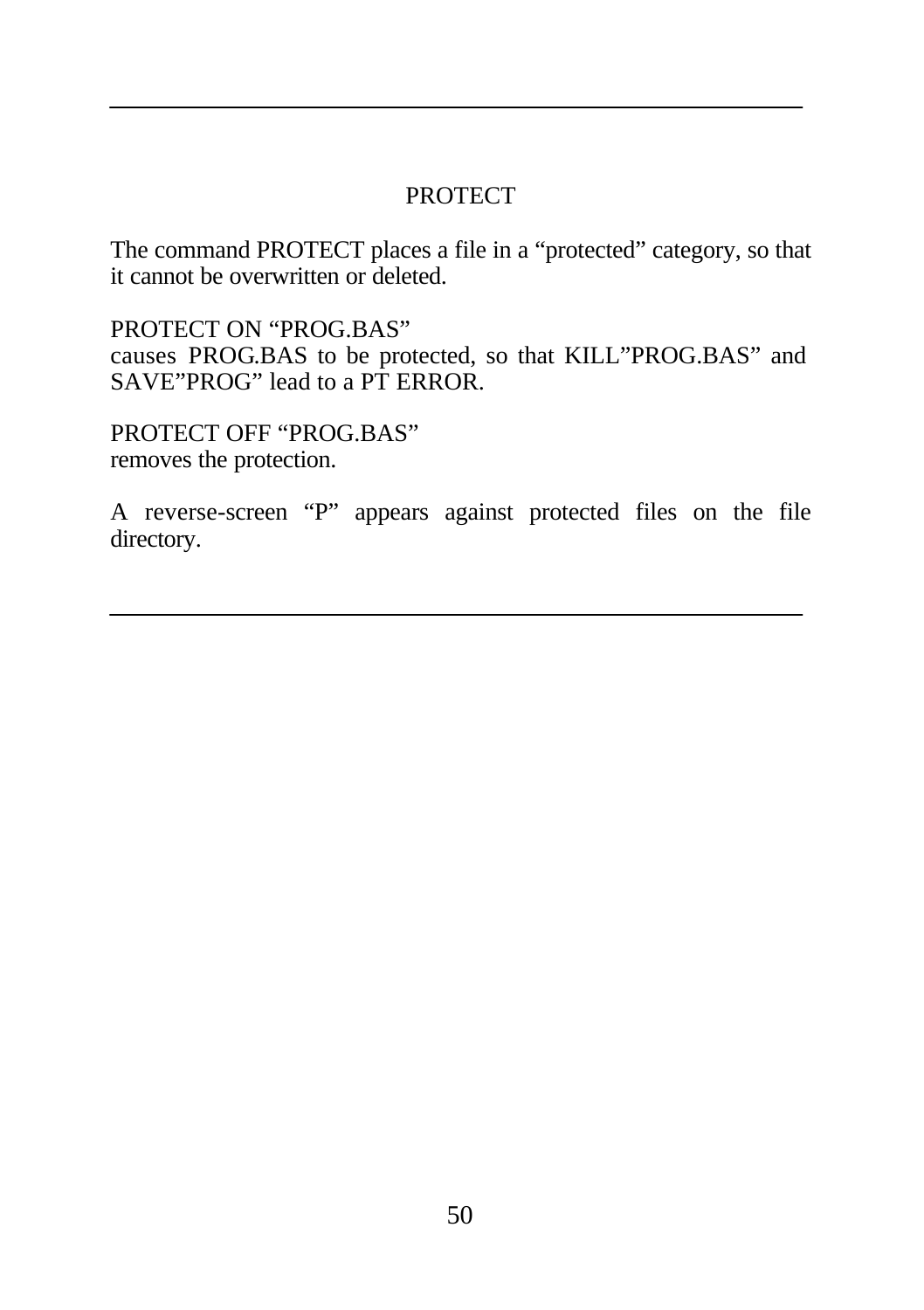## RENAME

The command RENAME is used to change the name of a file on a disk, or to transfer a file from disk to disk.

RENAME"OLDNAME.BIN" TO "NEWNAME.BIN" gives the file OLDNAME.BIN the new name NEWNAME.BIN. Note that the filetype (in this case, BIN) must be included in the specification of both names.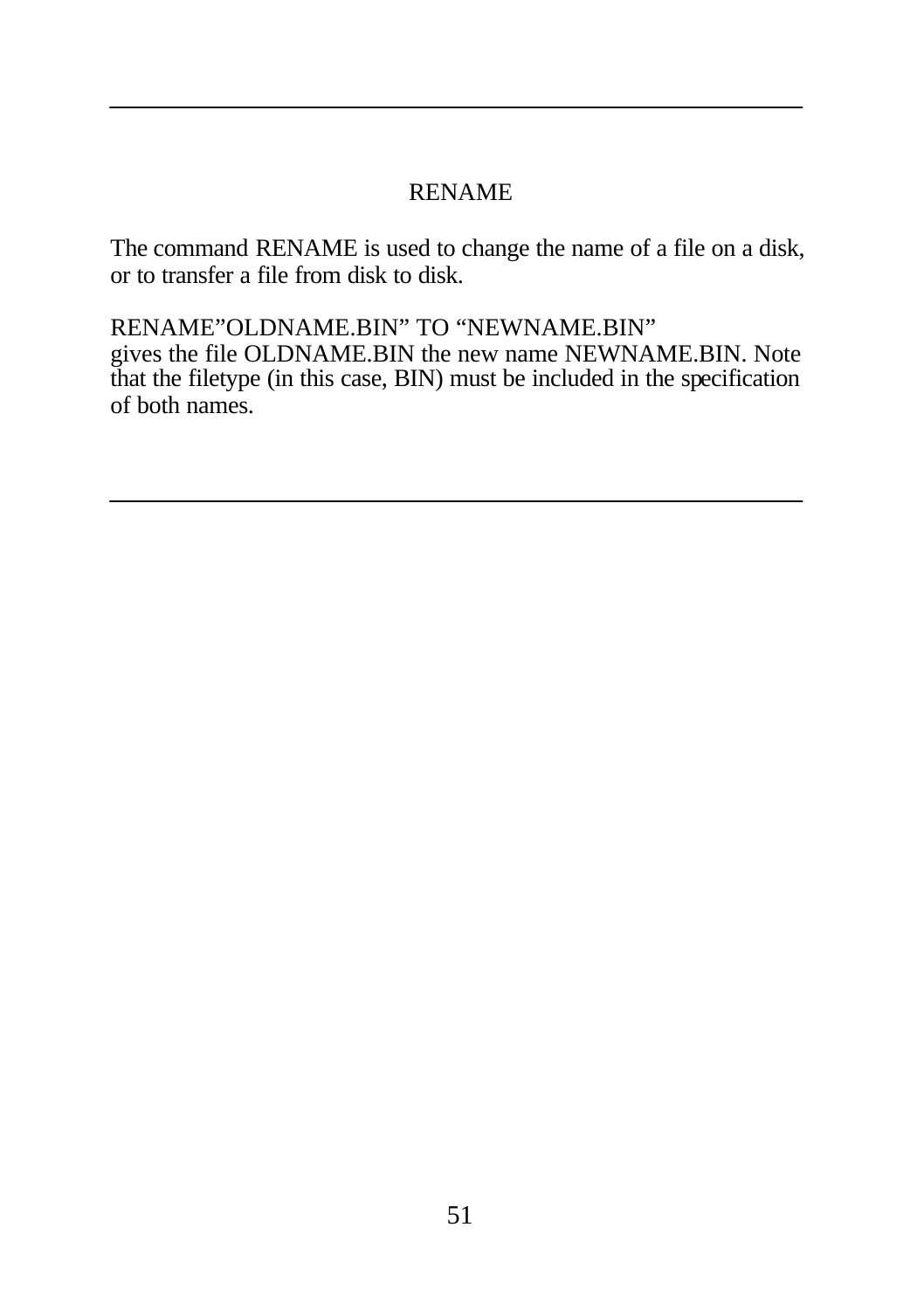## RUN

The command RUN is used to transfer a Basic file from disk to memory and execute it, starting at the first statement.

RUN"PROG1" loads PROG1.BAS from drive DEFD and RUNs the program.

RUN"3 :FILE .BAK" loads backup Basic program FILE.BAK from drive number 3 and RUNs it.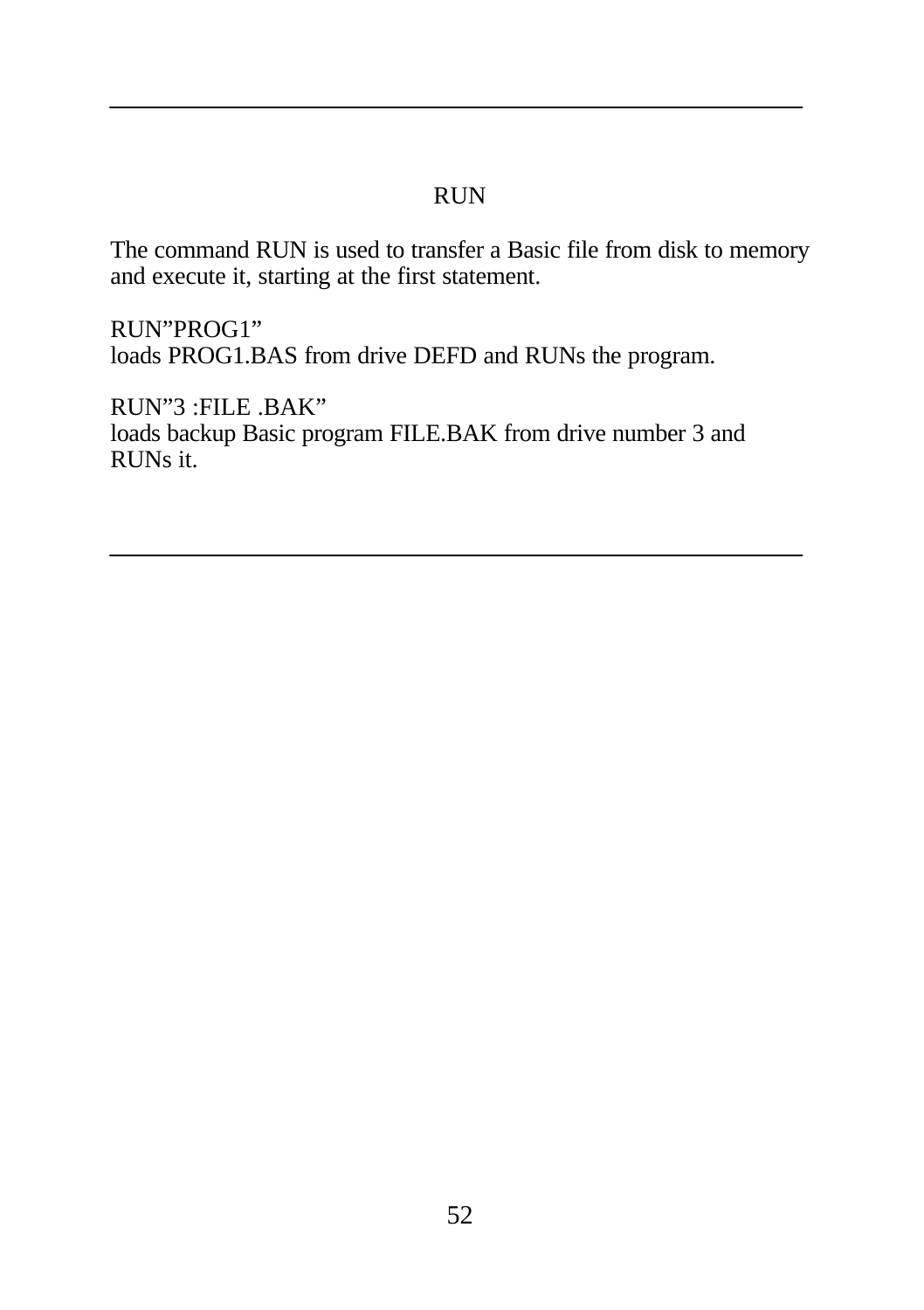## SAVE

The SAVE command may be used to transfer Basic programs or machine code (or other binary sequences) from memory to disk.

#### SAVE"PROG"

will create a file PROG.BAS on drive DEFD containing the Basic program currently in memory. If a file PROG.BAS already exists, it will be transferred to the file PROG.BAK. If a file PROG.BAK already exists, it will be over-written.

SAVE "CODE",2000,5001,4000

will create a file CODE.BIN containing the sequence of bytes from start-address 2000 to end-address 5000. When this file is loaded, the default EXEC address will be set to 4000. If a file CODE.BIN already exists, it will be transferred to CODE.BAK etc.

The disk drive number may be specified by putting *drive:* in front of the file-name. SAVE"2:PROG" will save PROG.BAS on drive 2.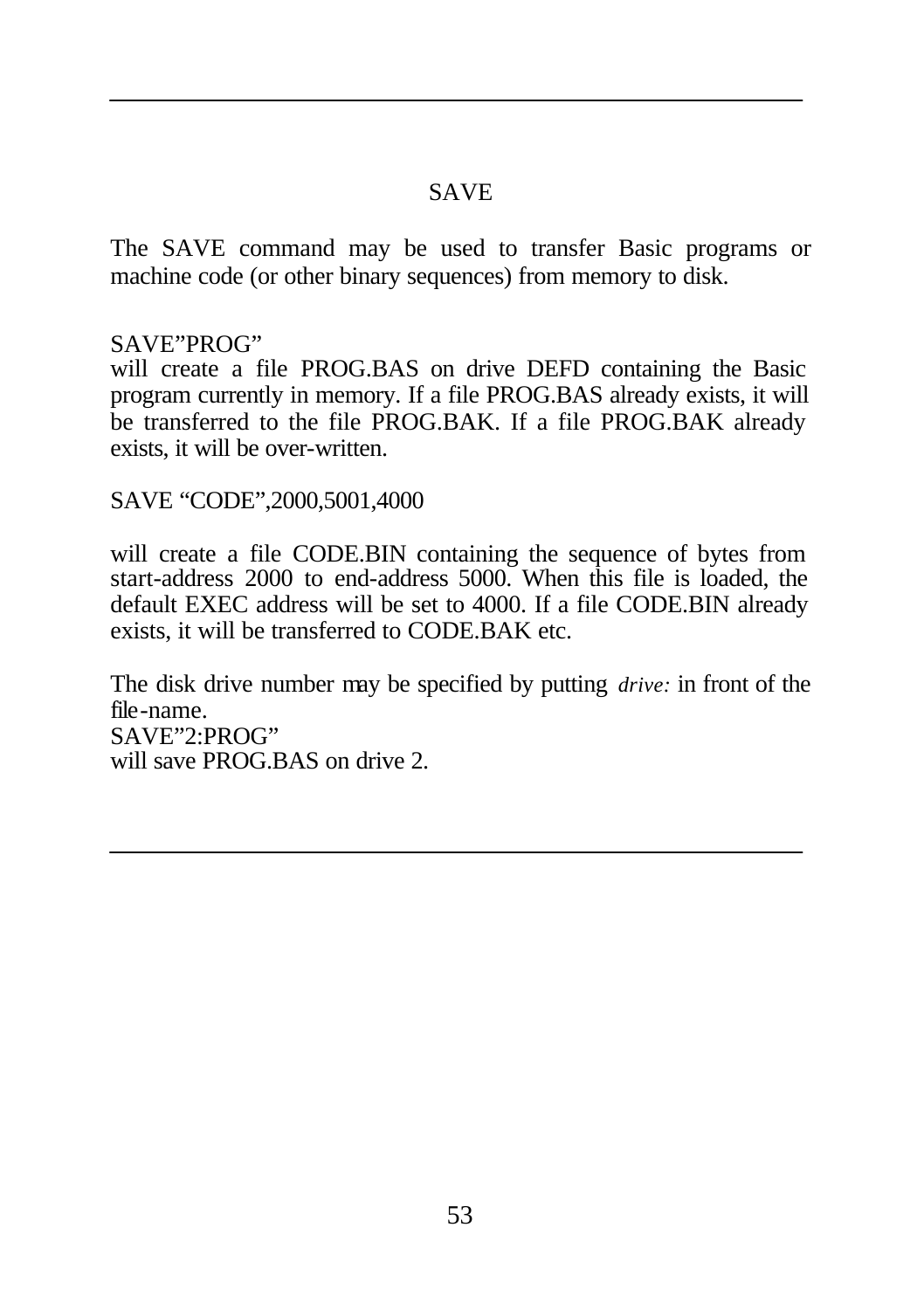#### SREAD

The command SREAD is used to read the record contained on a single sector of a disk. The record is 256 bytes, and is read into two strings, e.g. A\$ and B\$, both of length 128 bytes.

SREAD 2, 6, 10, A\$, B\$

reads the 256-byte record contained on the 10th sector of the 6th track of the disk on drive 2, placing the first 128 bytes in A\$, and the last 128 bytes in B\$. Even if they are made up mostly of CHR\$(0) characters, both A\$ and B\$ will be of length 128 bytes.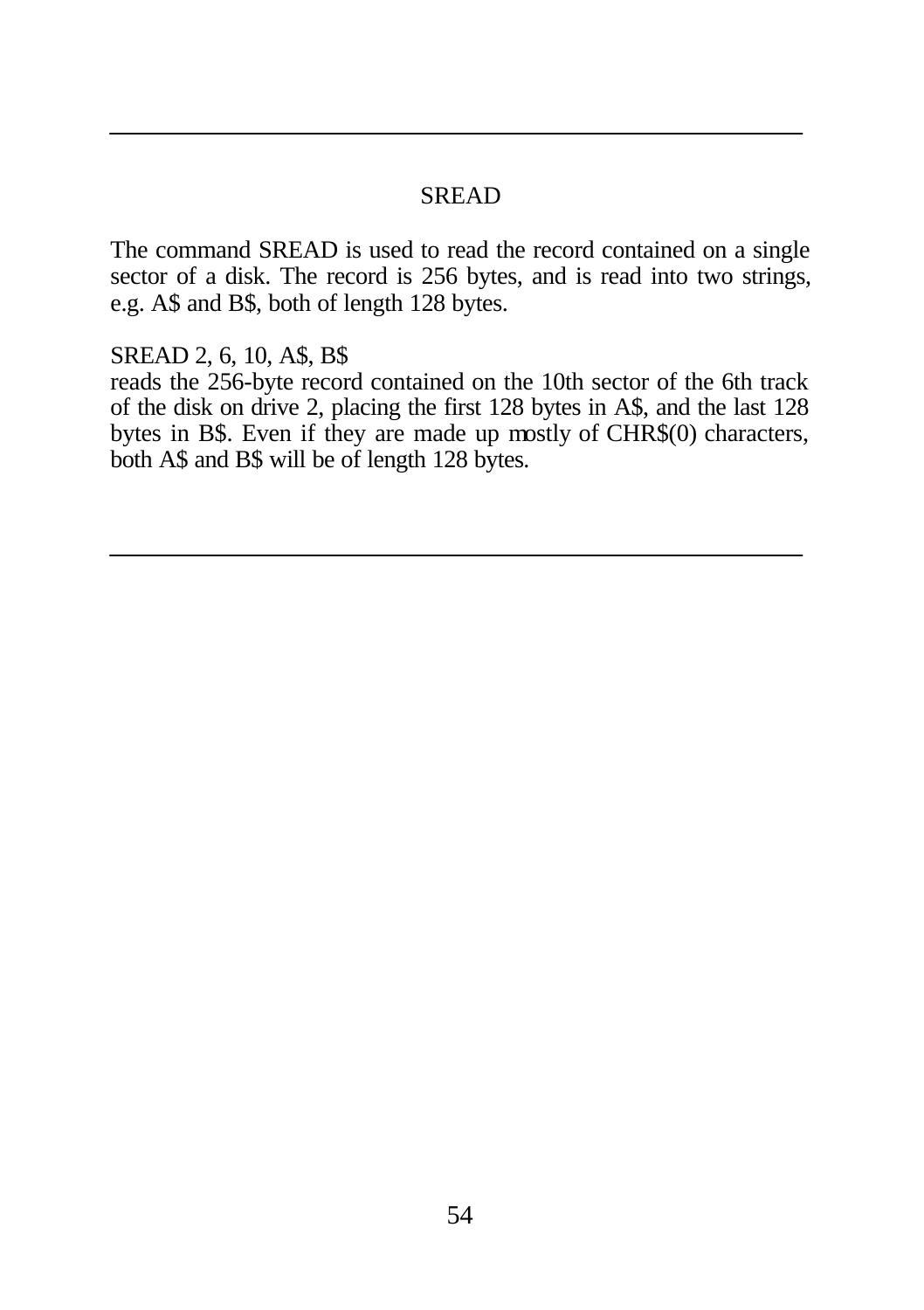# SWAP

The function SWAP exchanges the values of two variables.

SWAP X,Y gives X the value of Y and Y the value of X.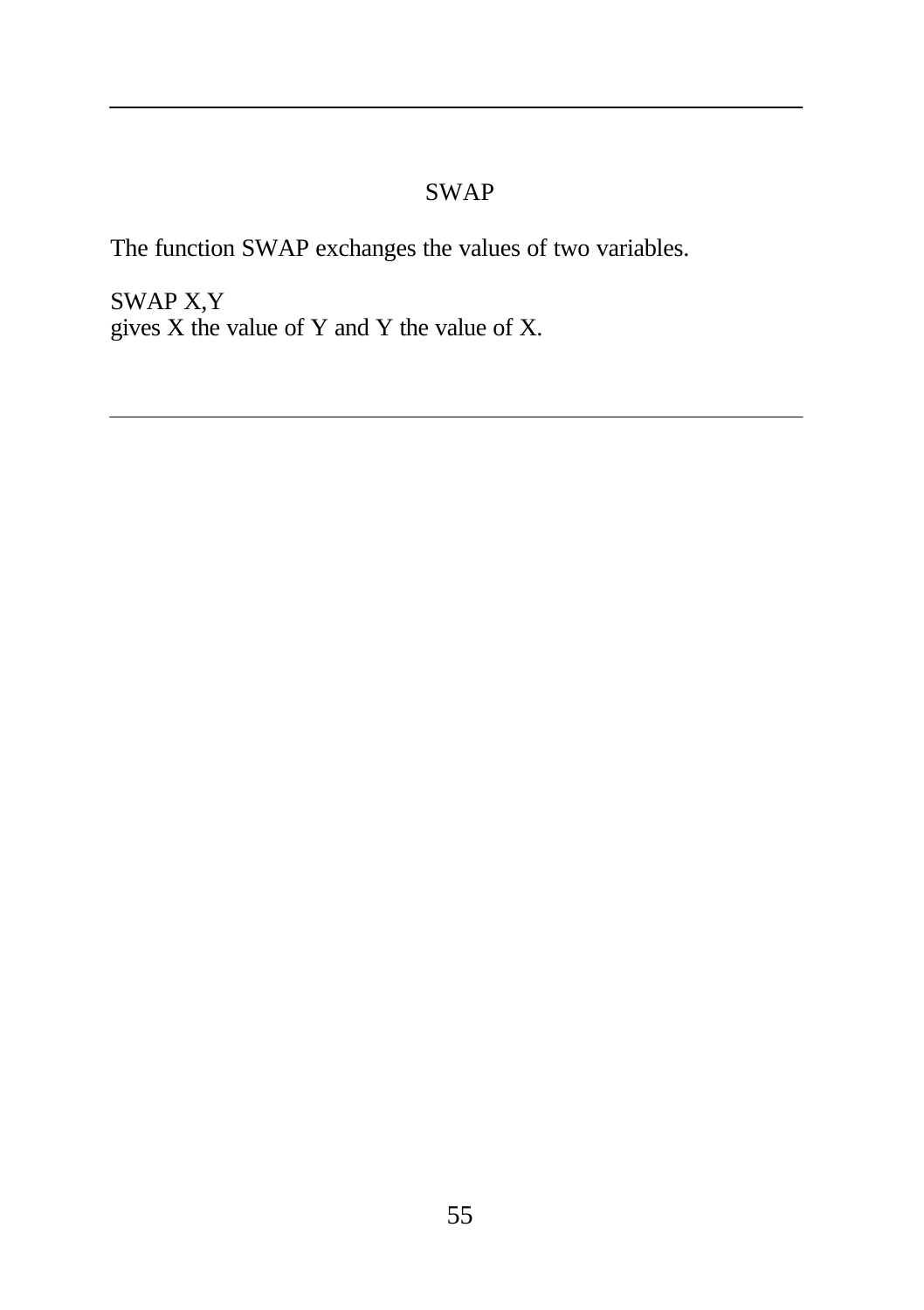#### **SWRITE**

The command SWRITE is used to write a record to a single sector of a disk. The record is assembled in two strings, e.g. X\$ and Y\$, each of maximum length 128 bytes.

SWRITE 3, 7, 9, X\$,Y\$

writes the records contained in X\$ and Y\$ to the 9th sector of the 7th track of the disk on drive 3. If either X\$ or Y\$ is less than 128 bytes, the extra space will be filled with CHR\$(0) values.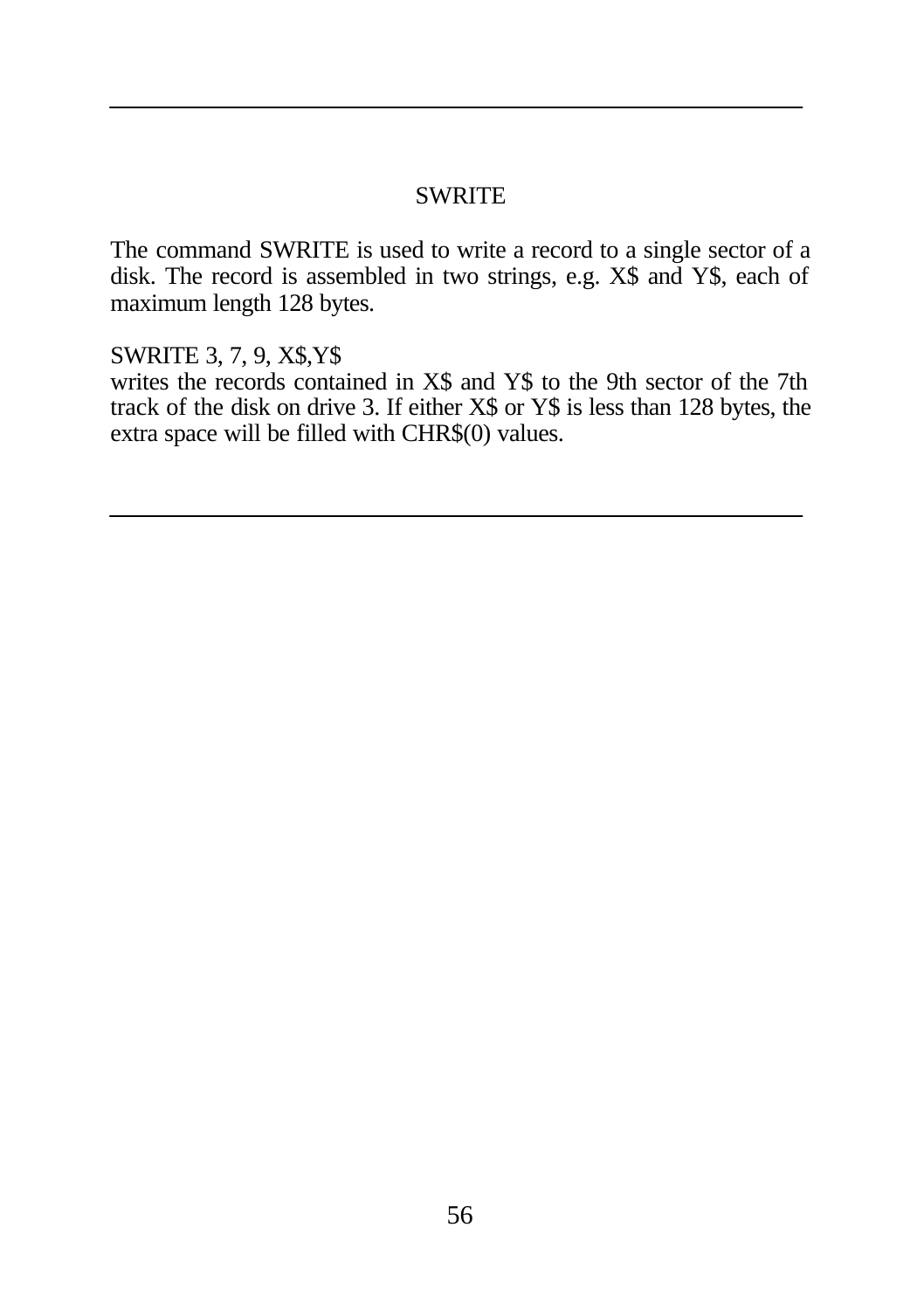#### VERIFY

The commands VERIFY ON and VERIFY OFF turn the verify procedure on and off. It is normally on (at power-up) and performs a verification on the directory track.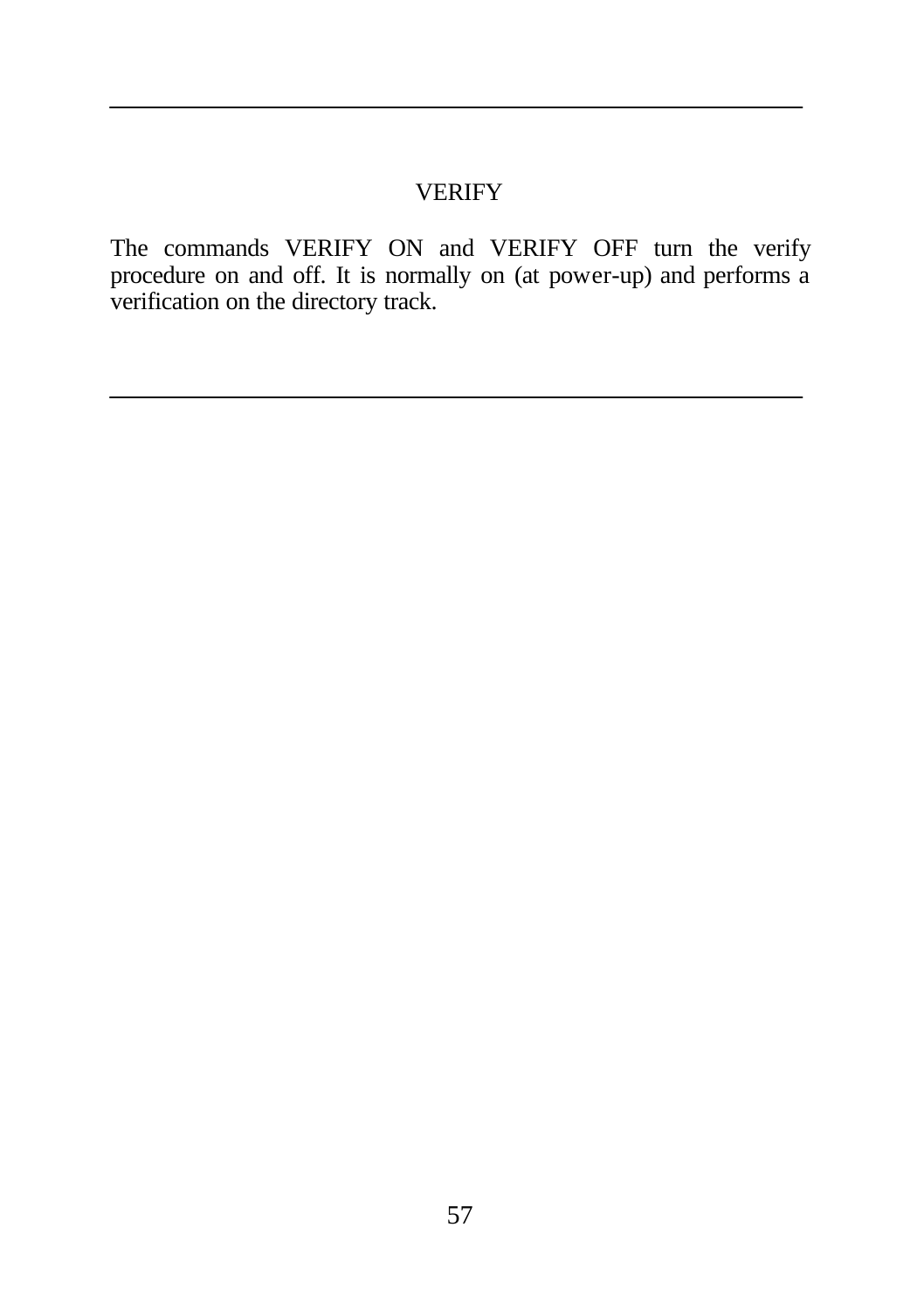## WAIT

The command WAIT suspends execution of the program, producing an easily controlled pause.

WAIT5000

pauses for 5000 milliseconds (5 seconds).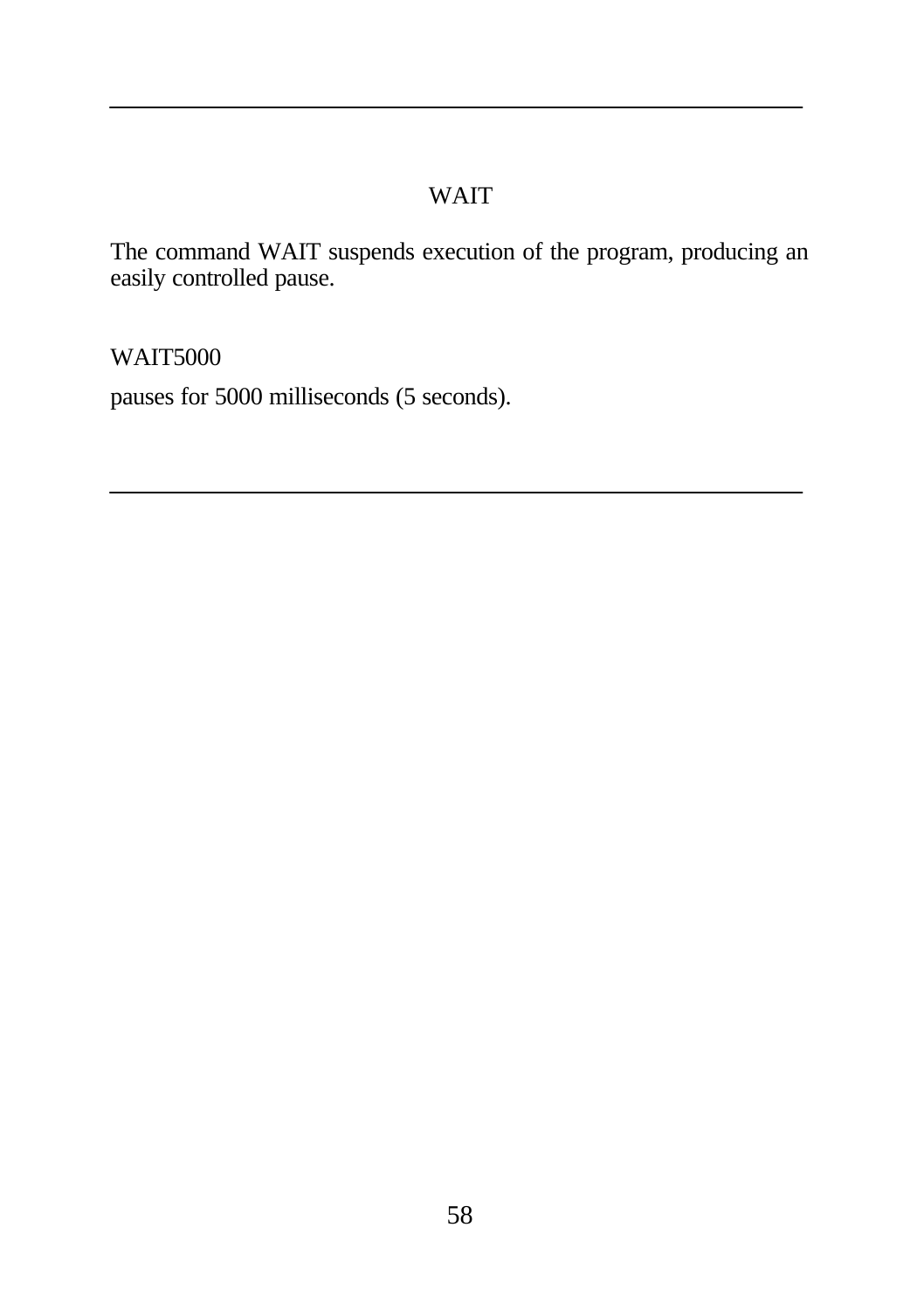# **APPENDIX 2** ERROR CODES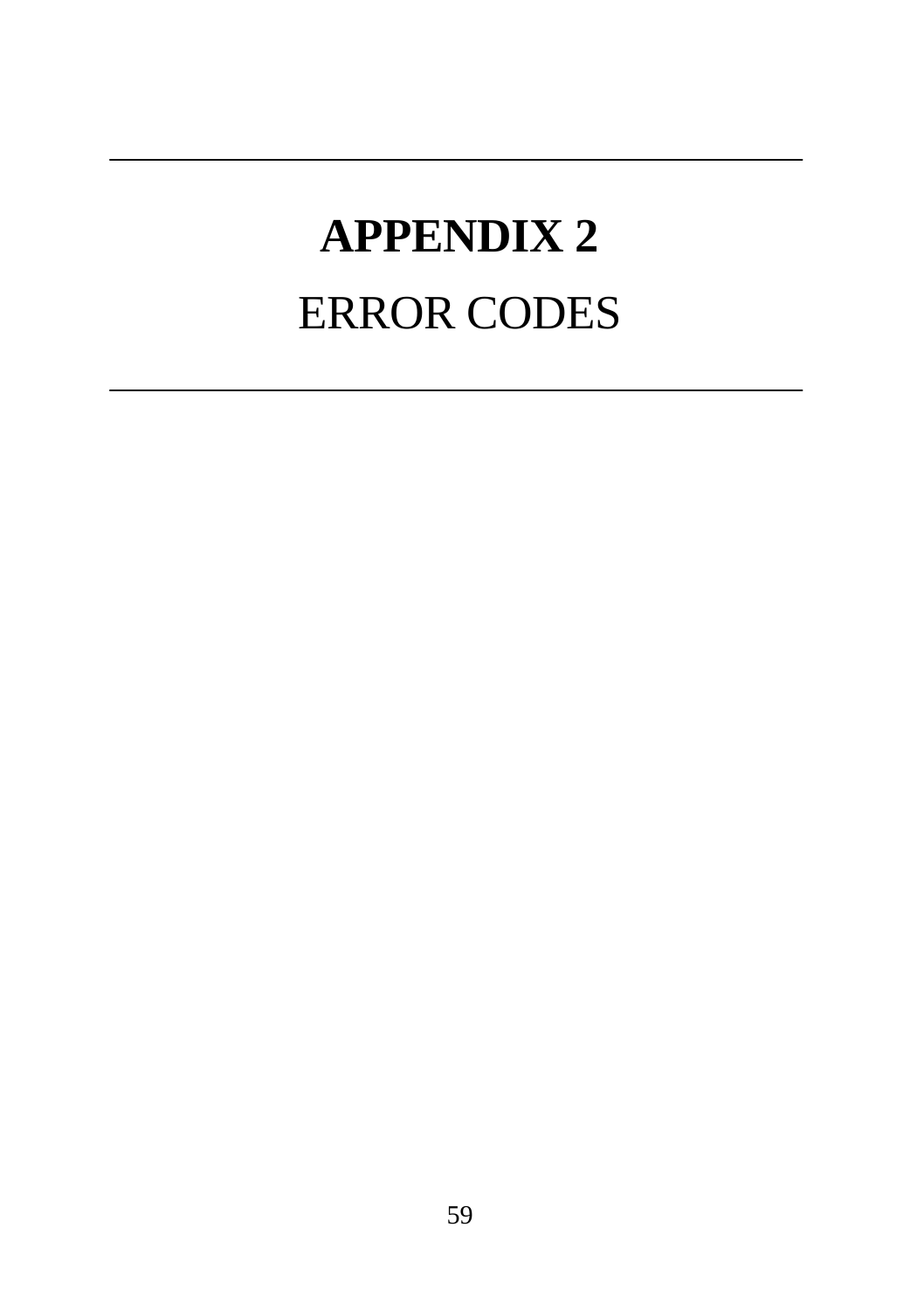# ERORR CODES

| 0              | NF             | <b>NEXT</b> without FOR    |
|----------------|----------------|----------------------------|
| $\overline{c}$ | SΝ             | <b>Syntax Error</b>        |
| $\overline{4}$ | RG             | <b>RETURN</b> without GOTO |
| 6              | <b>OD</b>      | Out of data in READ        |
| 8              | FC             | Illegal function call      |
| 10             | OV             | Overflow                   |
| 12             | OМ             | Out of memory              |
| 14             | UL             | Undefined line             |
| 16             | <b>BS</b>      | Bad subscript              |
| 18             | DD             | <b>Redimension Array</b>   |
| 20             | $\sqrt{0}$     | Division by zero           |
| 22             | ID             | Illegal direct statement   |
| 24             | TМ             | Type mismatch              |
| 26             | <b>OS</b>      | Out of string space        |
| 28             | LS             | String too long            |
| 30             | <b>ST</b>      | String too complex         |
| 32             | <b>CN</b>      | Can't continue             |
| 34             | UF             |                            |
| 36             | FD             | Faulty data                |
| 38             | AO             | File already open          |
| 40             | DN             | Drive number               |
| 42             | I <sub>0</sub> | Input/Output Error         |
| 44             | <b>FM</b>      | Wrong File Mode            |
| 46             | NO             | File not open              |
| 48             | IE             | Input past EOF             |
| 50             | DS             | Direct statement           |
| 128            | NR             | Not Ready                  |
| 130            | SΚ             | Seek                       |
| 132            | WP             | Write Protect              |
| 134            | RT             | Record Type                |
| 136            | RF             | Record Not Found           |
| 138            | CC             | <b>Cyclic Redundancy</b>   |
| 140            | LD             | Lost Data                  |
| 142            | <b>BT</b>      | Boot                       |
| 144            | IV             | <b>Invalid Directory</b>   |
| 146            | FD             | Directory Full             |
| 148            | DF             | Disk Full                  |
| 150            | FS             | File Spec.                 |
| 152            | PT             | Protection                 |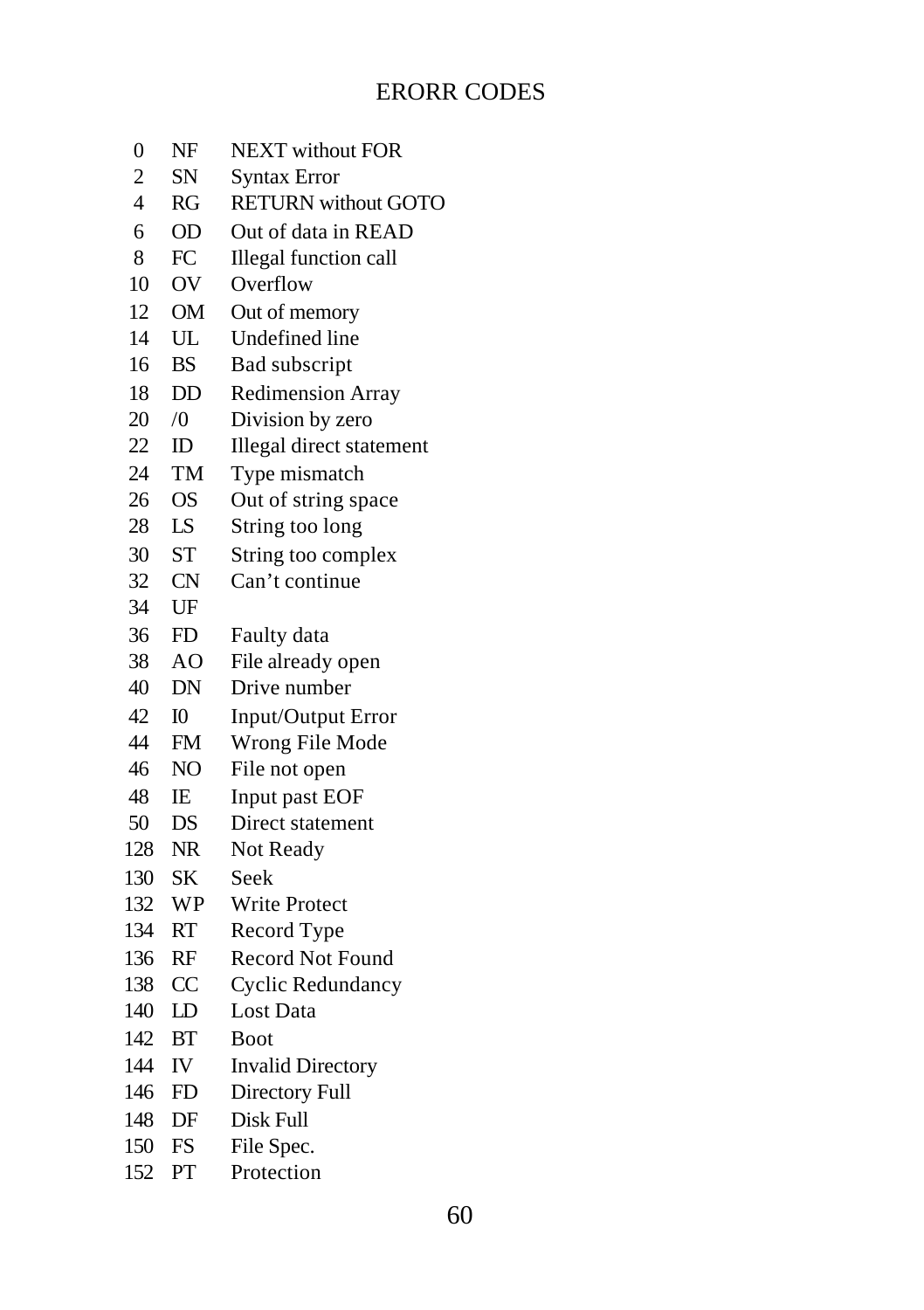- 154 FE Read past EOF<br>156 FF File Not Found
- File Not Found
- 158 FE File Exists<br>160 NE Non-existe
- 160 NE Non-existent<br>162 TF Too Many
- Too Many
- 164 PR Parameter Open
- 166 ??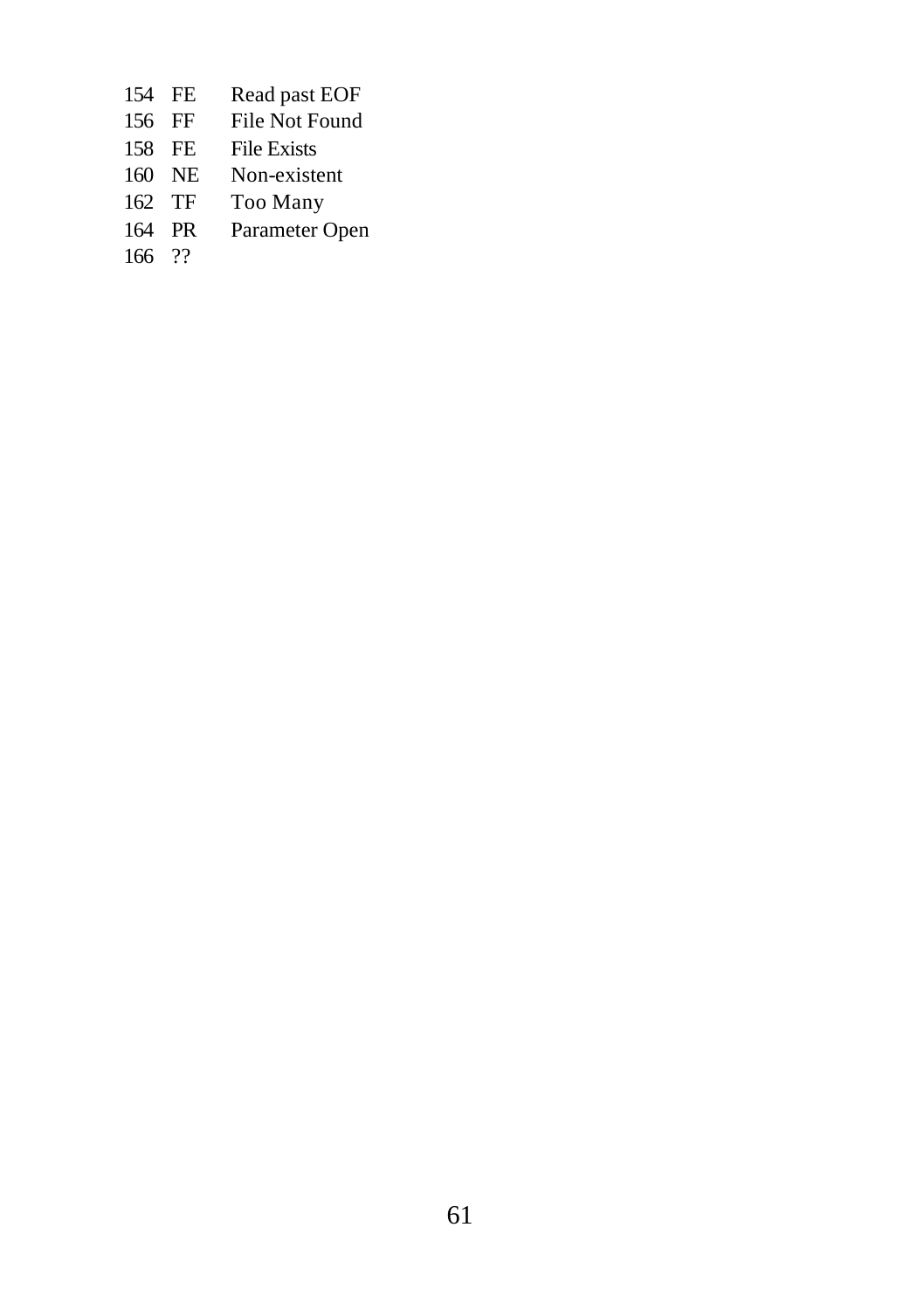#### INDEX

|                            | Page No.       |
|----------------------------|----------------|
| AUTO command               | 21,24          |
| <b>BACKUP</b> command      | 11,12,25       |
| <b>Backup</b> files        | 9              |
| <b>BAK</b> filetype        | 6,9            |
| <b>BAS</b> filetype        | 6,7            |
| <b>BEEP</b> command        | 20,26          |
| <b>BIN</b> filetype        | 6,9            |
| <b>Binary files</b>        | 9,46,53        |
| <b>BOOT</b> command        | 22,27          |
| Cassette programs          | 5              |
| <b>CHAIN</b> command       | 7,8,28         |
| <b>CLOSE</b> command       | 17,29          |
| COPY command               | 9,10,30        |
| <b>CREATE</b> command      | 14,31          |
| DAT filetype               | 6,13           |
| Data files                 | 13             |
| DEFD (definition)          | 5              |
| Deleting files             | 10,45          |
| DIR command                | 6,32           |
| Directory of files         | 6,32           |
| Disk, Backup               | 11,12,25       |
| Disk, Formatting           | 5,34           |
| Disk, Free spac~           | 6,12,32,41     |
| Disk, Full                 | 10             |
| Disk, Initialising         | 5,34           |
| Disk, Inserting            | 4              |
| Disk, Type                 | $\overline{4}$ |
| DOS, Booting               | 22,27          |
| DOS, Connecting up         | 4              |
| DRIVE command              | 5,33           |
| Drive number (in filename) | 10             |
| Drive number, selecting    | 5,33           |
| <b>DSKINIT</b> command     | 5,34           |
| End of file                | 17,18,35       |
| <b>EOF</b> function        | 17,18,35       |
| <b>ERL</b> function        | 20,36          |
| <b>ERR</b> function        | 20,37          |
| <b>Error Codes</b>         | 19,20,37,60    |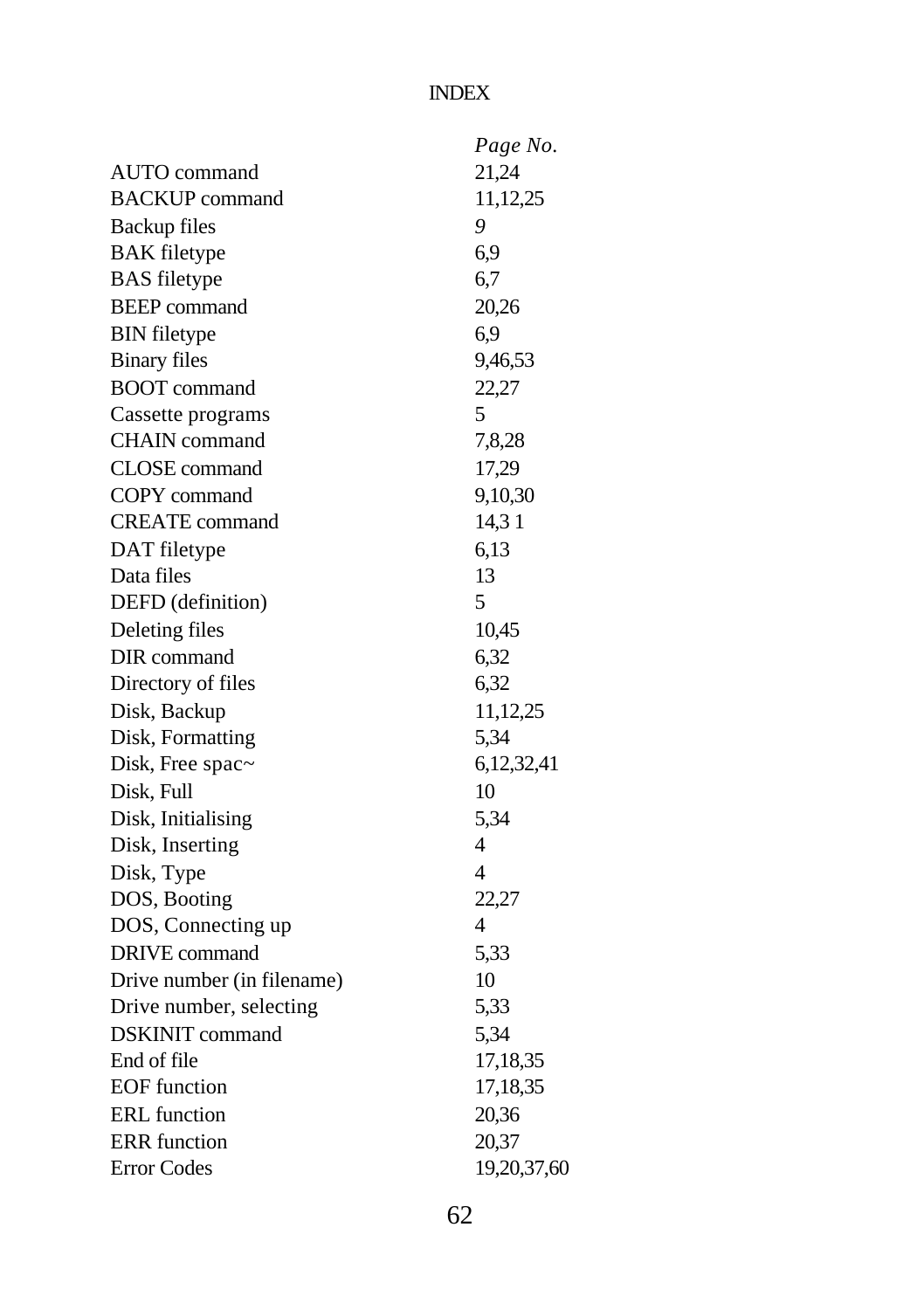| <b>ERROR GOTO command</b>   | 20,38                      |
|-----------------------------|----------------------------|
| Exchanging variable values  | 21,55                      |
| <b>EXEC</b> default address | 8,9,46,53                  |
| File-length                 | 7,12,32,48                 |
| Filenames                   | 6                          |
| Files, backup               | 9                          |
| Files, binary               | 9,53                       |
| Files, copying              | 9,30                       |
| Files, data                 | 13,14                      |
| Files, deleting             | 10,45                      |
| Files, equivalent names     | 9,10                       |
| Files, incomplete           | 10                         |
| Files, list                 | 6,32                       |
| Files, merging              | 11,49                      |
| Files, open                 | 17,29                      |
| Files, protecting           | 11,50                      |
| Files, renaming             | 9,51                       |
| Files, transferring         | 10,30,51                   |
| Filetypes                   | 6                          |
| <b>FLREAD</b> command       | 14, 16, 17, 39             |
| FOR parameter               | 14, 15, 16, 39, 40, 43     |
| <b>Formatting Disks</b>     | 5,34                       |
| FRE\$ function              | 19,42                      |
| FREAD command               | 13, 14, 15, 16, 17, 18, 40 |
| <b>FREE</b> function        | 12.41                      |
| FROM parameter              | 14, 15, 16, 39, 40, 43     |
| <b>FWRITE</b> command       | 13, 14, 15, 16, 17, 43     |
| Garbage collection          | 19,42                      |
| <b>HIMEM</b> function       | 19,44                      |
| Indexed records             | 16                         |
| <b>Initialising disks</b>   | 5,34                       |
| <b>KILL</b> command         | 10,45                      |
| Line numbering, automatic   | 21,24                      |
| <b>LOAD</b> command         | 7,46                       |
| LOC function                | 15,47                      |
| LOF function                | 12,48                      |
| Machine code files          | 8,9,46,53                  |
| <b>MERGE</b> command        | 10,11,49                   |
| PROTECT command             | 11,50                      |
| Protection                  | 11,50                      |
| <b>Random Access</b>        | 16                         |